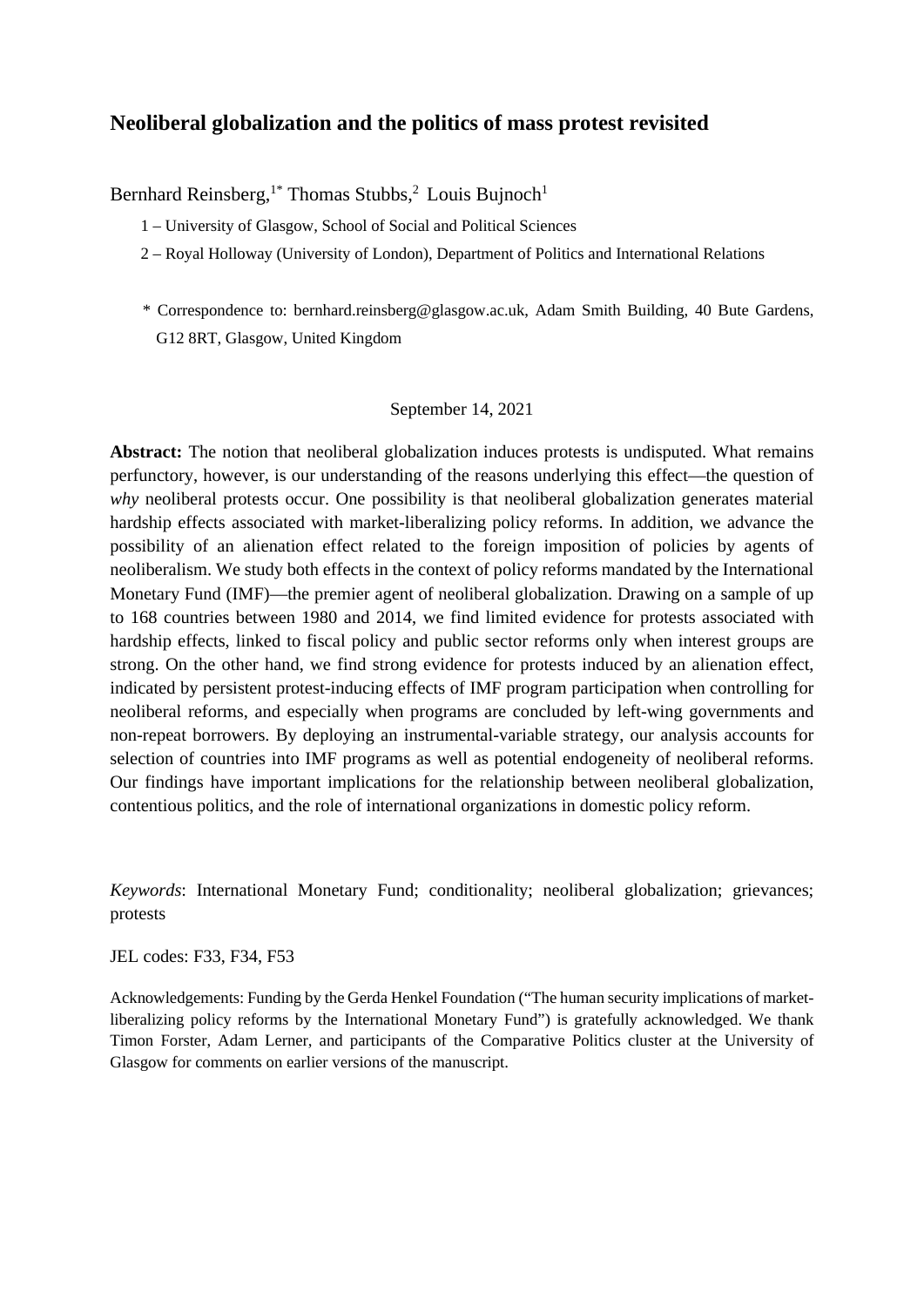"It is of course true that riots were triggered off by soaring prices, by malpractices among dealers, or by hunger. But these grievances operated within a popular consensus as to what were legitimate and what were illegitimate practices in marketing, milling, baking… which, taken together, can be said to constitute the moral economy of the poor. An outrage to these moral assumptions, quite as much as actual deprivation, was the usual occasion for direct action." (Thompson 1971, 78–79)

# **1. Introduction**

In November 2016, the Executive Board of the International Monetary Fund (IMF) approved a \$12bn loan to Egypt as part of a three-year structural adjustment program. Aimed at restoring economic stability, the program required the Egyptian government to curtail public spending, shrink the public sector's role in service provision, raise state revenues via value-added taxes, and liberalize the foreign exchange rate. Non-governmental organizations, opposition parties, and activists opposed these measures, engaging in waves of protests. But the government implemented the measures regardless, in order to secure financing (El-Badrawi and Corkery 2017).

The Egyptian case is one among many well-documented examples of popular backlash against neoliberal globalization (Auvinen 1996; Auyero 2001; Nelson and Dinkel 2020; Ortiz and Béjar 2013). Across the globe, market-liberalizing policy reforms have triggered protests, most recently including Argentina, Ecuador, Haiti, Jordan, Pakistan, Sri Lanka, and Tunisia (Capelli 2018; El-Badrawi and Corkery 2017; Weisbrot 2019). In some instances, protests have forced governments to step down from power. The Ecuadorian government fled Quito after fuel subsidy cuts prompted protests. Resolution came only once the Moreno-led government rescinded the measure (Valencia 2019). In Jordan, Prime Minister Mulki resigned in the face of protests over rising costs of living after a two-year foray of reforms that included removal of subsidies on basic foodstuffs, hikes in consumption taxes, and labor market deregulation (Holmes 2018).

In all these cases, governments adopted neoliberal policies at the behest of the IMF—an international financial institution that provides loans to governments in balance-of-payments crises. Through the practice of conditionality—mandating reforms in exchange for loans—the IMF is in a uniquely powerful position to influence the policy choices of borrowing governments. In exerting this authority, the IMF has historically favored market-liberalizing policy reforms (Bird 2007; Stubbs and Kentikelenis 2018b), earning the moniker of the world's premier 'agent of neoliberalism' (Kentikelenis and Babb 2019; Kentikelenis and Seabrooke 2017).

It has long been established that neoliberal globalization incites mass protest (Bussmann, Schneider, and Wiesehomeier 2005; Nelson and Wallace 2017; Stiglitz 2002), with pernicious consequences for political stability and economic output (Dreher and Gassebner 2012; Jong-A-Pin 2009; Matta, Appleton, and Bleaney 2017). Yet, persistent occurrence of protests—oftentimes debilitating the entire reform process—is puzzling: Why have agents of neoliberalism failed to adapt their activities to minimize social discontent? Since the early-2000s, for example, the IMF has revised its own *modus operandi* to address the social consequences of its policy advice by including povertyreduction conditions and embarking on a conditionality streamlining strategy to afford policy space to borrowing governments (Kentikelenis, Stubbs, King, 2016). Notwithstanding the extent to which these developments are ceremonial rather than substantive, we contend that the decisive reason these strategies have failed is because they misread *why* mass protests occur. To understand the underlying rationale for protests, we posit two distinct effects. First, neoliberal globalization may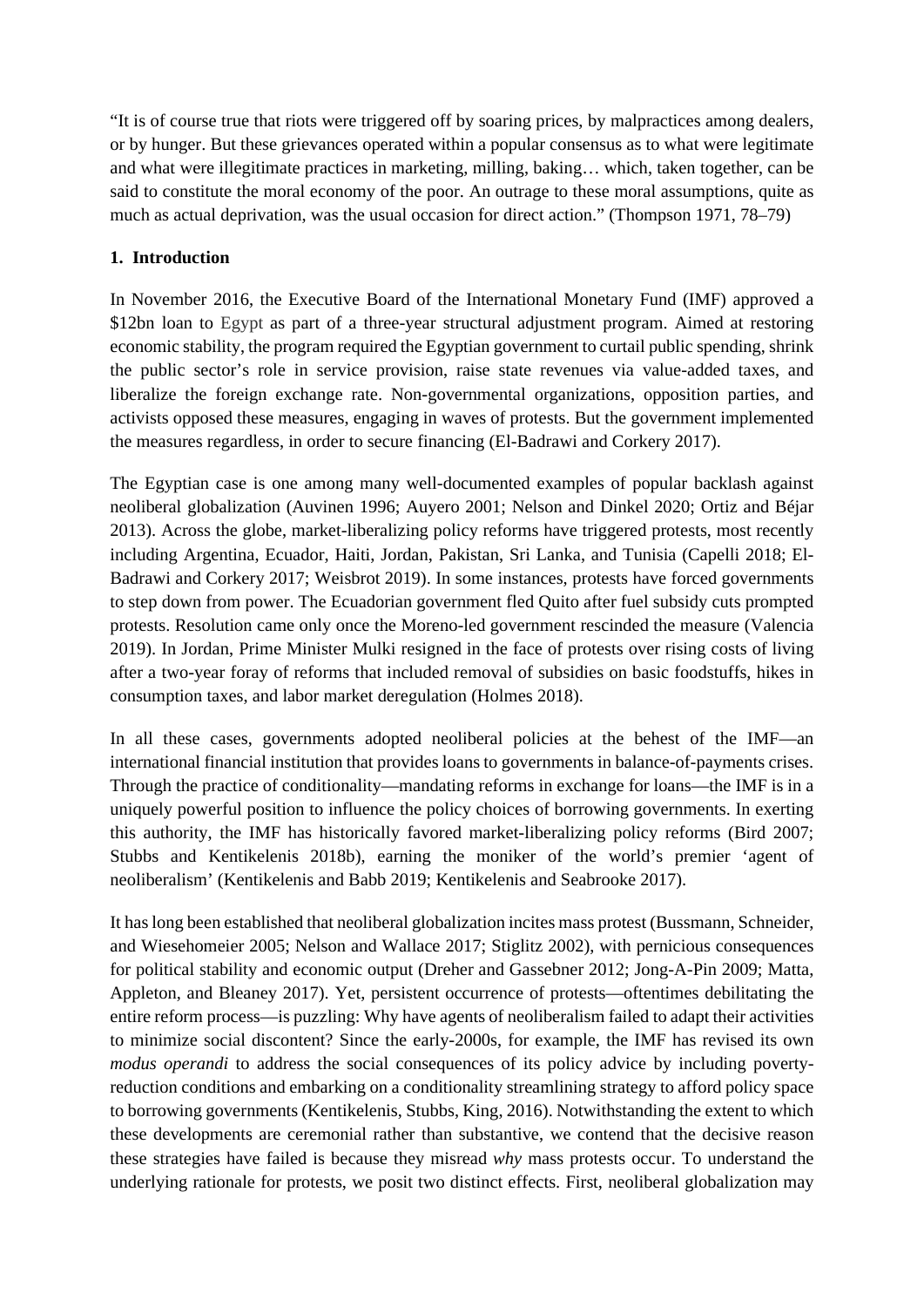cause *hardship effects* as a result of fiscal restraint, public sector downsizing, price liberalization, foreign exchange policies, and privatizations, which governments typically implement to access credit from the IMF. These policies have detrimental socio-economic consequences that provoke affected groups to mobilize (Auvinen 1996; Forster et al. 2019; Oberdabernig 2013; Walton and Seddon 1994). Second, neoliberal globalization may have *alienation effects*, because these measures are perceived as tools of Western neo-imperialism. As the opening quote by E.P. Thompson (1971) suggests, 'outrage to moral assumptions' is as much a reason for protest as material hardship. People may perceive their government signing an IMF program as a challenge to national sovereignty and protest the 'selling out' to foreign powers (Ortiz and Béjar 2013; Petras and Brill 1986; Vreeland 2007, 55). Unlike hardship effects, alienation may emerge even when reforms are not implemented.

Understanding why protests occur is important because it presupposes different courses of action. If material hardship causes protests, then quelling discontent might entail revisions to neoliberal reforms to compensate losers and allow governments policy space to mitigate socio-economic consequences. This thinking has erstwhile informed the IMF's conditionality streamlining strategy and is what their interpretation of country 'ownership' represents (Babb 2013; Kentikelenis, Stubbs, and King 2016). But if alienation is driving protest then these reforms will be insufficient. In addition, structural transformation of the global financial architecture will be needed that shifts power away from the US and Europe and into the hands of borrower countries. In the case of the IMF, this implies, at minimum, reapportionment of voting rights toward borrowing countries (Rapkin and Strand 2006), overhaul of staff expertise away from Western-based neo-classically trained economics (Chwieroth 2014; Momani 2007; Nelson 2017), and elimination of the gentleman's agreement guaranteeing European leadership (Momani and Hibben 2018). In short, people in borrower countries need to perceive that they are sufficiently represented by these organizations.

This article empirically untangles hardship and alienation effects underlying the relationship between neoliberal globalization and protest. To this end, we study neoliberal reforms in the context of IMF programs in a panel dataset of up to 168 countries from 1980 to 2014. Our dependent variable is the well-established aggregate protest measure from the CNTS database (Banks and Wilson 2015). Our key predictors measure several dimensions of IMF intervention, including specific policy areas of conditionality, while accounting for the fact that countries do not select randomly into IMF programs and related policy conditions (Stubbs et al. 2020). We find strong evidence for alienation effects but only limited evidence for hardship effects. Controlling for a range of determinants, including market-liberalizing policies, we find that being under an IMF program increases the number of protests by 12%. This effect is particularly strong under left-wing governments and among borrowers without a recent history of IMF involvement. We interpret these findings as support for the alienation hypothesis. In contrast, hardship effects of neoliberal policies are less consistent. Where affected groups are able to mobilize collectively, fiscal policy and public sector reforms induce protest. For price liberalization, foreign exchange policies, and privatization, we do not find an effect.

By casting light on effects driving the relationship between neoliberal globalization and protest, our article integrates disparate insights from national-level political-sociological arguments (Booth and Seligson 2009; Norris 2011; Thompson 1971) and scholarship on legitimacy in international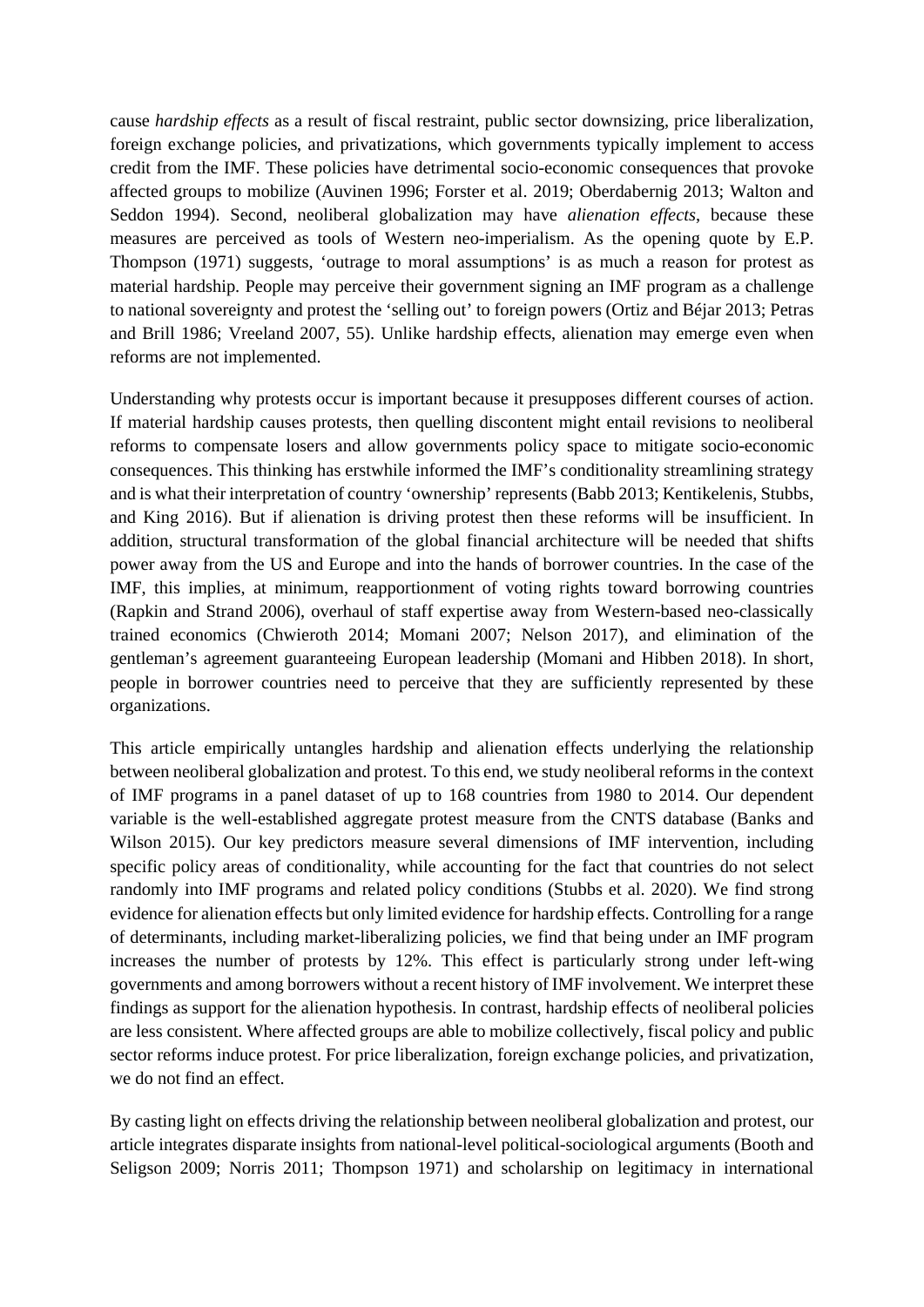organizations (Dellmuth, Scholte, and Tallberg 2019; Edwards 2009; Johnson 2011; Tallberg and Zürn 2019). In doing so, we document how it is not primarily material consequences, but legitimacy of political institutions that matters—the belief of relevant audiences that institutions exercise their authority in an appropriate manner (Meyer and Rowan 1977; Norris 2011; Tallberg and Zürn 2019). While scholars have examined sources of subjective legitimacy of international organizations focusing on participatory governance mechanisms in those organizations (Tallberg et al. 2015) our article is the first to probe how such legitimacy affects social action at the domestic level (Franck 1990; Hooghe, Lenz, and Marks 2018; Hurd 1999; Lindblom 1977). This has profound implications for domestic policy implementation: it is not only the substantive content of economic reform that matters, but also the means by which they are introduced (Gross 2007).

Our findings also contribute to other branches of social scientific inquiry, including political science (Huntington 1968; Gurr 1969; Robertson and Teitelbaum 2011), international relations (Bussmann and Schneider 2007; Dreher and Gassebner 2012; Nelson and Wallace 2017; Wibbels and Arce 2003), and sociology (Kohl 2002; Tilly 1978; Walton and Ragin 1990). To our knowledge, we present the first systematic inquiry into the effects of neoliberal globalization on mass protest that explicitly models *why* this occurs by untangling hardship effects from an alienation effect. Further, while related literature is largely based on case studies (Hawkins 1991; Herbst 1990; Kohl 2002; Ortiz and Béjar 2013; Thomas and Grindle 1990; Uba 2008), we deliver quantitative evidence from a global sample for over three decades, thereby establishing the external validity of our results..

#### **2. Neoliberal globalization and mass protest**

The term 'neoliberal globalization' has become shorthand for an extensive range of reforms designed to reduce the role of the state in the economy. These policies conform around four key pillars: stabilization, liberalization, deregulation, and privatization (Summers and Pritchett 1993). Stabilization, or 'austerity', refers to measures designed to reduce the fiscal deficit such as cuts to public expenses and downsizing of state administrations; liberalization entails the elimination of barriers to trade and movement of capital to facilitate access to international markets and promote foreign direct investment; deregulation involves repeal of government rules, regulations, and checks and balances surrounding economic activity—such as industry entry criteria or labor markets—to abolish inefficiencies in the functioning of the private sector; and privatization entails selling of state-owned enterprises and natural resources to the private sector to improve economic management of these industries (Stubbs and Kentikelenis 2018a).

Attempts to undertake neoliberal reforms have become ubiquitous since the 1980s (Centeno and Cohen 2012; Fourcade-Gourinchas and Babb 2002), and remain so to the present day (Babb 2013; Kentikelenis, Stubbs, and King 2016). In advanced countries, governments typically opted to carry out neoliberal reforms based on monetarist ideological commitments or as a perceived necessary step to adapt to the international economy; whereas in low- and middle-income countries, governments frequently undertook these reforms under external duress of international financial institutions such as the IMF. As global lender of last resort, the IMF provides emergency loans to governments in dire economic straits, in exchange for commitment to far-reaching economic policy reforms. This puts the IMF in a powerful position, which it has used to progressively extend the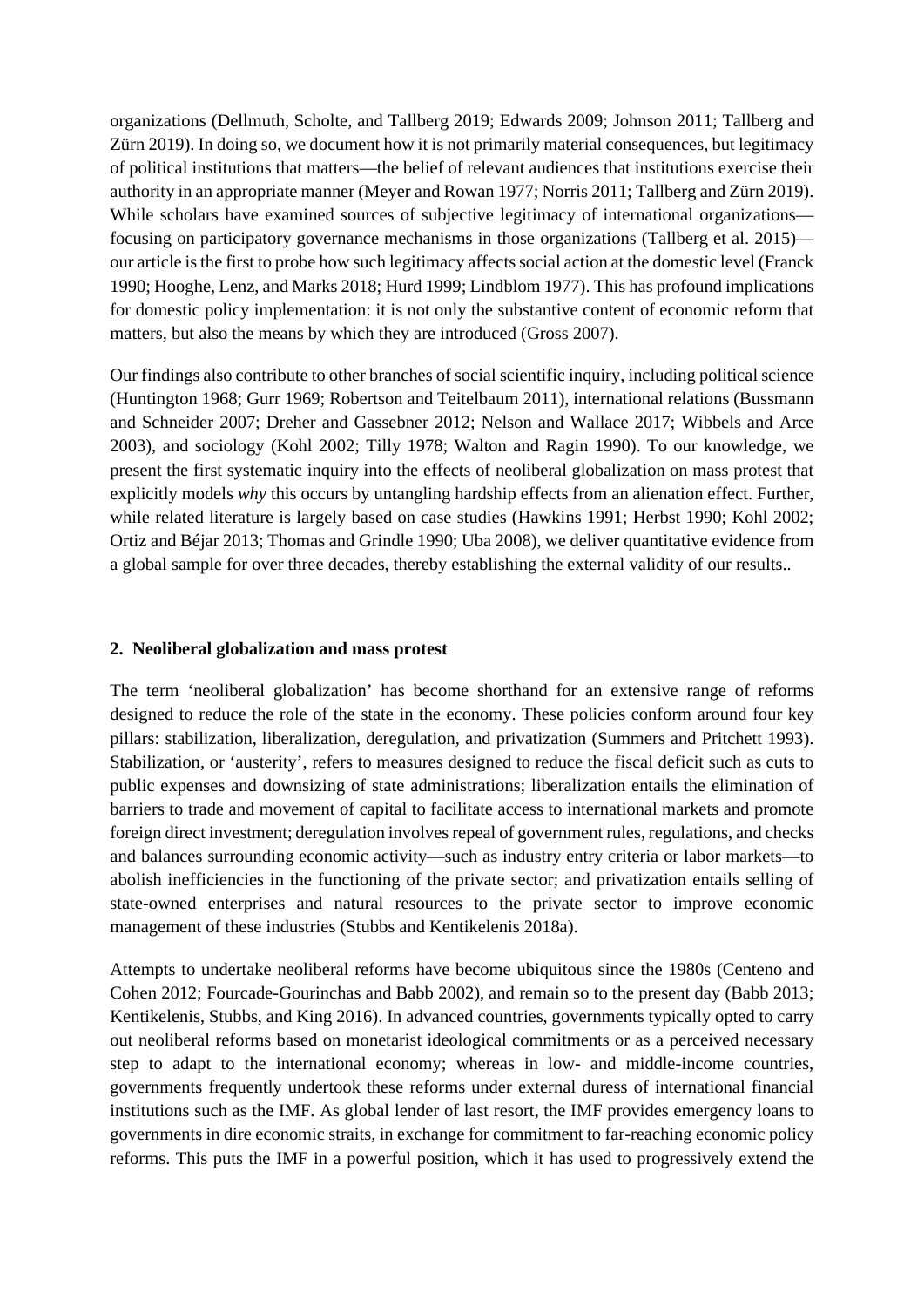scope of its policy advice over the past three decades (Kentikelenis, Stubbs, and King 2016), with the aim of reshaping countries into model students of neoliberal reform (Woo 2013).

Yet, protests have frequently forced governments to scale back on neoliberal reform efforts, especially when it threatens their own survival. The 2019 Ecuadorian protests provide a case in point: the government ultimately reinstated a fuel subsidy in order to halt the descent into social chaos and economic paralysis (Weisbrot 2019). Given its potential for social, political, and economic disruption, researchers have long examined the link between neoliberal policies and mass protest (Bussmann and Schneider 2007; Hartzell, Hoddie, and Bauer 2010; Walton and Ragin 1990). Walton and Seddon (1994: 39) identify 146 cases of austerity-induced protests between 1976 and 1992, defined as "large-scale collective action including political demonstrations, general strikes, and riots, animated by grievances over state policies of economic liberalization in response to the debt crisis and market reforms urged by international agencies."

While it is well-established that neoliberal globalization can induce protest, there is less clarity on *why* this occurs (but see, Robertson and Teitelbaum 2011). We hypothesize that neoliberal globalization can induce protest through two pathways. First, it may generate material *hardship*, brought about by socio-economic effects of market-liberalizing policy reforms. Second, it may generate *alienation*, related to foreign imposition of policies by agents of neoliberalism that undermine the legitimacy of domestic governments.

## 2.1. The hardship hypothesis

Researchers have long argued that material hardship triggers protests (Gurr 1969; Hibbs 1973; Huntington 1968; Robertson and Teitelbaum 2011; Tilly 1978). We expect protest frequency to vary depending on the kinds of neoliberal reforms, since they induce hardship in different ways (Bienen and Gersovitz 1985; Nelson and Wallace 2017; Walton and Seddon 1994).

First of all, government spending cuts tend to reduce aggregate demand in the economy, resulting in high unemployment, increasing poverty, and growing inequality (Forster et al. 2019; Oberdabernig 2013). Such austerity measures can be drastic: the IMF required Ecuador to cut public spending by 6% in its 2019 program (Weisbrot 2019). Spending limits also make it difficult for governments to allay economic hardship and compensate losers of reform. Indeed, they may undermine an implicit domestic bargain between the state and the urban poor in the political economies of many low- and middle-income countries: governments extract resources from peasants to provide public goods and services to urban dwellers in exchange for their loyalty (de Janvry 1981; Walton and Seddon 1994). As Walton and Seddon (1994, 50) write, "governments were blamed for sacrificing their own citizens [to appease the IMF]." *We expect IMF programs with more fiscal conditions to trigger more protests.*

Second, public sector redundancies, hiring freezes, and cuts to wages, pensions, and other social security benefits disrupt the economic fortunes of civil servants. For the IMF, these reforms contribute to an efficient state administration as well as reducing fiscal deficits; however, by depriving civil servants—a well-organized social group—such policies can foment protest. Tunisia provides a case in point: in May 2016, the IMF approved a four-year program requiring freezes on public sector employment and wages; the Tunisian General Labor Union called for general strikes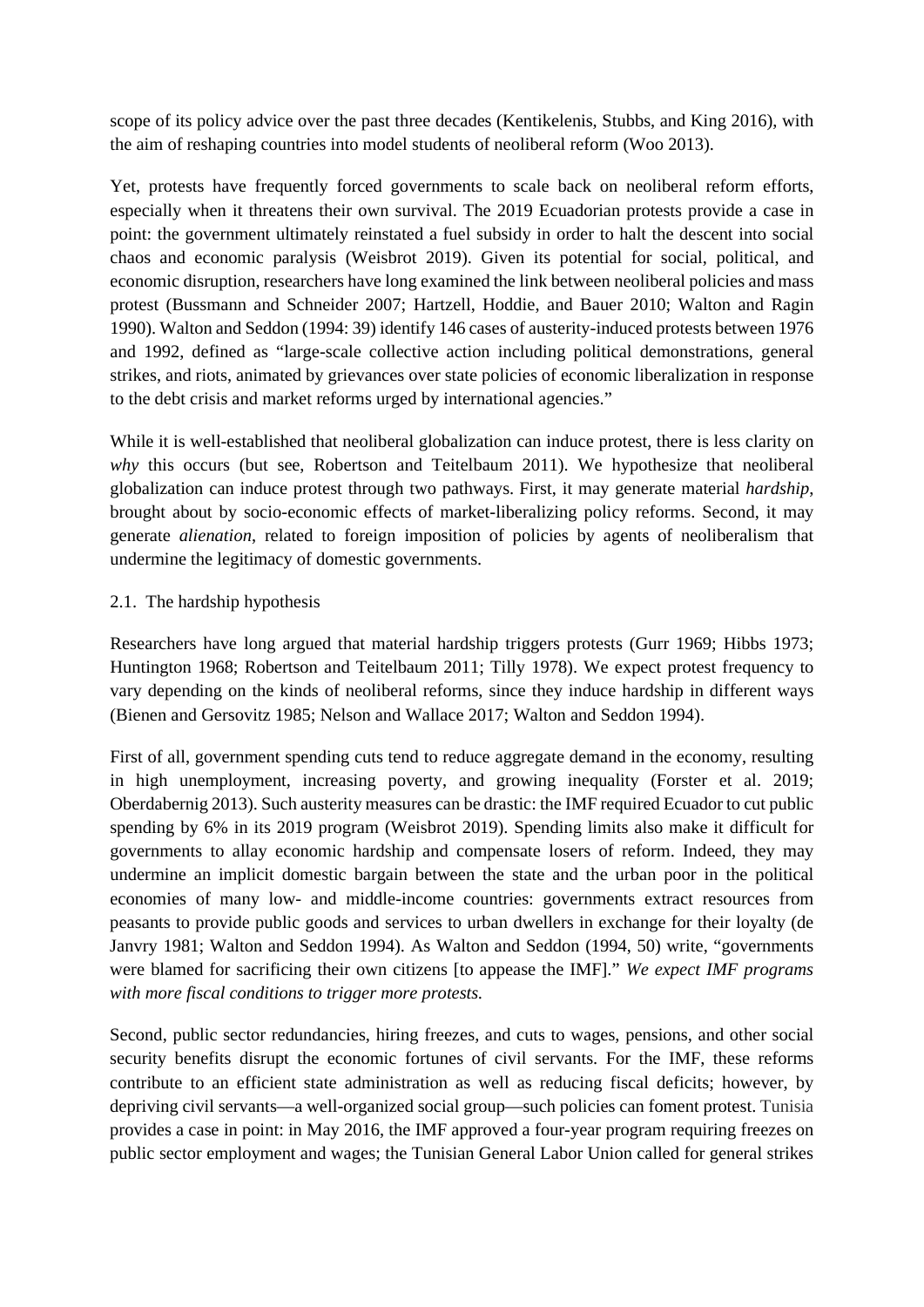against such measures, leading to their overturning in 2018 (Capelli 2018). *We expect IMF programs with more public sector conditions to trigger more protests.*

A third neoliberal policy linked to hardship is price liberalization, where government subsidies or controlled pricing on goods are abolished. The IMF views such measures as allowing the freemarket to determine prices at optimal levels, while also reducing the fiscal deficit. But resulting price hikes are often for basic household goods like food, petrol, and heating, thereby prompting social discontent. For example, Ecuador's 2019 reform package included the elimination of fuel subsidies that resulted in price increases of 24%, disproportionately affecting poorer households (Monahan 2019). Furthermore, urban dwellers typically stand to lose out the most because they rely on subsidized food for subsistence (Walton and Seddon 1994), but are able to collectively organize (Bienen and Gersovitz 1986; Bush and Martiniello 2017; Walton and Ragin 1990; Walton and Seddon 1994). *We expect IMF programs with more price liberalization conditions to trigger more protests.*

Fourth, foreign exchange liberalization impacts the economy in different ways depending on factor mobility between non-tradeable sectors and the export sector (Bienen and Gersowitz 1985). While devaluation of the exchange rate may be favorable to economic performance by improving the competitiveness of exports, it can result in inflation of imported necessity goods—such as fertilizer, grain, rice, and fuel—resulting in social discontent (Auvinen 1996; Huber and Stephens 2001; Swank 1998). The case of Indonesia during the Asian Financial Crisis illustrates this point. Incentivized by promises of bailouts to the government and the financial system, the Indonesian government agreed to currency devaluation and tax increases, leading to an economic crisis that was "much more severe and much more punishing to the average Indonesia than it should be" (Corcoran 1998). *We expect IMF programs with more exchange rate conditions to trigger more protests.*

A final neoliberal policy that can generate hardship is the privatization of state-owned enterprises (Aguirre and Reese 2004; Emery 2006; Uba 2008; Walton and Seddon 1994). The immediate rationale for such measures is to reduce public deficits through the sale of assets and to improve economic management of these industries. Yet, it can result in job losses and undercut the power of public sector workers (Aguirre and Reese 2004), and is therefore a major source of social discontent (Arce and Rice 2009). For example, in May 2019 workers protested against the privatization of the Pakistan Steel Mills, announced after government consultations with the IMF (Pakistan Today 2019). *We expect IMF programs with more privatization conditions to trigger more protests.*

An important qualifier to these hypotheses is that not all policies target groups capable of mobilizing mass protest (Haggard and Webb 1993). A well-established body of research shows that the effect of material hardship on protest is moderated by the extent to which affected social groups can mobilize collectively (McAdam, McCarthy, and Zald 1996; Thomas and Grindle 1990; Tilly 1978; Walton and Ragin 1990). *We expect that neoliberal policies trigger more protests when social groups find it easier to mobilize*. [1](#page-5-0)

<span id="page-5-0"></span><sup>&</sup>lt;sup>1</sup> There are different ways mobilization can occur. As argued by the Aberdeen school, well-organized interest groups may frame issues so as to instigate potential protesters to mobilize (Grant 2004; Maloney, Jordan, and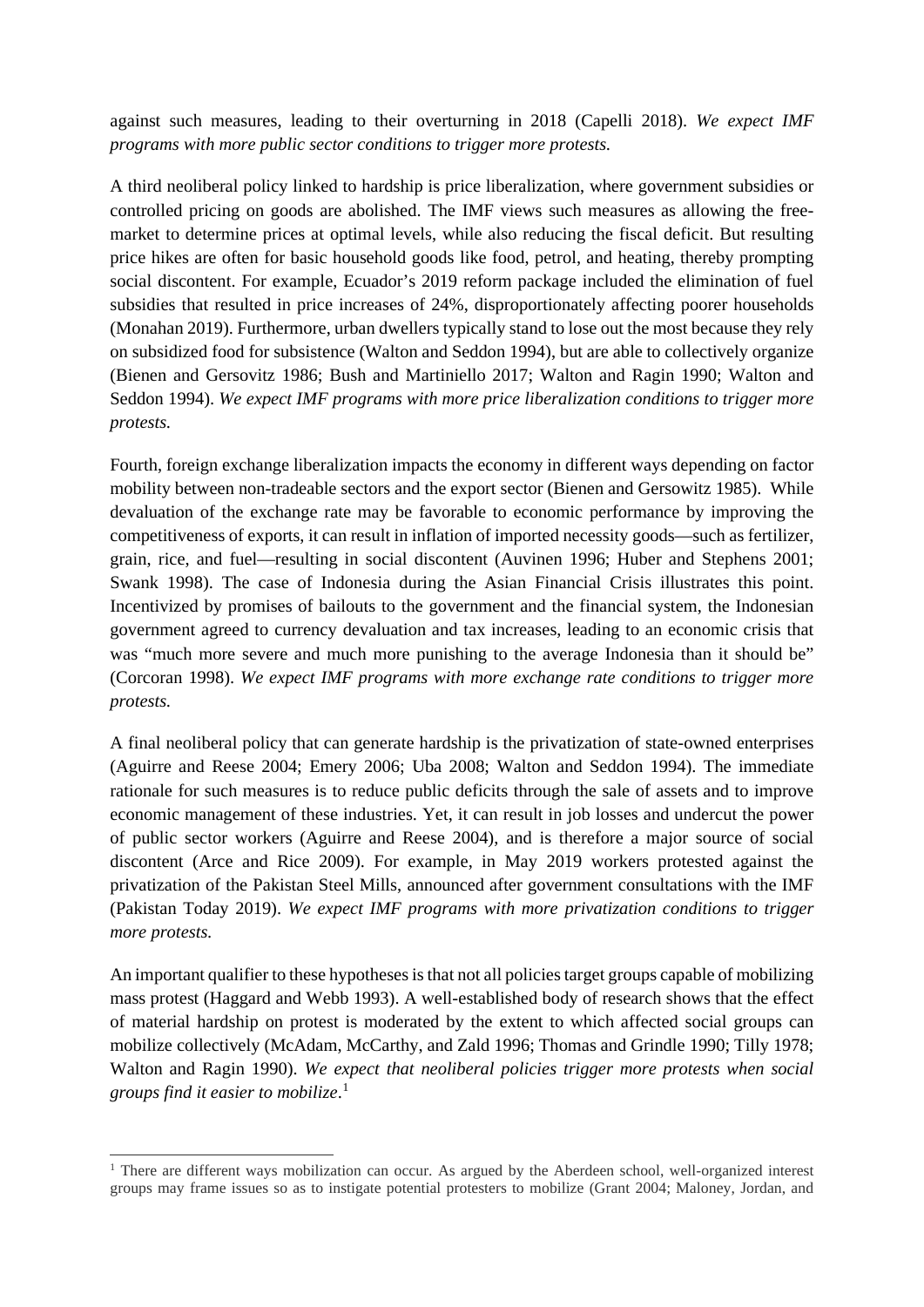#### 2.2. The alienation hypothesis

Neoliberal globalization can also induce protest through alienation effects. In contrast to material hardship resulting from (partial) implementation of market-liberalizing reforms, alienation does not require that governments actually implement reforms. They emerge from a feeling of betrayal when leaders relinquish national sovereignty and 'sell out' to foreign powers (Ortiz and Béjar 2013). This causes alienation to the extent that such foreign powers are not perceived as legitimate authorities in the eyes of target audiences. As the opening quote by E.P. Thompson (1971) reminds us, grievances operate within a popular consensus as to what is legitimate practice.

In our case, alienation is underpinned by perceived lack of legitimacy of the IMF. In the Weberian tradition, legitimacy refers to belief among relevant audiences that an institution exercises authority in an appropriate manner (Dellmuth, Scholte, and Tallberg 2019; Tallberg and Zürn 2019; Weber 2001). Legitimacy is distinct from support: "While support for a political institution may partly be driven by instrumental cost–benefit calculation, legitimacy refers to a reservoir of confidence in an institution that is not dependent on short-term satisfaction with its distributional outcomes" (Tallberg and Zürn 2019, 587). The legitimacy of an international organization thus depends on a combination of factors including their rational-legal authority, performance, and procedures, and can be affected by legitimation processes (Barnett and Finnemore 2004; Edwards 2009; Tallberg and Zürn 2019). From the perspective of developing country publics, the IMF lacks legitimacy for several reasons: its voting apportionment is skewed in favor of Western countries, with the US having a veto share of votes for major decisions; a gentleman's agreement between the US and Europe ensures the head of the IMF is a European (and the World Bank an American); the US and Europe use the IMF to foster foreign policy goals; and Western allies consistently receive better financing terms (Copelovitch 2010; Dreher, Sturm, and Vreeland 2015; McDowell 2017; Stone 2004).

Signing of an IMF agreement may therefore signal to social groups that governing elites are not acting in their best interests and are instead pursuing interests of foreign actors. As Buchanan and Keohane (2006, 409) argue, "the concept of legitimacy allows various actors to coordinate their support for particular institutions by appealing to their common capacity to be moved by moral reasons, as distinct from purely strategic or exclusively self-interested reasons." In our context, governments pay a so-called 'sovereignty cost' (Vreeland 2007) by giving the impression—or actually acquiescing—to demands of the IMF. This loss of legitimacy—which may occur even if social groups vary in their economic preference over the design of reform programs—may lead to increased protests (Petras and Brill 1986). It also holds that if neoliberal globalization induces protest through alienation, we would expect the incidence of protests to be unrelated to the type of economic reforms that governments seek to undertake. Given a specific package of reforms, the mere presence of an IMF program—which entails the signing of the agreement and the continued receipt of IMF advice—will exert an independent effect on protests. *IMF programs should exert a protest-inducing effect even when controlling for hardship effects.*

Following the notion that international pressures are mediated by local circumstances (Auyero 2001), alienation should vary depending on the political ideology of the government. We

McLaughlin 1994). Given difficulties measuring interest group behavior in a cross-national context, we focus on structural opportunities for mobilization, such as urbanization levels.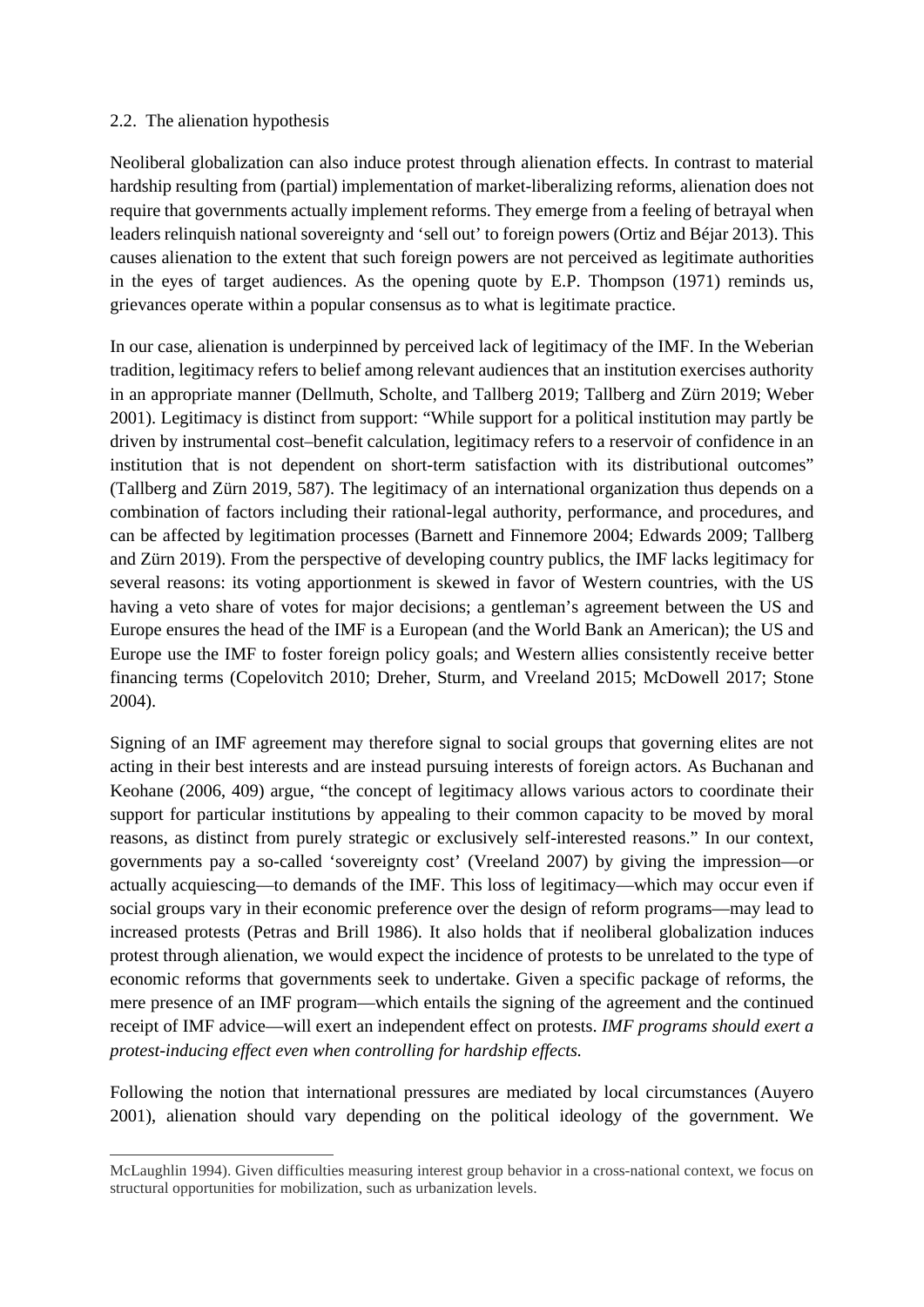hypothesize that a left-wing government that seeks to implement neoliberal reforms with the help of the Fund will be more likely to meet resistance because the populace interprets this act as betrayal of shared values. Conversely, a right-wing government would be expected to undertake marketfriendly reforms regardless and so will be less likely to experience protests. It is worth noting that these predictions are at odds with those in previous works. Beazer and Woo (2015) argue that leftwing governments are *less* likely to face resistance because right-wing oppositions will not object; whereas right-wing governments struggle to reform because a left-wing opposition will challenge the reforms and promote demonstrations. Similarly, Gunaydin (2018) contends that left-wing governments are better able to implement reform because they can forge coalitions with unions. The reason these scholars arrive at different viewpoints from us is because they emphasize policy preferences based on material concerns. In contrast, our reasoning is that alienation will be accentuated when left-wing governments attempt to implement neoliberal policy as the populace is denied of a party that represents their values. *IMF programs should induce more protest under leftwing governments*.

Another important consideration is how the relationship between alienation and protest is moderated by IMF 'recidivism', the tendency for countries with a lengthier history of IMF program participation to be more likely to enter into subsequent programs (Bird, Hussain, and Joyce 2004; Conway 2007; Stubbs and Kentikelenis 2018a). The reasons for recidivism include, *inter alia*, interpersonal connections established in an initial program lower transaction and negotiation costs, programs are not successfully promoting economic development thus requiring further financial assistance, or there is an initially high sovereignty cost attached to participation that diminishes the more a country participates(Hartzell, Hoddie, and Bauer 2010; Nooruddin and Woo 2015; Vreeland 2003). The latter is most relevant to our study. If governments who recently participated in IMF programs have already paid the sovereignty cost of 'selling out', then we would expect these governments to be less likely to confront protests. *IMF programs should induce more protest for non-recidivist governments*.

#### **3. Data and methods**

Our time-series cross-section dataset includes up to 168 countries from 1980 to 2014. Our sample of countries was limited by missing data on key control variables. [2](#page-7-0)

#### 3.1. Dependent variables

To measure protest, we use the total count of PROTEST events drawn from Databanks International (Banks and Wilson 2015), which sums the total number of strikes, riots, and anti-government demonstrations. In robustness tests, we analyze individual components of the aggregate protest

<span id="page-7-0"></span><sup>&</sup>lt;sup>2</sup> Some protest research uses individual-level data. We opt for a country-year panel design because our interest is in protest as a macro-level phenomenon, not individual preferences for protest. Furthermore, the country-year design affords us the opportunity to correct for potential endogeneity and selection effects.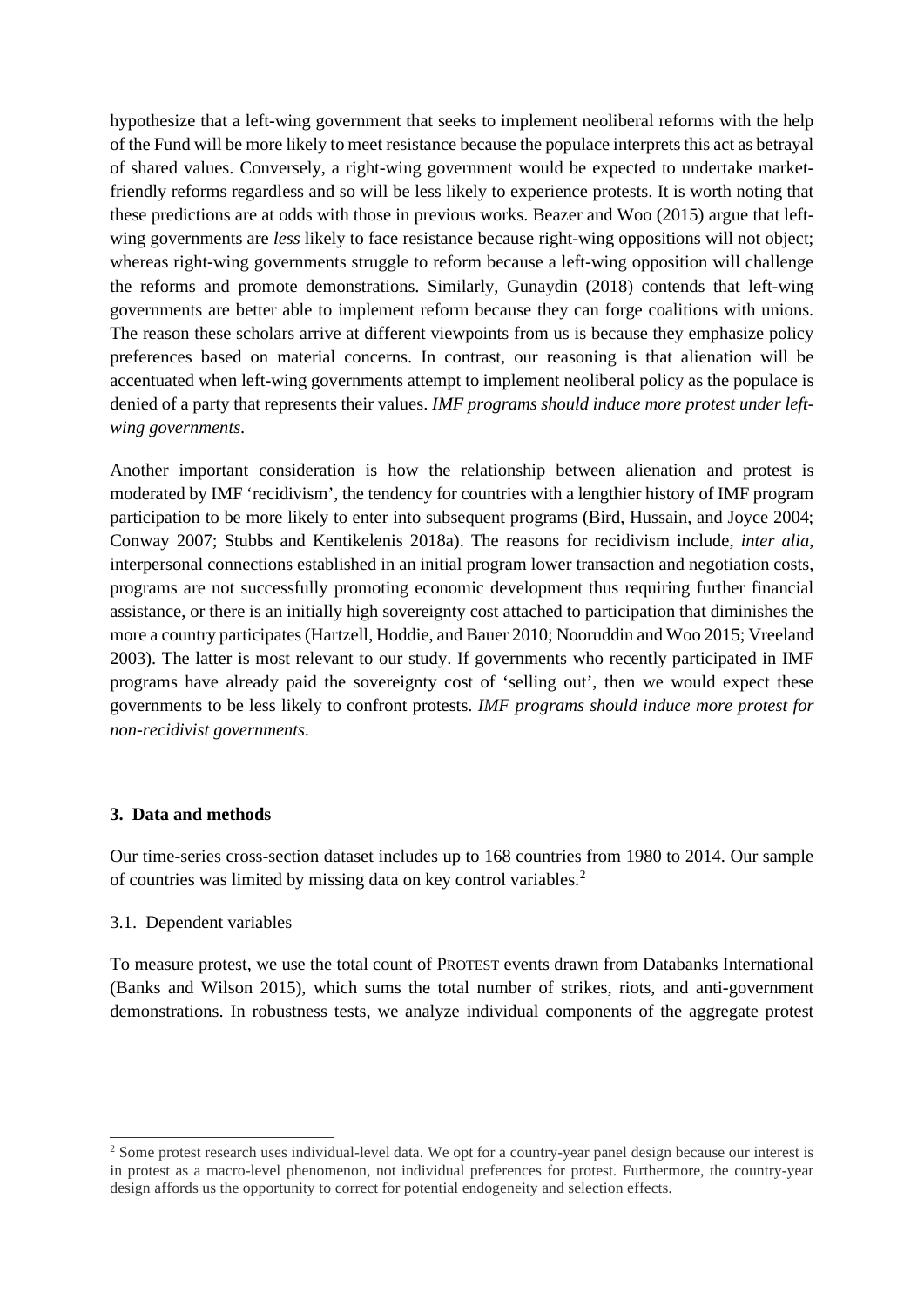measure. For all protest variables, we estimate quasi-linear models because the number of protest events is typically large.<sup>[3](#page-8-0)</sup> To remove skewness, we take the natural logarithm of these variables.

## 3.2. Key predictors

Our main predictor is a dichotomous variable indicating the presence of an IMF PROGRAM in a given year, obtained from coding Memoranda of Understanding. Drawing on the IMF Monitor database (Kentikelenis, Stubbs, and King 2016), we further use the number of binding conditions in five policy areas. Fiscal policy conditions typically set targets for the budget deficit and thus capture the effects of austerity. Public sector conditions require governments to reduce the wage bill by laying off state officials and cutting wages, pensions, and other benefits. Price liberalization conditions mandate the removal of state subsidies for food, energy, and other public services. Foreign exchange conditions require changes to exchange rate policies such as adoption of flexible exchange rates and depreciation of the national currency. Privatization conditions specify that governments transfer ownership of state-owned enterprises to private actors. We count the total number of binding conditions to which a country has committed, which includes prior actions, structural performance criteria, and quantitative performance criteria (IMF 2015). We focus on binding conditions because failure to implement them interrupts scheduled disbursements of loans (Copelovitch 2010; Reinsberg et al. 2019; Woo 2013). To remove skewness, we take the natural logarithm of condition counts including an offset of +1. We include all IMF variables without a lag because alienation effects should occur with the signing of the program and hardship effects for most conditions should also be felt immediately.[4](#page-8-1)

## 3.3. Control variables

We draw on protest literature for control variables, focusing on mobilization potential, opportunity structures, and relative deprivation unrelated to IMF interventions (Haggard and Webb 1993; Ortiz and Béjar 2013; Walton and Ragin 1990). First, capturing opportunities for mobilization, we control for URBANIZATION, defined as the percentage of the population that lives in cities (Annett 2001; Auvinen 1996; Ortiz and Béjar 2013; Walton and Ragin 1990). Neoliberal policies particularly hurt the urban middle class, through the reduction of public service provision, price hikes, and job loss (Bienen and Gersovitz 1985; Walton and Seddon 1994). Urbanization is also our key moderator variable capturing the strength of interest groups.

In addition, we include the natural logarithm of GDP PER CAPITA, because higher incomes likely affect protest (Dalton, Van Sickle, and Weldon 2010; Inglehart 1981; Norris 2011) while also mitigating the need for IMF lending. Data are from the World Development Indicators (World Bank 2015). To capture opportunity structures, we control for HORIZONTAL ACCOUNTABILITY—checks and balances to executive power—and VERTICAL ACCOUNTABILITY—opportunities for civil society to organize and hold leaders to account. We obtain both variables from the Varieties of Democracy dataset (Coppedge et al. 2016).

<span id="page-8-0"></span><sup>&</sup>lt;sup>3</sup> While protest technically is a count variable, we treat it as quasi-continuous to estimate a linear outcome model. This is primarily because we are not aware of any negative-binomial regression model that could accommodate endogenous predictors. In robustness checks, we estimate a Pseudo-Poisson quasi-maximum likelihood model with country-fixed effects for the number of protests (Silva and Tenreyro 2007).

<span id="page-8-1"></span><sup>4</sup> In robustness tests, we lag the IMF variables to allow for delayed realizations of these effects.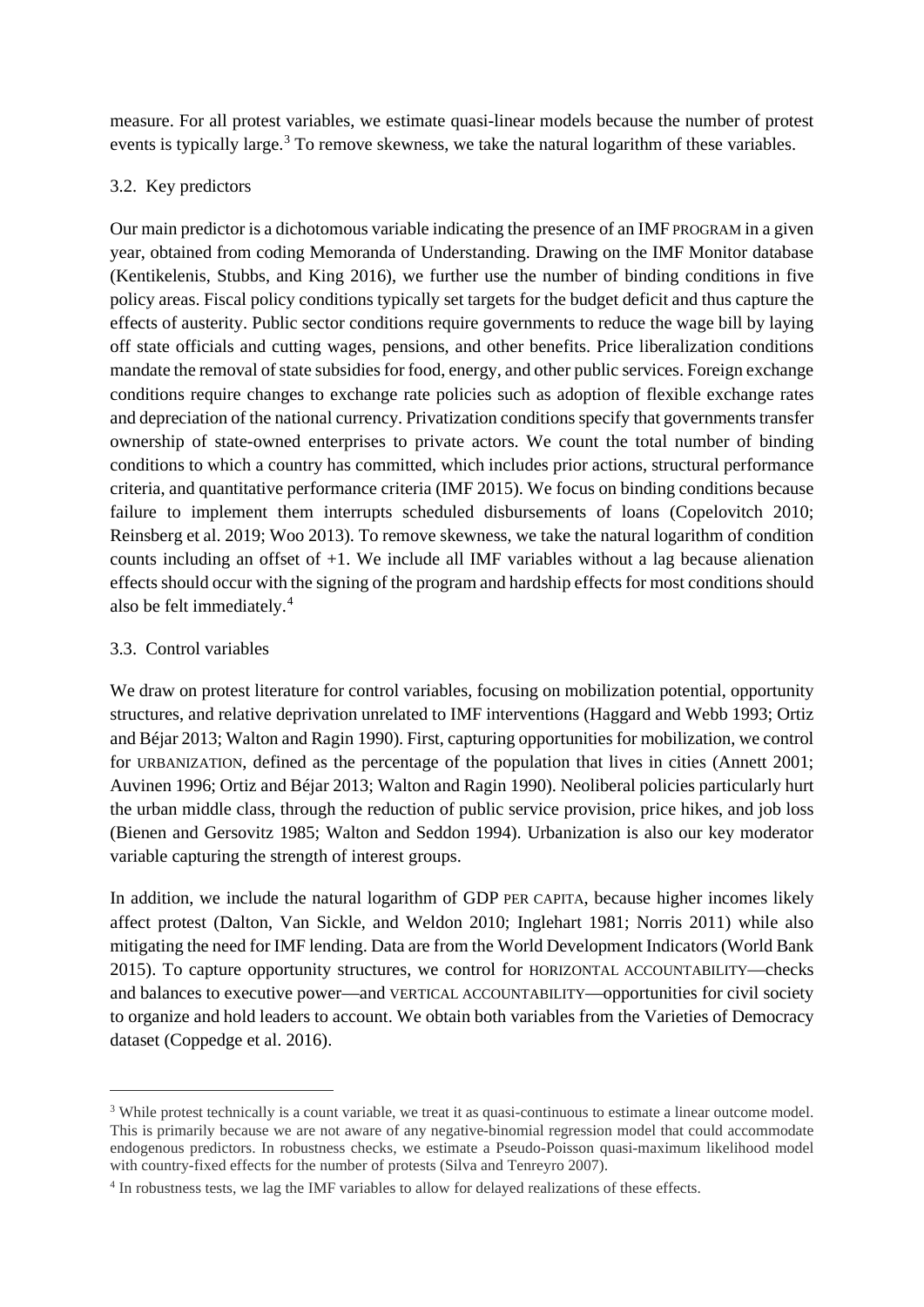Capturing potential impact of economic globalization on protest (Bussmann and Schneider 2007), we further include an index of de-facto TRADE OPENNESS, available from the KOF institute (Gygli, Haelg, and Sturm 2018). Trade is related to higher risks of protest because openness to global market forces can destabilize societies, particularly those in the periphery (Amin 1977; Boswell and Chase-Dunn 2000; Evans 1979). We also condition on the presence of a FINANCIAL CRISIS (Laeven and Valencia 2013), to restrict our comparisons to countries in similarly dire economic straits. Finally, we control for REGIONAL PROTEST, the average number of protests in the same geographical region, considering protests may spill across national borders.

To examine scope conditions, we consider the effect of IMF programs under different partisan ideology of the borrowing government. We expect a stronger effect under LEFT-WING GOVERNMENT, drawn from the Database of Political Institutions (Scartascini, Cruz, and Keefer 2018). We also expect the effect is smaller for governments with a history of IMF borrowing. This can be tested using an interaction term between IMF program and IMF RECIDIVISM—the time share in which the country has been under an IMF program in the past five years. In the appendix, we present variable definitions and descriptive statistics (Table A1).

## 3.4. Methods

Our analysis faces two inferential challenges: IMF programs and policy conditions may not be randomly assigned. To mitigate such concerns, we estimate a system of equations including instrumental variables and allowing for correlated errors across equations (Roodman 2012). We include country-fixed effects, thereby eliminating the impact of unobserved confounders. We also include cubic year splines to account for global temporal trends in protest patterns (Dreher and Gassebner 2012).

In addition to the outcome equation for protest, we include at least one additional equation modeling selection into IMF programs. When we test for the impact of conditionality, we include another equation corresponding to the number of conditions under scrutiny. This setup is advantageous for our purpose because it allows us to capture the effect of IMF programs without conditionality and the additional impact of IMF conditionality in a single model. Previous research has often limited the sample to program years and thus only identified the differential effect of IMF conditionality among IMF borrowers (Rickard and Caraway 2019).

Following previous research, we predict whether a country is under an IMF program using the UN GENERAL ASSEMBLY VOTE ALIGNMENT with the G7 countries (Dreher, Sturm, and Vreeland 2015) and the total external DEBT-TO-GNI ratio (Dreher and Gassebner 2012). Both variables predict IMF programs well and are plausibly excludable with respect to protest. We further increase the predictive fit by including IMF RECIDIVISM, RESERVES in months of imports, and the rate of INFLATION, alongside all controls from the outcome equation (Moser and Sturm 2011).

A remaining challenge is endogeneity of conditionality—for instance because IMF staff may design programs to avert protest—which we mitigate through a compound instrumental-variable approach (Lang 2016; Nunn and Qian 2014; Stubbs et al. 2020). For each type of condition, our instrument is based on the interaction of the within-country average of the number of conditions and the annual number of countries under programs. This instrument fulfils the relevance criterion because when the IMF assists more countries in any period, its resources are more stretched, so that it assigns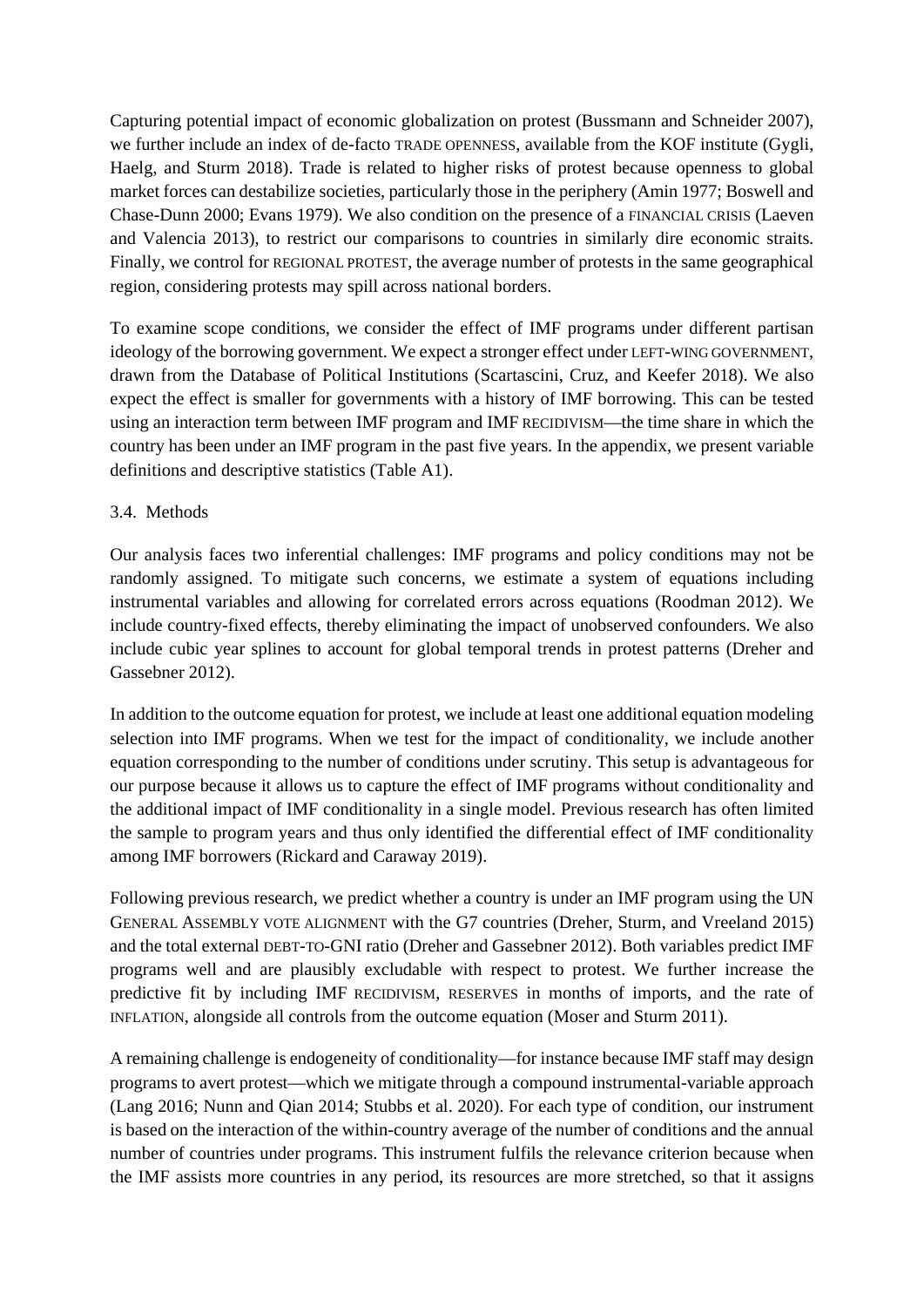more conditions to any given country as a safeguard measure (Dreher and Vaubel 2004; Lang 2016; Vreeland 2003). The instrument fulfills the exclusion restriction because country-specific changes in conditionality that deviate from its long-run average are brought about only by an IMF decision that does not pertain to the given country—notably to issue more conditions to all its borrowers when its resources are in greater demand (Stubbs et al. 2020). Conditional on all other macroeconomic covariates included as control variables in our conditionality equation, we cannot think of any direct pathway from the IMF budget constraint to protest other than through conditionality. Hence, we can eliminate the possibility that countries with 'weak fundamentals' are given more IMF conditions while also being more prone to protest.

For modeling selection into IMF programs, a probit-type selection model is appropriate, but we also probe robustness to a linearized probability model which affords us with the possibility to include country-fixed effects in the selection model. The IMF conditionality equation is linear throughout.

## **4. Results**

## 4.1. Main findings

We begin by estimating the unconditional effect of IMF programs on the logged number of protests. Subsequently, we distinguish between various kinds of IMF conditionality and estimate how such conditions affect protest under different local circumstances.

Table 1 demonstrates that IMF programs increase the frequency of mass protest. If a country is under an IMF program, the number of protests increases significantly—between 12.0% and 13.8% across the two models  $(p<0.05)$ . Coefficient estimates of control variables are mostly insignificant, with the exception of regional protest, for which we find a significantly positive effect, as well as for financial crises, which are positively related to protests as long as we do not control for other economic policy variables. This is what we do in the second column. We find that inflation is significantly positively related to protests. Similarly, we find a weakly positive association between government expenditure and a weakly negative association of tax revenue with protests. Most importantly, the estimated coefficient of IMF programs remains unaffected. This informs us that whatever the economic effects of IMF programs—these effects are unrelated to the frequency of protest against IMF intervention. This provides an initial piece of indicative support in favor of the argument that IMF programs trigger alienation related to the perceived loss of national sovereignty and foreign imposition of policies.

Turning to the selection model, we confirm that UN General Assembly vote alignment is a strong predictor of IMF programs, although external debt is not significant. Additional predictors behave as expected: IMF borrowers are prone to recidivism, have lower reserves, lower per-capita incomes, higher levels of urbanization, and higher levels of vertical accountability. Countries are also more likely to turn to the Fund for assistance in times of low growth and during financial crisis.

#### [Table 1 here]

Table 2 examines how IMF policy conditions—apart from other aspects of IMF programs—affect the frequency of protest. We focus on the five kinds of policy conditions identified as particularly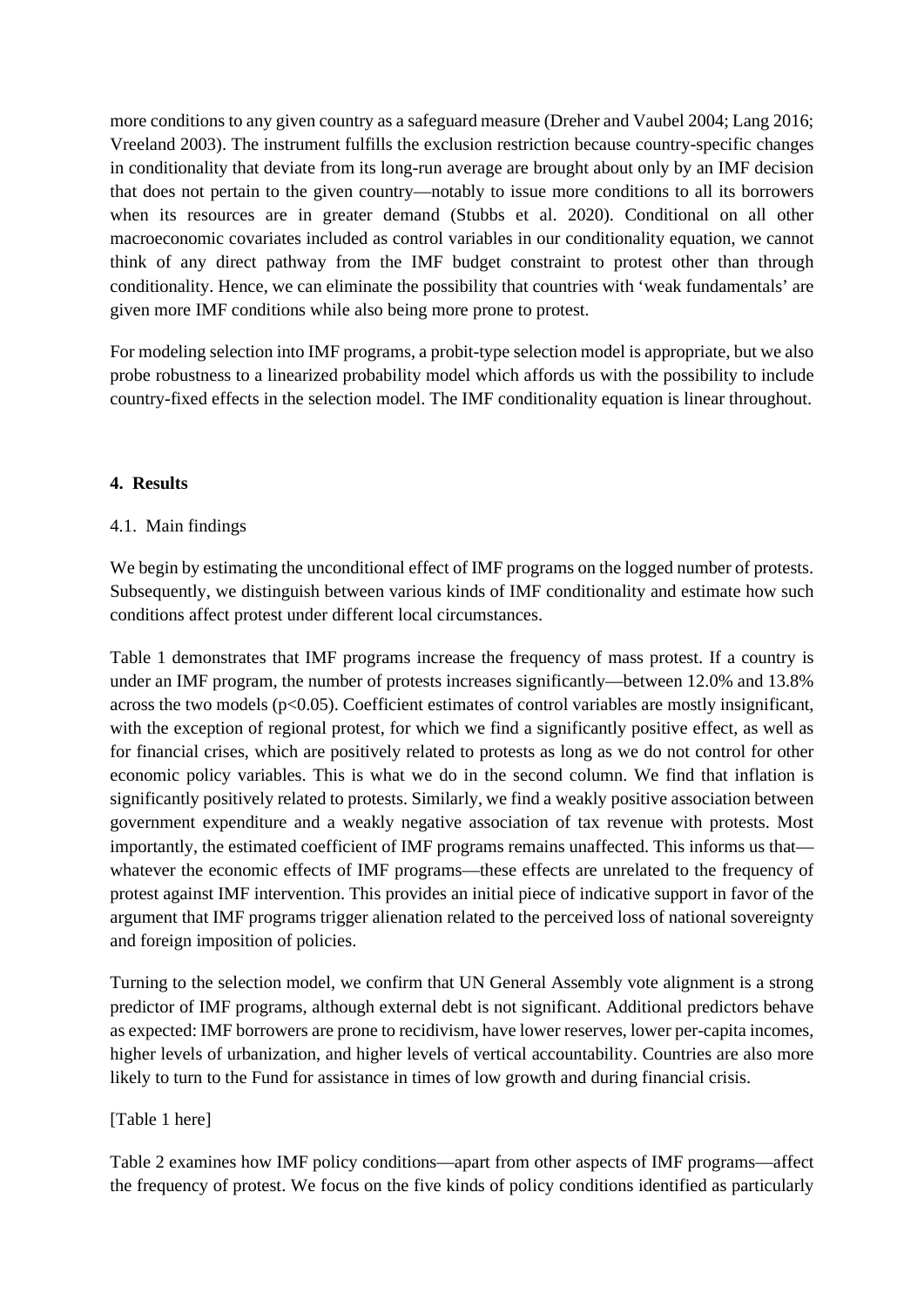prone to trigger protest: fiscal policy measures, public sector reform, price liberalization, foreign exchange policies, and privatization. Because material hardship alone may not trigger protests, we allow for the effect of these variables to vary with the level of urbanization, capturing different opportunities for mobilization.

We find no significant coefficients for any kind of policy conditions at low levels of urbanization. When urbanization is high, protest tends to be more frequent for adjustment programs with fiscal policy and public sector conditions, but not the other three types of conditions. At the maximum of urbanization, an increase in the number of fiscal policy conditions by one standard deviation increases the number of protests by 16.1% ( $p<0.1$ ); the respective figure for public sector conditions is  $38.3\%$  (p<0.05). The latter result on public-sector conditions may not be interpreted causally, however, because the instrument is weak. For all other conditions, results are unlikely to be driven by weak instruments, as the corresponding Kleibergen-Paap F-statistics are above the conventional threshold of ten. We continue to find that being under an IMF program increases the frequency of protests. In four models, the effect is highly statistically significant  $(p<0.01)$ . In the remaining model, it is smaller but still significant (p<0.05)—which implies that being under an IMF program increases the number of protests by at least 12.4%. We interpret this as evidence that hardship effects offer a limited explanation of why neoliberal policies cause protests—linked to fiscal policy and public sector reforms—and that alienation effects offer a stronger and more robust explanation for why protests occur.

## [Table 2 here]

Table 3 examines the effect of IMF interventions on mass protests under different partisan orientations of the borrowing government. Here the unconditional marginal effects of IMF variables refer to all cases in which the government does not have a left-wing ideology. Our results show that governments of all strides face elevated risks of protest under IMF programs. We find this effect to be even stronger among left-wing governments (column 1). In terms of effect sizes, a left-wing government under an IMF program is estimated to suffer from 25.6% more protests ( $p<0.05$ ), while governments of any other ideology only experience 10.5% more protest  $(p<0.1)$ . We can rule out that these effects are driven by specific policy conditions because their associated effects are being controlled for. This suggests that the mere fact of 'selling out' to the Fund—regardless of the policies agreed—is especially harmful for left-wing governments.

Table 3 also lets us examine the effect of IMF interventions on mass protests for different histories of prior IMF involvement, measured by the time share in which the country has been under an IMF program in the past five years (column 2). We find that being under an IMF program increases protests precisely when the country had no recent history of intervention. Without prior IMF involvement, a government that newly submits itself under a program experiences the highest increase in protests—at least  $23.4\%$  (p<0.05). In contrast, if a country has already been under IMF tutelage the previous five years, its protest count only increases by at most  $4.3\%$  (p<0.05). The findings reinforce the alienation hypothesis: governments that have already paid the sovereignty cost of being under IMF tutelage benefit from a significantly lower incidence of protest.

# [Table 3 here]

4.2. Robustness tests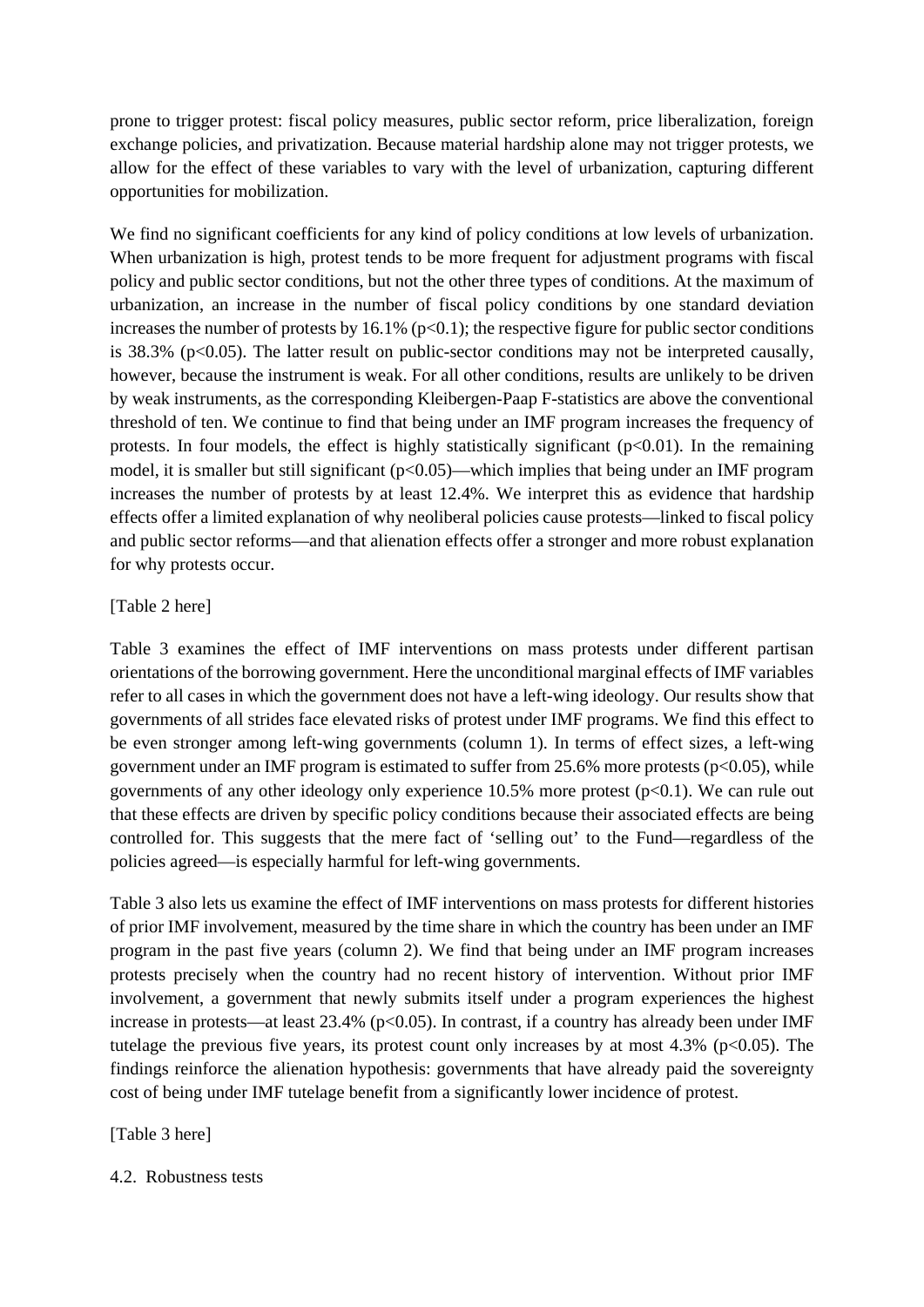We present additional robustness tests in the appendix. We first probe different lag structures. We find that IMF-induced protest is relatively short-lived: while we corroborate our findings using a one-year lag, there are no significant effects after two years of being under an IMF program (Table A2). Another way of taking temporal dynamics into account is to separate program initiation years from subsequent program years. We find that the effect of IMF program onset tends to be greater than the effect of remaining under IMF program. Moreover, alienation effects seem to hold as long as a left-wing government is under an IMF program (Table A3).

To verify that our results are not driven by specific protest types, we disaggregate the protest measure into three counts: strikes, riots, and anti-government protests. As we find statistically significant effects for all protest types, we conclude that our results are not driven by specific submeasures of protest. In terms of effect sizes, we find that IMF programs under left-wing governments increase the frequency of strikes by  $7.5\%$  ( $p<0.05$ )—the lowest rate among all subtypes, which is plausible because strikes are not targeted directly at the government but private sector employers and should therefore be less affected by IMF programs. Conversely, increases in frequencies of riots and anti-government protests are twice as high, with about  $15.2\%$  (p $\lt 0.05$ ) for riots and  $14.7\%$  ( $p<0.05$ ) for anti-government protests. For non-repeat borrowers, a similar picture emerges (Table A4).

Next, we probe robustness of our results considering additional program design features. Specifically, we verify that the political grievance mechanism still holds when accounting for loan amounts (Table A5). Our results also hold when jointly controlling for all types of policy conditions (Table A6). In addition, we consider alternative econometric models. Given count data, Pseudo-Poisson maximum likelihood is an alternative approach, although it cannot jointly estimate both equations. Without correcting for selection into IMF programs, we find a positively significant interaction between the IMF program and left-wing government, which becomes insignificant though once we account for selection by including the inverse Mills ratio from an IMF program selection model. Our results on IMF programs interacted with IMF recidivism are unaffected (Table A7). We also verify that all our results hold under a linearized selection model with country-fixed effects (Table A8).

We further show that our findings are not driven by alternative explanations. First, countries may differ in their bargaining position vis-à-vis the Fund, for instance due to geopolitical alignment with powerful donor countries (Breen 2013; Dreher, Sturm, and Vreeland 2015; Lipscy and Lee 2019). If geopolitical alignment is correlated with left-wing ideology, our findings would be spurious. We measure geopolitical alignment of a borrower with the G7 countries based on UN General Assembly voting patterns (Bailey, Strezhnev, and Voeten 2015). Second, left-wing governments and countries with a borrowing history may choose systematically different economic policies—even when facing similar IMF programs—which may affect protest patterns. We test for this possibility by interacting the program indicator with tax revenues, (logged) inflation, and the prevalence of financial crises in the past five years. Third, we probe whether results are driven by specific political-administrative state structures. For instance, (lack of) state capacity may affect both IMF recidivism and protest opportunities. We control for this conditioning effect using the State Capacity Index (Hanson and Sigman 2016). In all the above tests, our main results are unaffected (Table A9).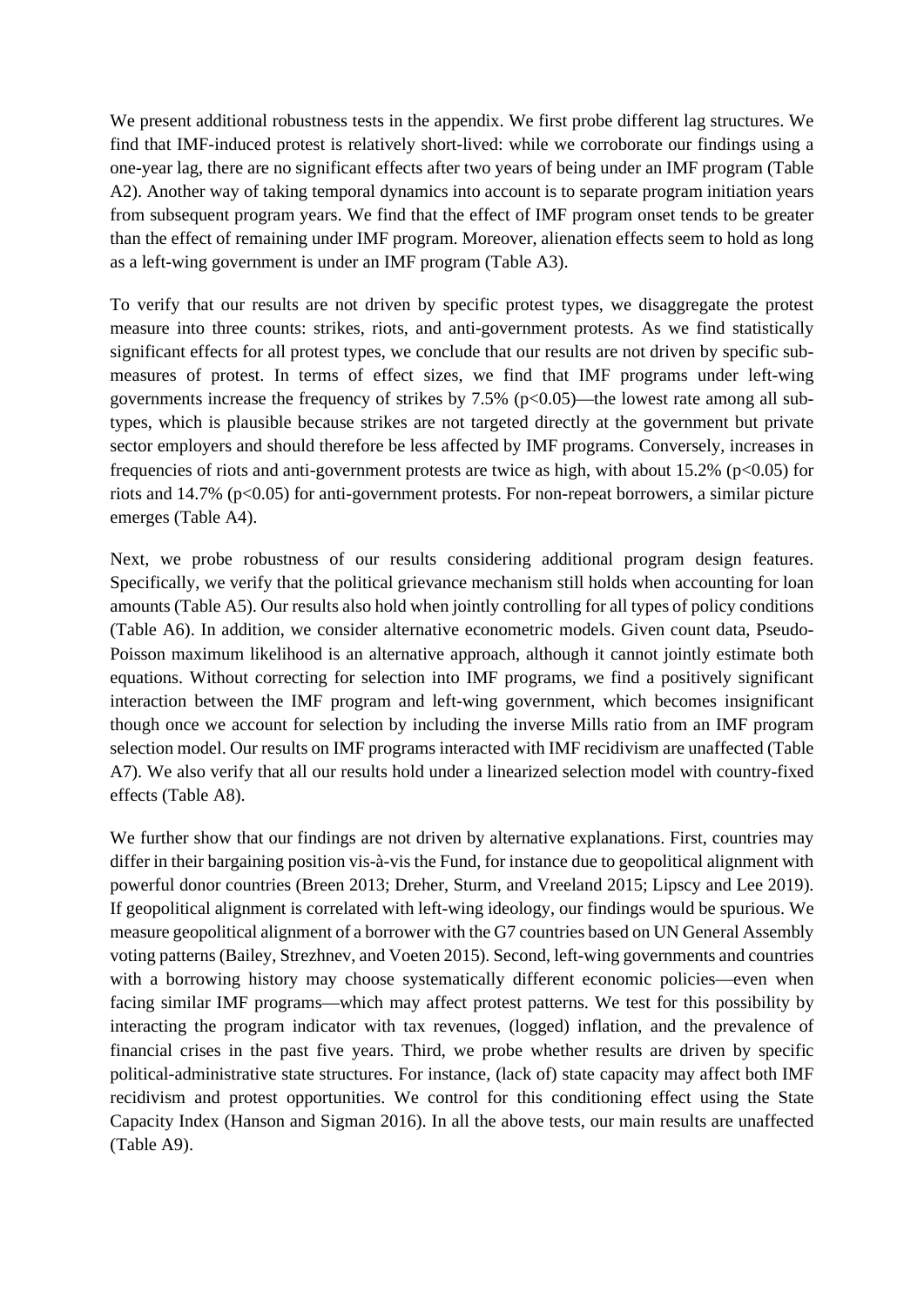Along similar lines, we show that results are not artefacts of political instability. We characterize political instability by weakening respect for human rights, irregular central bank governor turnover, executive elections, and coup d'états. While we find all these incidents of political instability to be related to protests, our main results on political grievances remain unaffected (Table A10).

Finally, some scholars have raised concern that the protest measures from the CNTS dataset are biased because they draw on a single news source, thus focusing on English-speaking countries, countries that are more proximate to the US, and large-scale protest with significant news value (Herkenrath and Knoll 2011). To mitigate such bias, we re-estimate our main regression by additionally controlling for the (logged) number of news reports on a given country in a given year in the New York Times—the news source upon which the CNTS data relies. While we find a strongly positive association between protest events and overall coverage, the relationship between IMF programs and protests remains unaffected or becomes even more statistically significant (Table A11).

## **5. Conclusion**

This article examined the impact of neoliberal globalization on mass protest. While it is widely acknowledged that neoliberal globalization increases political instability, the underlying mechanisms are less understood. To advance this debate, we studied neoliberal globalization in the context of IMF adjustment programs, using a sample of 168 countries from 1980 to 2014. The IMF is widely considered the premier agent of neoliberalism in the global political economy (Kentikelenis and Babb 2019). Its ability to impose neoliberal policies—through the practice of conditionality—afforded us with the opportunity to untangle two mechanisms through which neoliberal globalization increases mass protests: economic hardship and alienation.

On the one hand, neoliberal reforms may generate economic hardship within societies which cause affected groups to protest. We tested the impact of five policies thought to trigger protests—fiscal austerity, public sector reform, price liberalization, exchange rate policies, and privatization. Taking into account potential endogeneity of policy conditions, we found weak effects of fiscal policies and public-sector reforms on the number of protests under circumstances of high urbanization. On the other hand, neoliberal reforms may generate alienation among the populace, especially when they are imposed by a foreign actor such as the IMF. We found robust evidence for this mechanism. First, the residual effects of IMF programs—after taking IMF conditionality into account—are positively related to the number of protests. Second, these effects are particularly strong for leftwing governments, for which the political cost of 'selling out' to a neoliberal foreign actor are higher. Third, these effects are weaker for governments that have recently been under an IMF program because they have already paid the 'sovereignty cost'.

Taken together, our findings suggest that alienation is as important as—if not more important than—economic grievances in explaining why neoliberal reforms engender mass protests. Our nonfindings on some conditionality policy areas do not imply that economic hardship effects do not matter. By controlling for economic crises, our models posed a high bar against the hardship hypothesis as they effectively compare countries in dire economic straits but with different patterns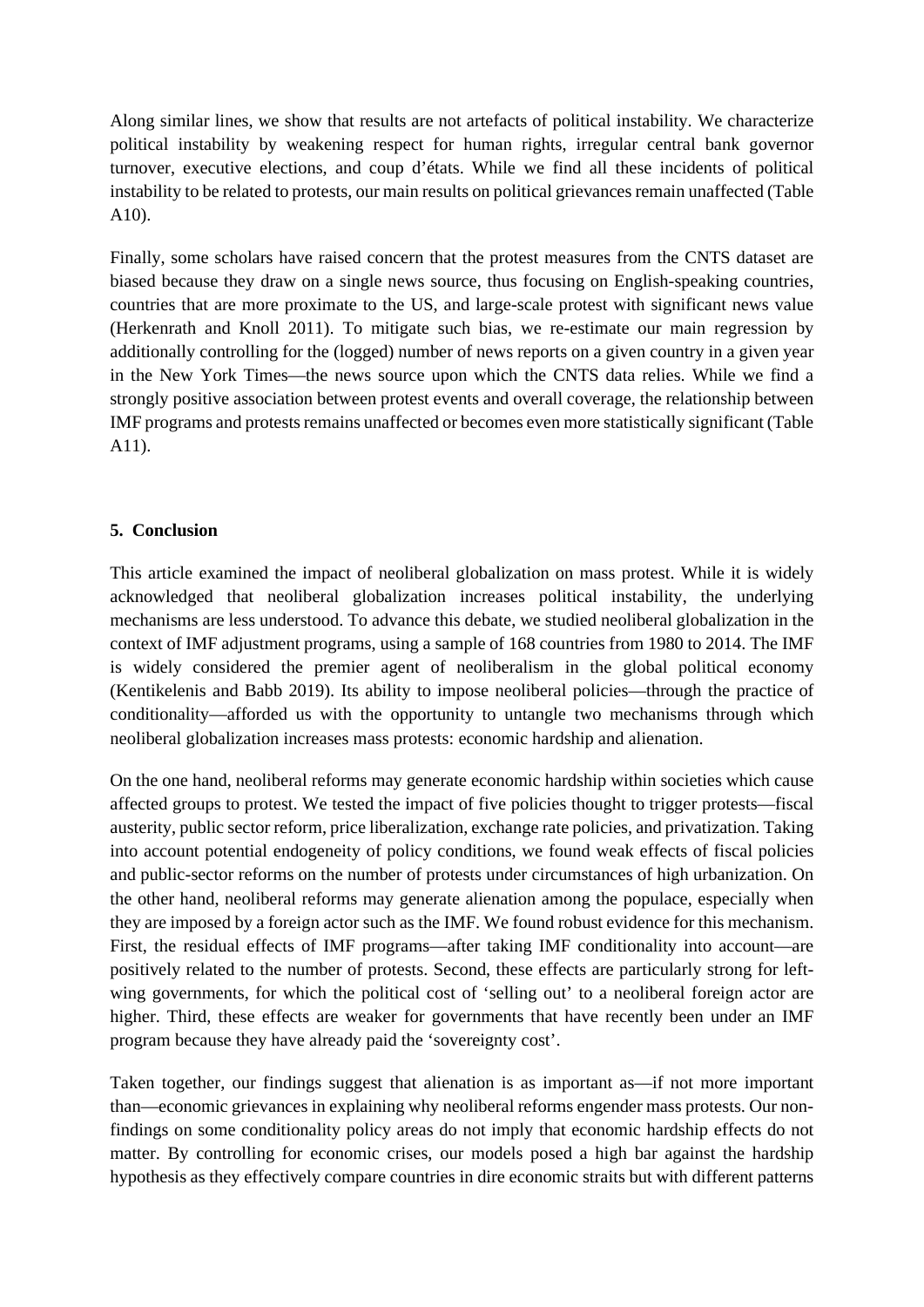of IMF involvement. We chose this approach to avoid misappropriating protests to IMF intervention when they are instead the result of an overall declining economy (Auvinen 1996).

Despite careful modeling choices, our study has three limitations. First, we only considered commitment to implementation of policy reforms by the government, rather than actual implementation, thus potentially underestimating hardship effects. Second, from our findings alone we do not capture empirically why protests are higher under left-wing governments and for nonrecurrent borrowers, although the results are consistent with our theoretical expectations and a rich body of research focusing on specific world regions. Third, while we took great efforts to mitigate the challenge of endogeneity, our related model choices come at the price of making simplifying distributional assumptions about the data. As we are unaware of any estimator for count data that could accommodate various endogenous regressors, our only option was to linearize protest data.

In light of these limitations, we propose several avenues for future research. First, the conditioning effects of international linkages on the relationship between neoliberal globalization and domestic protest could be explored. This would entail analyses of whether other foreign bodies apart from the Fund—for instance Western aid donors—induce similar political grievances and whether and how their interventions assuage anti-IMF sentiment in borrowing countries. Second, although protest patterns can be studied at the societal level, the decision to protest ultimately is an individual one. Therefore, we welcome research at the individual level, which could be used to elicit further evidence on the alienation hypothesis. Third, for country-level research, there is scope for studying how hardship and alienation effects interact, as well as for additional analysis of the timing of effects, which would be possible with time series data at a higher temporal resolution.

Our results provide insights into *how* neoliberal globalization—advanced through policy agendas of powerful international organizations—affect mass protest at the national level, and hold important lessons for policymakers. Given the prominence of alienation effects, reform-oriented policymakers need to be aware that not just the content of policies matters, but also the process by which they are introduced. Foreign imposition—even if only perceived—can undermine the reform agenda by causing political upheavals. Our finding thus casts doubt on related arguments that reform-minded governments can use foreign powers like the Fund as a 'scapegoat'. Inviting foreign powers is a slippery slope: While it allows governments to avoid blame for unpopular policies, it might alienate the populace, destabilize political systems and, therefore, undermine progress toward reform.

#### **References**

- Aguirre, Adalberto, Jr., and Ellen Reese. 2004. "Introduction: The Challenges of Globalization for Workers: Transnational and Transborder Issues." *Social Justice* 31(3): 1-20.
- Amin, Samir. 1977. *Imperialism and Unequal Development*. New York: Monthly Review Press.
- Annett, Anthony. 2001. "Social Fractionalization, Political Instability, and the Size of Government." *IMF Staff Papers* 48(3): 561–92.
- Arce, Moisés, and Roberta Rice. 2009. "Societal Protest in Post-Stabilization Bolivia." *Latin American Research Review* 44(1): 88–101.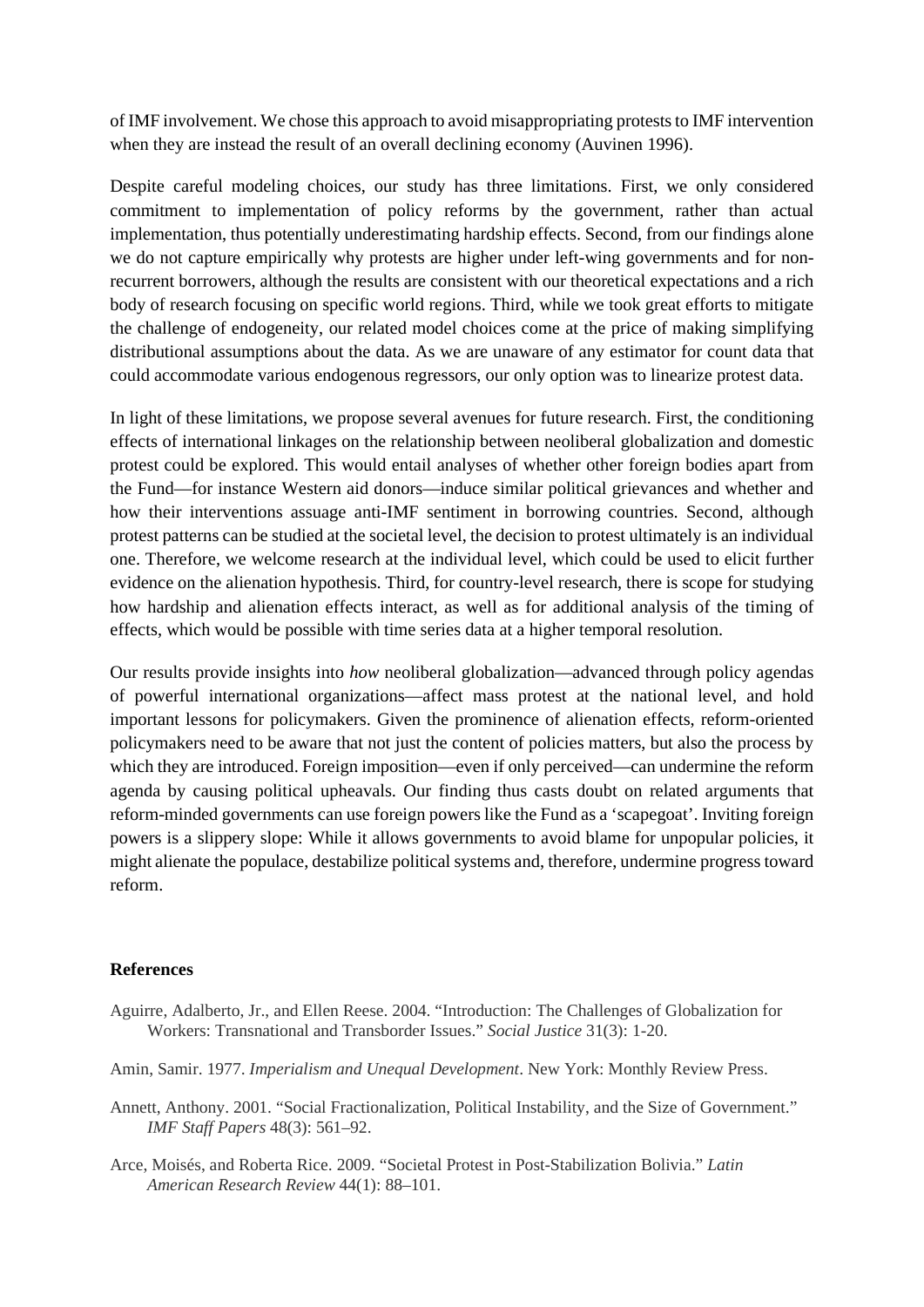- Auvinen, Juha Y. 1996. "IMF Intervention and Political Protest in the Third World: A Conventional Wisdom Refined." *Third World Quarterly* 17(3): 377–400.
- Auyero, Javier. 2001. "Glocal Riots." *International Sociology* 16(1): 33–53.
- Babb, Sarah L. 2013. "The Washington Consensus as Transnational Policy Paradigm: Its Origins, Trajectory and Likely Successor." *Review of International Political Economy* 20(2): 268–97.
- Bailey, Michael A, Anton Strezhnev, and Erik Voeten. 2015. "Estimating Dynamic State Preferences from United Nations Voting Data." *Journal of Conflict Resolution* 61(2): 430–56.
- Banks, Arthur, and Kenneth A Wilson. 2015. "Cross-National Time-Series Data Archive." Available at https://www.cntsdata.com.
- Barnett, Michael N, and Martha Finnemore. 2004. "Rules for the World: International Organizations in Global Politics." Ithaca: Cornell University Press.
- Beazer, Quintin H, and Byungwon Woo. 2015. "IMF Conditionality, Government Partisanship, and the Progress of Economic Reforms." *American Journal of Political Science* 60(2): 304–21.
- Bienen, Henry S, and Mark Gersovitz. 1985. "Economic Stabilization , Conditionality, and Political Stability." *International Organization* 39(4): 729–54.
	- ———. 1986. "Consumer Subsidy Cuts, Violence, and Political Stability." *Comparative Politics* 19(1): 25–44.
- Bird, Graham. 2007. "The IMF: A Bird's Eye View of Its Role and Operations." *Journal of Economic Surveys* 21(4): 683–745.
- Bird, Graham, Mumtaz Hussain, and Joseph P Joyce. 2004. "Many Happy Returns? Recidivism and the IMF." *Journal of International Money and Finance* 23(2): 231–51.
- Booth, John A, and Mitchell A Seligson. 2009. *The Legitimacy Puzzle in Latin America: Political Support and Democracy in Eight Nations*. New York: Cambridge University Press.
- Boswell, T, and C K Chase-Dunn. 2000. "The Spiral of Capitalism and Socialism: Toward Global Democracy." London: Lynne Rienner.
- Breen, Michael. 2013. *The Politics of IMF Lending*. New York: Springer.
- Bush, R, and G Martiniello. 2017. "Food Riots and Protest: Agrarian Modernizations and Structural Crises." *World Development* 91: 193–207.
- Bussmann, Margit, and Gerald Schneider. 2007. "When Globalization Discontent Turns Violent: Foreign Economic Liberalization and Internal War." *International Studies Quarterly* 51(1): 79– 97.
- Bussmann, Margit, Gerald Schneider, and Nina Wiesehomeier. 2005. "Foreign Economic Liberalization and Peace: The Case of Sub-Saharan Africa." *European Journal of International Relations* 11(4): 551–79.
- Capelli, Clara. 2018. "Tunisians Take to the Streets over IMF-Imposed Austerity." *Observer*. https://www.brettonwoodsproject.org/2018/03/tunisians-take-streets-imf-imposed-austerity/.
- Centeno, Miguel A, and Joseph N Cohen. 2012. "The Arc of Neoliberalism." *Annual Review of Sociology* 38: 317–40.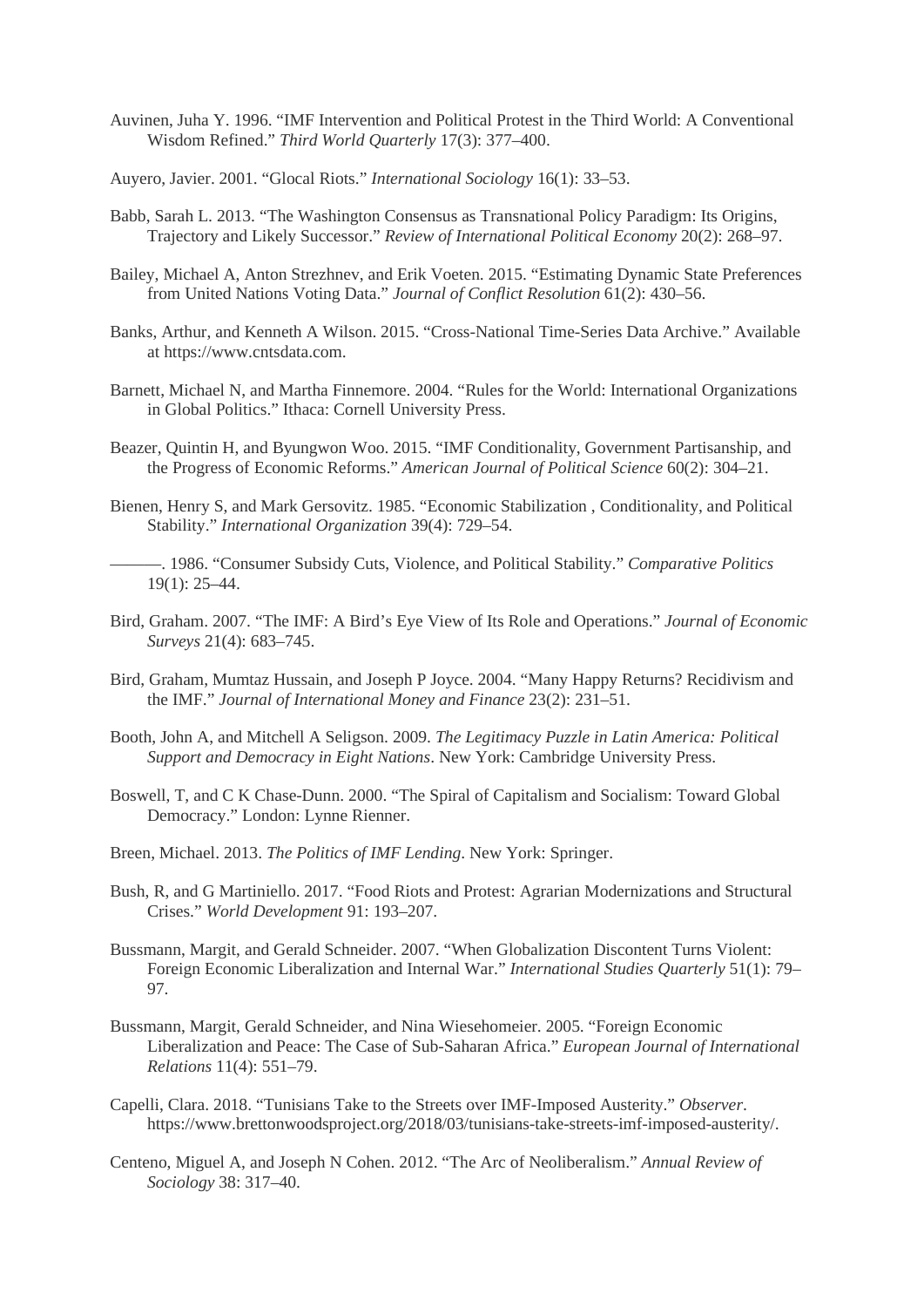- Chwieroth, Jeffrey M. 2014. "Professional Ties That Bind: How Normative Orientations Shape IMF Conditionality." *Review of International Political Economy* 22(4): 757–87.
- Conway, Patric. 2007. "The Revolving Door: Duration and Recidivism in IMF Programs." *The Review of Economics and Statistics* 89(2): 205–20.
- Copelovitch, Mark S. 2010. "Master or Servant? Common Agency and the Political Economy of IMF Lending." *International Studies Quarterly* 54(1): 49–77.
- Coppedge, Michael et al. 2016. "V-Dem Codebook v6. Varieties of Democracy (VDem) Project." Available at https://www.v-dem.net.
- Corcoran, Terrence. 1998. "Next, Overthrow the IMF." *The Globe and Mail*.
- Dalton, Russell, Alix Van Sickle, and Steven Weldon. 2010. "The Individual-Institutional Nexus of Protest Behaviour." *British Journal of Political Science* 40(1): 51–73.
- Dellmuth, Lisa Maria, Jan Aart Scholte, and Jonas Tallberg. 2019. "Institutional Sources of Legitimacy for International Organisations: Beyond Procedure versus Performance." *Review of International Studies* 45(4): 627–46.
- Dreher, Axel, and Martin Gassebner. 2012. "Do IMF and World Bank Programs Induce Government Crises? An Empirical Analysis." *International Organization* 66(2): 329–58.
- Dreher, Axel, Jan-Egbert Sturm, and James R Vreeland. 2015. "Politics and IMF Conditionality." *Journal of Conflict Resolution* 59(1): 120–48.
- Dreher, Axel, and Roland Vaubel. 2004. "The Causes and Consequences of IMF Conditionality." *Emerging Markets Finance and Trade* 40(3): 26–54.
- Edwards, Martin S. 2009. "Public Support for the International Economic Organizations: Evidence from Developing Countries." *Review of International Organizations* 4(2): 185–209.
- El-Badrawi, Mahinour, and Allison Corkery. 2017. "No Title." *Observer*. https://www.brettonwoodsproject.org/2017/02/egypts-new-imf-deal-comes-huge-price-taghuman-rights/.
- Emery, Alan. 2006. "Privatization, Neoliberal Development, and the Struggle for Workers' Rights in Post-Apartheid South Africa." *Social Justice* 33(3): 6–19.
- Evans, Peter. 1979. *Dependent Development: The Alliance of Multinational, State, and Local Capital in Brazil*. Princeton: Princeton University Press.
- Forster, Timon et al. 2019. "How Structural Adjustment Programs Affect Inequality: A Disaggregated Analysis of IMF Conditionality, 1980–2014." *Social Science Research* 80: 83–113.
- Fourcade-Gourinchas, Marion, and Sarah L Babb. 2002. "The Rebirth of the Liberal Creed: Paths to Neoliberalism in Four Countries." *American Journal of Sociology* 108(3): 533–79.
- Franck, Thomas M. 1990. *The Power of Legitimacy among Nations*. Oxford: Oxford University Press.
- Grant, Wyn. 2004. "Pressure Politics : The Changing World of Pressure Groups." *Parliamentary Affairs* 57(2): 408–19.
- Gross, Catherine. 2007. "Community Perspectives of Wind Energy in Australia: The Application of a Justice and Community Fairness Framework to Increase Social Acceptance." *Energy Policy*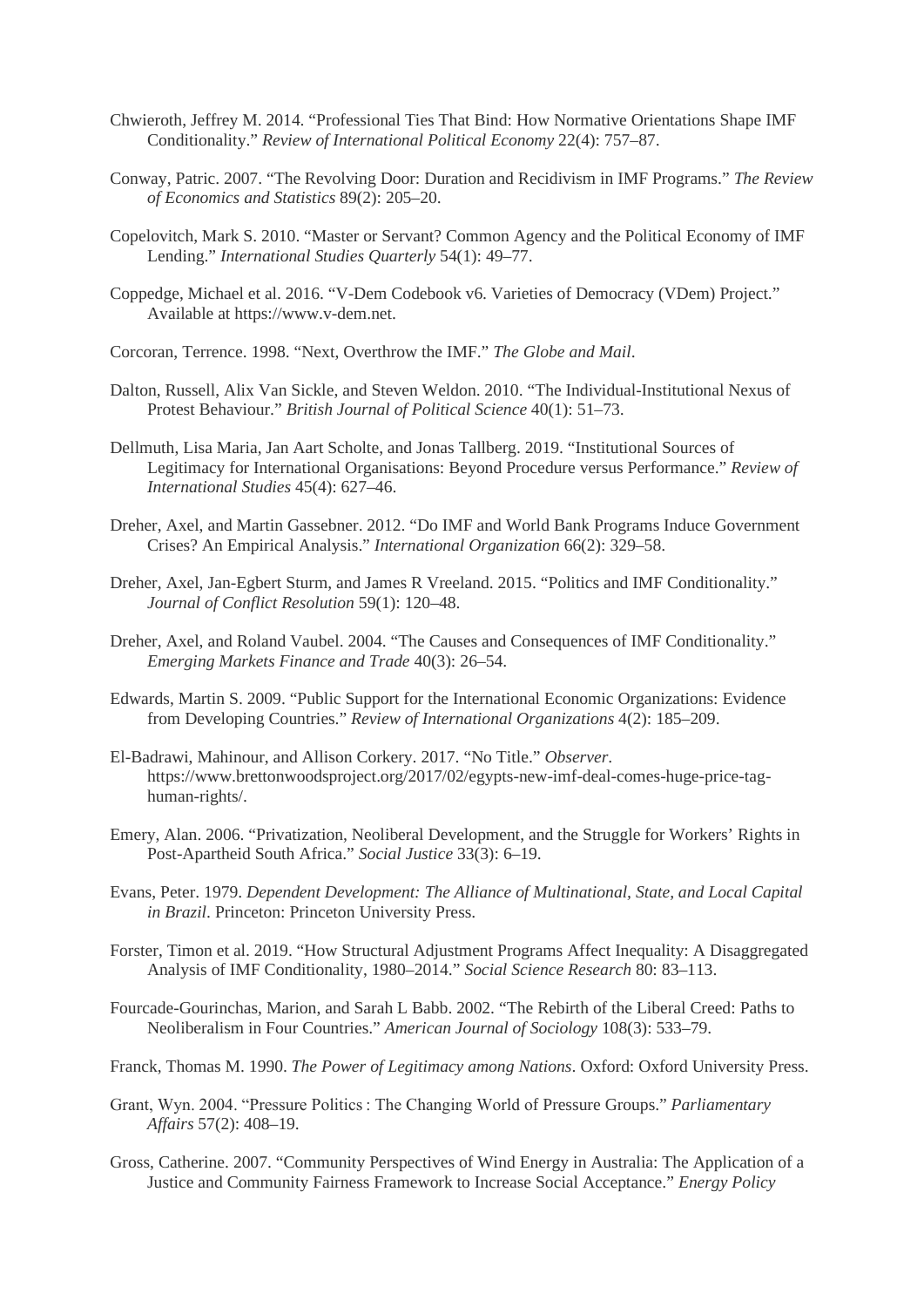35(5): 2727–36.

- Gunaydin, Hakan. 2018. "Who Can Reform the Labor Market? IMF Conditionality, Partisanship, and Labor Unions." *International Interactions* 44(5): 888-918.
- Gurr, Ted R. 1969. "A Comparative Study of Civil Strife." In *Violence in America: Historical and Comparative Perspectives*, eds. Hughes D Graham and Ted R Gurr. Washington D.C.: The White House, 443–86.
- Gygli, Savina, Florian Haelg, and Jan-Egbert Sturm. 2018. "The KOF Globalisation Index Revisited." *KOF Working Papers* (439). https://www.ethz.ch/content/dam/ethz/specialinterest/dual/kof-dam/documents/Globalization/2018/KOF\_Globalisation Index\_Revisited.pdf.
- Haggard, Stephan, and Steven B. Webb. 1993. "What Do We Know about the Political Economy of Economic Policy Reform?" *World Bank Research Observer* 8(2): 143–68.
- Hanson, Jonathan K, and Rachel Sigman. 2016. "State Capacity and World Bank Project Success." Ann Arbor: University of Michigan.
- Hartzell, Caroline A, Matthew Hoddie, and Molly Bauer. 2010. "Economic Liberalization via IMF Structural Adjustment: Sowing the Seeds of Civil War?" *International Organization* 64(2): 339– 56.
- Hawkins, Jeffrey J. 1991. "Understanding the Failure of IMF Reform: The Zambian Case." *World Development* 19(7): 839–49.
- Herbst, Jeffrey. 1990. "The Structural Adjustment of Politics in Africa." *World Development* 18(7): 949–58.
- Herkenrath, Mark, and Alex Knoll. 2011. "Protest Events in International Press Coverage: An Empirical Critique of Cross-National Conflict Databases." *International Journal of Comparative Sociology* 52(3): 163–80.
- Hibbs, Douglas A. 1973. *Mass Political Violence: A Cross-National Causal Analysis*. New York: Wiley.
- Holmes, Oliver. 2018. "Jordan's Prime Minister Steps down after Large Anti-Austerity Protests." *Guardian*. https://www.theguardian.com/world/2018/jun/04/jordan-prime-minister-hani-mulkiresigns-protests-reports.
- Hooghe, Liesbet, Tobias Lenz, and Gary Marks. 2018. "Contested World Order: The Delegitimation of International Governance." *Review of International Organizations*: doi: 10.1007/s11558-018- 9334-3.
- Huber, Evelyne, and John D Stephens. 2001. *Development and Crisis of the Welfare State: Parties and Policies in Global Markets*. Chicago: University of Chicago Press.
- Huntington, Samuel P. 1968. *Political Order in Changing Societies*. New Haven: Yale University Press.
- Hurd, Ian. 1999. "Legitimacy and Authority in International Politics." *International Organization* 53(2): 379–408.
- Inglehart, Ronald. 1981. "Post-Materialism in an Environment of Insecurity." *American Political Science Review* 75(4): 880–900.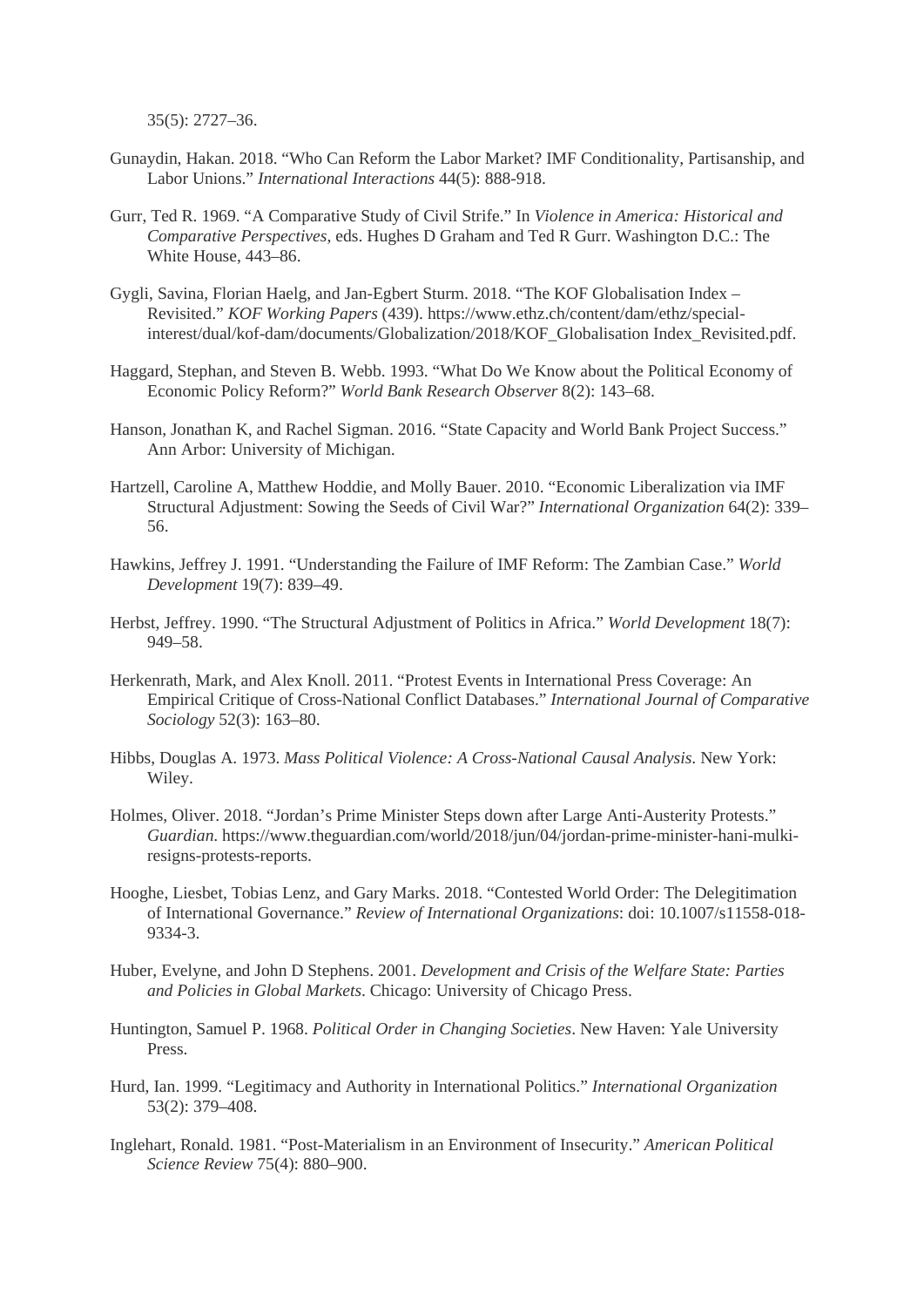- de Janvry, Alain. 1981. "The Role of Land Reform in Economic Development: Policies and Politics." *American Journal of Agricultural Economics* 63(2): 384–92.
- Johnson, Tana. 2011. "Guilt by Association: The Link between States' Influence and the Legitimacy of Intergovernmental Organizations." *Review of International Organizations* 6(1): 57–84.
- Jong-A-Pin, Richard. 2009. "On the Measurement of Political Instability and Its Impact on Economic Growth." *European Journal of Political Economy* 25(1): 15–29.
- Kentikelenis, Alexander E., and Sarah Babb. 2019. "The Making of Neoliberal Globalization: Norm Substitution and the Politics of Clandestine Institutional Change." *American Journal of Sociology* 124(6): 1720–62.
- Kentikelenis, Alexander E, and Leonard Seabrooke. 2017. "The Politics of World Polity: Script-Writing in International Organizations." *American Sociological Review* 82(5): 1065–92.
- Kentikelenis, Alexander E, Thomas H Stubbs, and Lawrence P King. 2016. "IMF Conditionality and Development Policy Space, 1985-2014." *Review of International Political Economy* 23(4): 543– 82.
- Kohl, Benjamin. 2002. "Stabilizing Neoliberalism in Bolivia: Popular Participation and Privatization." *Political Geography* 21(4): 449–72.
- Laeven, Luc, and Fabian Valencia. 2013. "Systemic Banking Crises Database." *IMF Economic Review* 61(2): 225–70.
- Lang, Valentin F. 2020. "The economics of the democratic deficit: The effect of IMF programs on inequality. *Review of International Organziations*, https://doi.org/10.1007/s11558-020-09405-x.
- Lindblom, Charles E. 1977. *Politics and Markets*. New York: Basic Books.
- Lipscy, Phillip Y., and Haillie Na-Kyung Lee. 2019. "The IMF as a Biased Global Insurance Mechanism: Asymmetrical Moral Hazard, Reserve Accumulation, and Financial Crises." *International Organization* 73(1): 35–64.
- Maloney, William, Grant Jordan, and Andrew McLaughlin. 1994. "Interest Groups and Public Policy: The Insider/Outsider Model Revisited\*." *Journal of Public Policy* 14(1): 17–38.
- Matta, Samer, Simon Appleton, and Michael Bleaney. 2017. *The Economic Impact of Political Instability and Mass Civil Protest*. Nottingham.
- McAdam, Doug, John D McCarthy, and Mayer N Zald. 1996. *Comparative Perspectives on Social Movements: Political Opportunities, Mobilizing Structures, and Cultural Framings*. Cambridge: Cambridge University Press.
- McDowell, Daniel. 2017. "Need for Speed: The Lending Responsiveness of the IMF." *Review of International Organizations* 12(1): 39–73.
- Meyer, John W, and Brian Rowan. 1977. "Institutional Organizations: Formal Structure as Myth and Ceremony." *American Journal of Sociology* 83: 340–63.
- Momani, Bessma. 2007. "IMF Staff: Missing Link in Fund Reform Proposals." *Review of International Organizations* 2(1): 39–57.
- Momani, Bessma, and Mark Hibben. 2018. *What's Wrong With the IMF and How to Fix It*. Cambridge: Polity Press.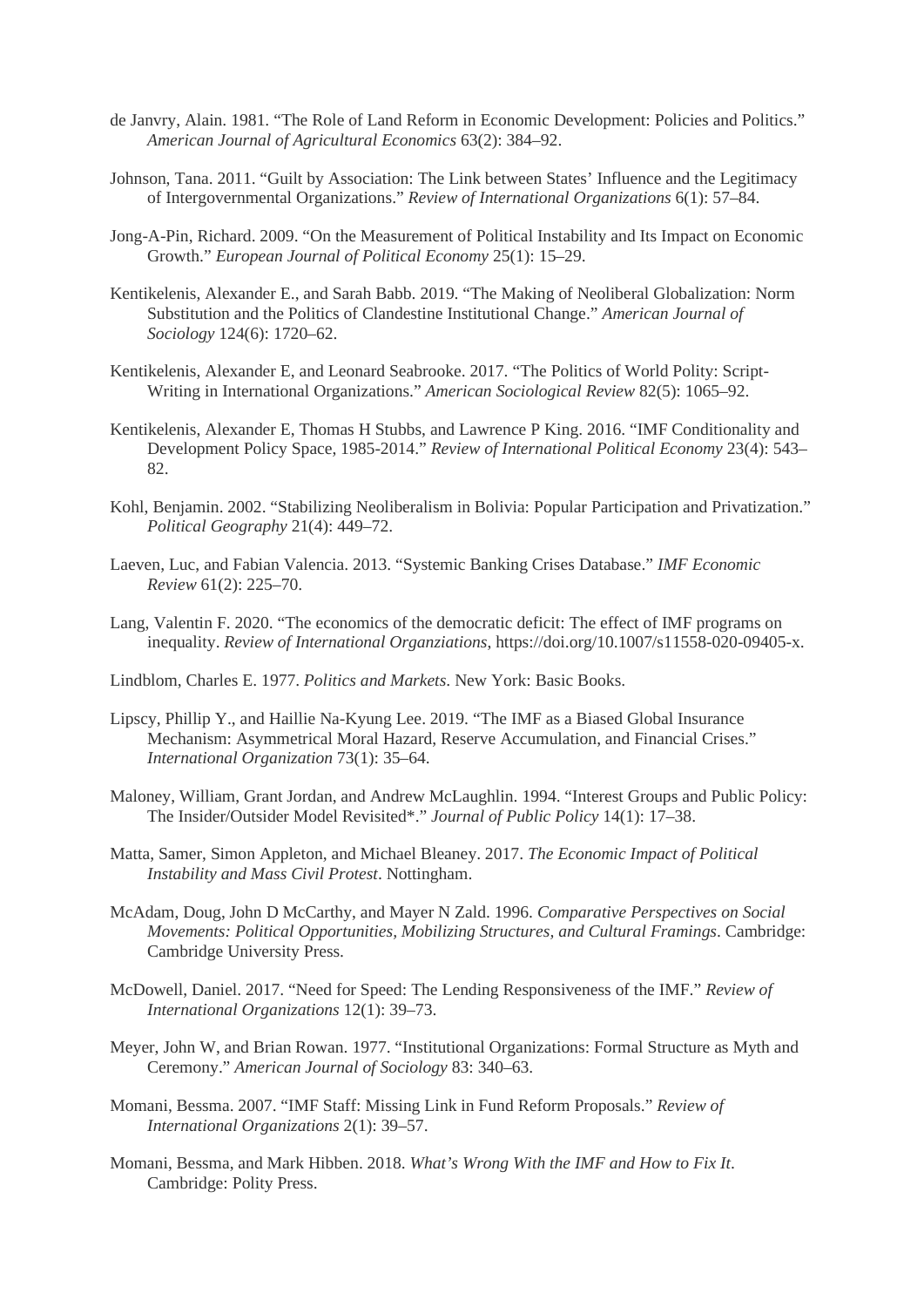- Monahan, Katherine. 2019. "Ecuador's Fuel Protests Show the Risks of Removing Fossil Fuel Subsidies Too Fast." *The Conversation*. https://theconversation.com/ecuadors-fuel-protestsshow-the-risks-of-removing-fossil-fuel-subsidies-too-fast-125690.
- Moser, Christoph, and Jan-Egbert Sturm. 2011. "Explaining IMF Lending Decisions after the Cold War." *Review of International Organizations* 6(3–4): 307–40.
- Nelson, Stephen C., and Geoffrey P.R. Wallace. 2017. "Are IMF Lending Programs Good or Bad for Democracy?" *Review of International Organizations* 12(4): 523–58.
- Nelson, Stephen C. 2017. *The Currency of Confidence: How Economic Beliefs Shape the IMF's Relationship with Its Borrowers*. Ithaca, NY: Cornell University Press.
- Nelson, Stephen C, and Christopher Dinkel. 2020. *Are IMF Lending Programs Harmful for Human Rights?* Vancouver: Political Economy of International Organization.
- Nooruddin, Irfan, and Byungwon Woo. 2015. "Heeding the Sirens: The Politics of IMF Program Participation." *Political Science Research and Methods* 3(01): 73–93.
- Norris, Pippa. 2011. *Democratic Deficit: Critical Citizens Revisited*. New York: Cambridge University Press.
- Nunn, Nathan, and Nancy Qian. 2014. "U.S. Food Aid and Civil Conflict." *American Economic Review* 104(6): 1630–66.
- Oberdabernig, Doris A. 2013. "Revisiting the Effects of IMF Programs on Poverty and Inequality." *World Development* 46: 113–42.
- Ortiz, David G., and Sergio Béjar. 2013. "Participation in IMF-Sponsored Economic Programs and Contentious Collective Action in Latin America, 1980-2007." *Conflict Management and Peace Science* 30(5): 492–515.
- Pakistan Today. 2019. "Workers Protest against Possible Privatisation of Pakistan Steel Mills." *Pakistan Today*. https://www.pakistantoday.com.pk/2019/05/06/workers-protest-againstpossible-privatization-of-pakistan-steel-mills/.
- Petras, James, and Howard Brill. 1986. "The IMF, Austerity and the State in Latin America." *Third World Quarterly* 8(2): 425–48.
- Rapkin, David P., and Jonathan R. Strand. 2006. "Reforming the IMF's Weighted Voting System." *World Economy* 29(3): 305–24.
- Reinsberg, Bernhard, Alexander Kentikelenis, Thomas Stubbs, and Lawrence King. 2019. "The World System and the Hollowing Out of State Capacity: How Structural Adjustment Programs Affect Bureaucratic Quality in Developing Countries." *American Journal of Sociology* 124(4): 1222– 57.
- Rickard, Stephanie J., and T. L. Caraway. 2019. "International Demands for Austerity: Examining the Impact of the IMF on the Public Sector." *Review of International Organizations* 14: 35–57.
- Robertson, Graeme B, and Emmanuel Teitelbaum. 2011. "Foreign Direct Investment, Regime Type, and Labor Protest in Developing Countries." *American Journal of Political Science* 55(3): 665– 77.
- Roodman, David. 2012. "Fitting Fully Observed Recursive Mixed-Process Models with Cmp." *Stata Journal* 11(2): 159–206.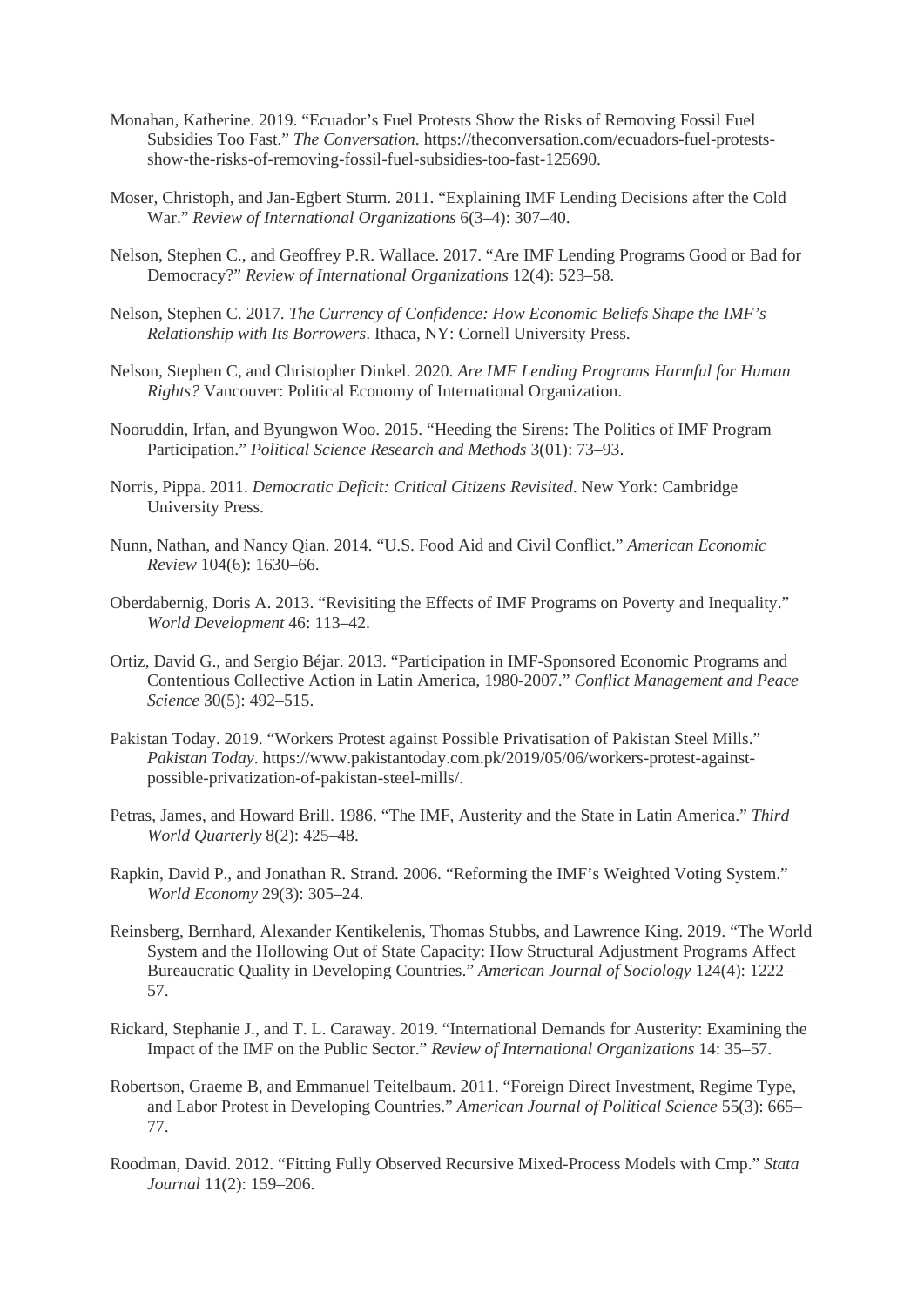- Scartascini, Carlos, Cesi Cruz, and Philip Keefer. 2018. *The Database of Political Institutions 2017 (DPI2017)*.
- Stiglitz, Joseph E. 2002. "Globalization and Its Discontents." New York: Basic Books,
- Stone, Randall W. 2004. "The Political Economy of IMF Lending in Africa." *American Political Science Review* 98(4): 577–92.
- Stubbs, Thomas H, and Alexander Kentikelenis. 2018a. "Conditionality and Sovereign Debt: An Overview of Human Rights Implications." In *Sovereign Debt and Human Rights*, eds. Ilias Bantekas and Cephas Lumina. Oxford: Oxford University Press, 359–80.

———. 2018b. "Targeted Social Safeguards in the Age of Universal Social Protection: The IMF and Health Systems of Low-Income Countries." *Critical Public Health* 28(2): 132–39.

- Stubbs, Thomas H, Bernhard Reinsberg, Alexander E Kentikelenis, and Lawrence P King. 2020. "How to Evaluate the Effects of IMF Conditionality: An Extension of Quantitative Approaches and an Empirical Application to Government Education Expenditures." *Review of International Organizations* 15(1): 29–73.
- Summers, Lawrence H, and Lant H Pritchett. 1993. "The Structural-Adjustment Debate." *American Economic Review* 83(2): 383–89.
- Swank, Duane. 1998. "Funding the Welfare State: Globalization and the Taxation of Business in Advanced Market Economies." *Political Studies* 46(4): 671–92.
- Tallberg, Jonas, Lisa M. Dellmuth, Hans Agné, and Andreas Duit. 2015. "NGO Influence in International Organizations: Information, Access and Exchange." *British Journal of Political Science* 48(1): 213–38.
- Tallberg, Jonas, and Michael Zürn. 2019. "The Legitimacy and Legitimation of International Organizations: Introduction and Framework." *Review of International Organizations* 14(4): 581– 606.
- Thomas, John W., and Merilee S. Grindle. 1990. "After the Decision: Implementing Policy Reforms in Developing Countries." *World Development* 18(8): 1163–81.
- Thompson, Edward Palmer. 1971. "The Moral Economy of the English Crowd in the Twenty-First Century." *Past & Present* 50(1): 76–136.
- Tilly, Charles. 1978. *From Mobilization to Revolution*. London: Addison-Wesley.
- Uba, Katrin. 2008. "Labor Union Resistance to Economic Liberalization in India: What Can National and State Level Patterns of Protests against Privatization Tell Us?" *Asian Survey* 48(5): 860–84.
- Valencia, Alexandra. 2019. "Ecuador's Moreno Scraps Fuel Subsidy Cuts in Big Win for Indigenous Groups." *Reuters*. https://uk.reuters.com/article/uk-ecuador-protests/ecuadors-moreno-scrapsfuel-subsidy-cuts-in-big-win-for-indigenous-groups-idUKKBN1WT26J.

Vreeland, James R. 2003. *The IMF and Economic Development*. Cambridge University Press.

———. 2007. "The International Monetary Fund: Politics of Conditional Lending." London: Routledge.

Walton, John, and Charles C Ragin. 1990. "Global and National Sources of Political Protest: Third World Responses to the Debt Crisis." *American Sociological Review* 55(6): 876–90.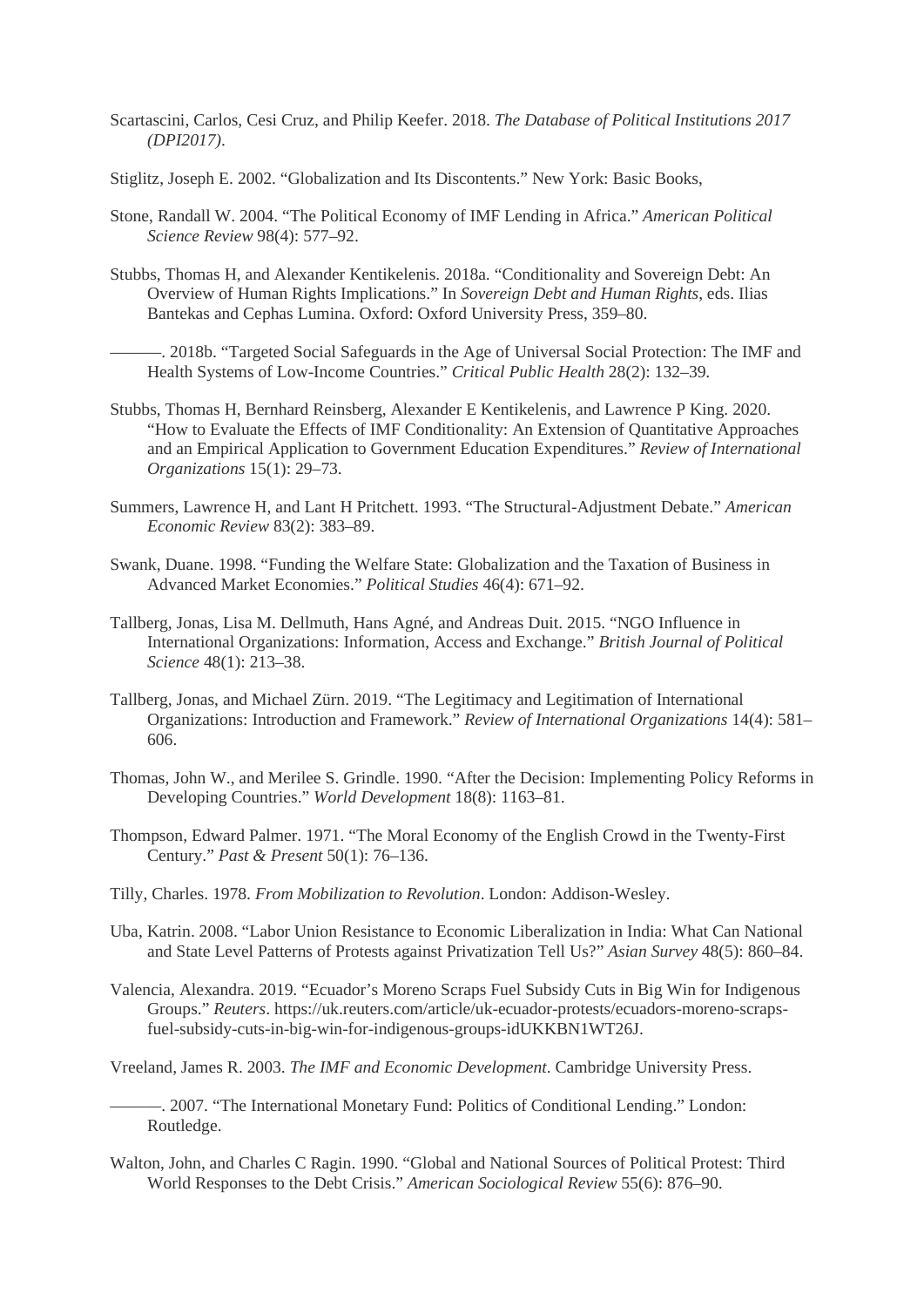- Walton, John, and David Seddon. 1994. "Food Riots Past and Present." In *Free Markets & Food Riots*, eds. John Walton and David Seddon, London: John Wiley & Sons, 23–54.
- Weber, Max. 2001. *The Protestant Ethic and the Spirit of Capitalism*. London: Routledge.
- Weisbrot, Mark. 2019. "The IMF Is Hurting Countries It Claims to Help." *Guardian*. https://www.theguardian.com/commentisfree/2019/aug/27/imf-economics-inequality-trumpecuador.
- Wibbels, Erik, and Moisés Arce. 2003. "Globalization, Taxation, and Burden-Shifting in Latin America." *International Organization* 57(01): 111–36.
- Woo, Byungwon. 2013. "Conditional on Conditionality: IMF Program Design and Foreign Direct Investment." *International Interactions* 39(3): 292–315.

World Bank. 2015. "World Development Indicators." http://data.worldbank.org/.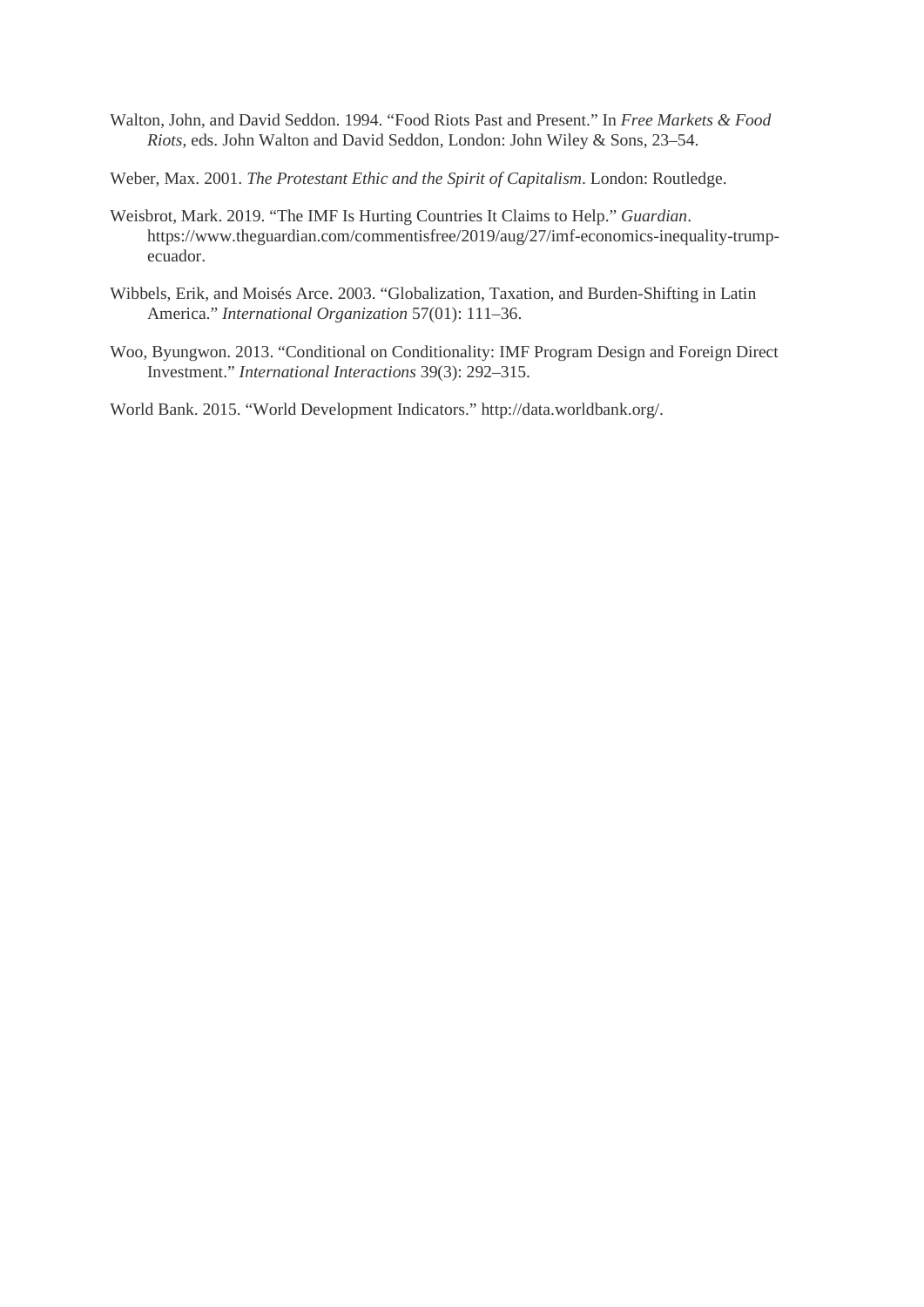|                                  | (1)         |         | (2)         |         |
|----------------------------------|-------------|---------|-------------|---------|
| Protests                         |             |         |             |         |
| <b>IMF</b> program               | $0.113**$   | (0.046) | $0.129**$   | (0.053) |
| GDP per capita                   | $-0.012$    | (0.067) | $-0.027$    | (0.088) |
| Urbanization                     | 0.002       | (0.004) | 0.001       | (0.006) |
| Horizontal accountability        | $-0.039$    | (0.051) | $-0.050$    | (0.066) |
| Vertical accountability          | 0.023       | (0.043) | $-0.012$    | (0.065) |
| Trade openness                   | $-0.001$    | (0.001) | $-0.001$    | (0.002) |
| Financial crisis                 | $0.091**$   | (0.041) | 0.075       | (0.048) |
| Regional protest                 | $0.105***$  | (0.014) | $0.106***$  | (0.017) |
| Inflation                        |             |         | $0.032***$  | (0.010) |
| Tax revenue                      |             |         | $-0.009*$   | (0.005) |
| Government expenditure           |             |         | $0.007*$    | (0.004) |
| Observations (Equation 1)        | 5274        |         | 3961        |         |
| Within-R2 (Equation 1)           | 0.087       |         | 0.083       |         |
| <b>IMF</b> program               |             |         |             |         |
| <b>IMF</b> recidivism            | 1.796***    | (0.093) | 1.831***    | (0.113) |
| <b>UNGA</b> alignment            | 2.914***    | (0.571) | 2.857***    | (0.592) |
| Reserves                         | $-0.046**$  | (0.019) | $-0.047**$  | (0.023) |
| External debt                    | 0.001       | (0.001) | 0.001       | (0.001) |
| Inflation                        | $-0.031$    | (0.034) | $-0.037$    | (0.040) |
| GDP per capita                   | $-0.430***$ | (0.078) | $-0.455***$ | (0.086) |
| Urbanization                     | $0.012***$  | (0.003) | $0.012***$  | (0.004) |
| Horizontal accountability        | 0.043       | (0.071) | 0.014       | (0.078) |
| Vertical accountability          | $0.204**$   | (0.093) | $0.231**$   | (0.103) |
| Trade openness                   | $-0.001$    | (0.003) | $-0.002$    | (0.003) |
| Financial crisis                 | $0.229*$    | (0.132) | $0.258*$    | (0.139) |
| Regional protest                 | $-0.007$    | (0.030) | $-0.056$    | (0.038) |
| Tax revenue                      |             |         | 0.001       | (0.009) |
| Government expenditure           |             |         | 0.017       | (0.011) |
| <b>Observations</b> (Equation 2) | 2451        |         | 1978        |         |
| Pseudo-R2 (Equation 2)           | 0.303       |         | 0.303       |         |

**Table 1**: The effect of IMF programs on protests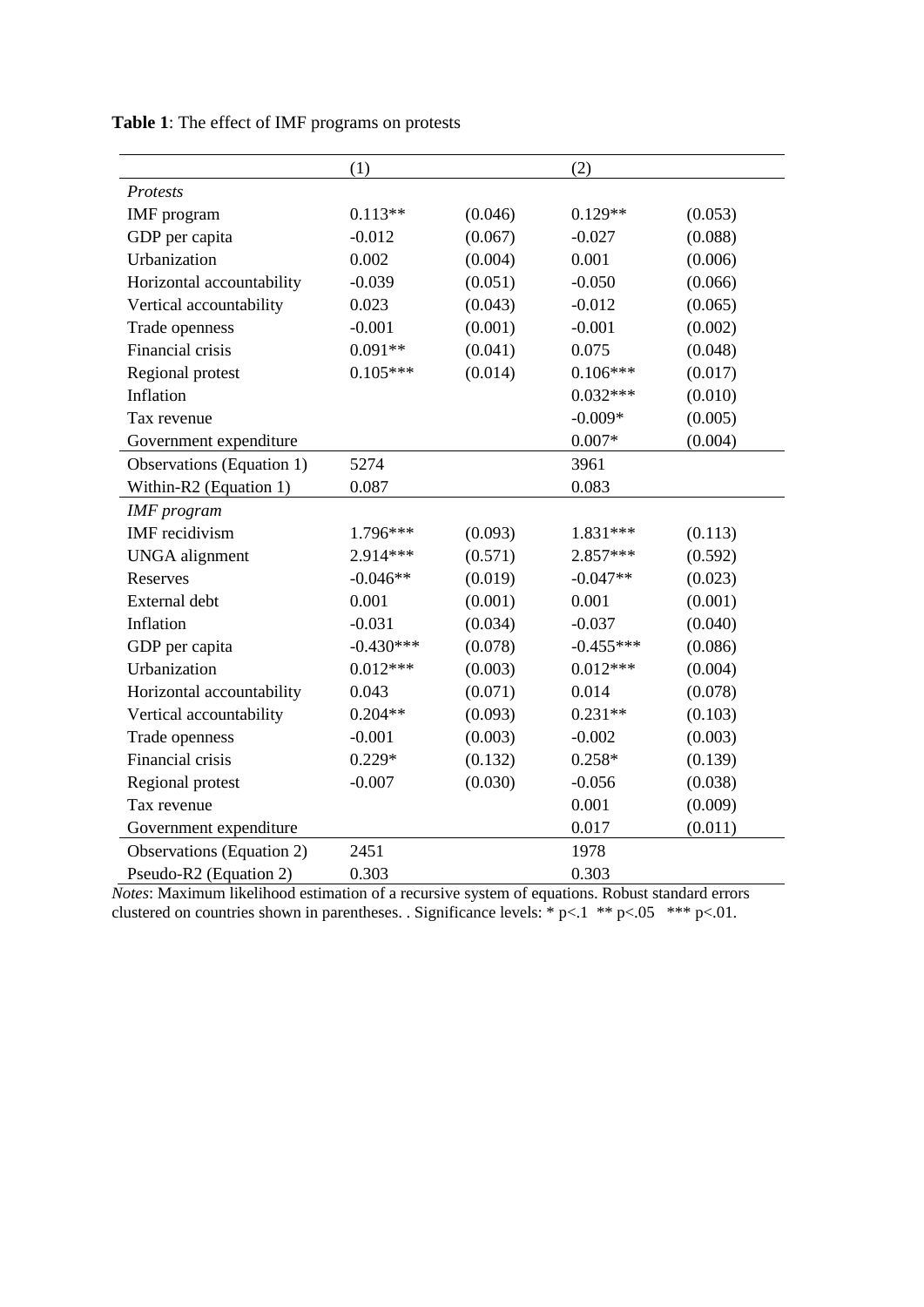**Table 2**: The effect of IMF programs and conditionality on protests, moderated by interest group strength

|                           | (1)         |         | (2)        |         | (3)                    |         | (4)                  |         | (5)          |         |
|---------------------------|-------------|---------|------------|---------|------------------------|---------|----------------------|---------|--------------|---------|
|                           | Fiscal      |         | Public     |         | Price<br>liberalizatio |         | Foreign              |         | Privatizatio |         |
|                           | policy      |         | sector     |         | $\mathbf n$            |         | exchange<br>policies |         | $\mathbf n$  |         |
| Protests                  |             |         |            |         |                        |         |                      |         |              |         |
| Conditions                | 0.129       | (0.158) | 0.606      | (1.041) | $-0.036$               | (0.208) | 0.015                | (0.533) | 0.218        | (0.239) |
| Conditions x Urbanization | $0.001*$    | (0.001) | $0.006**$  | (0.002) | $-0.001$               | (0.002) | 0.003                | (0.005) | $-0.001$     | (0.003) |
| <b>IMF</b> program        | $0.137***$  | (0.047) | $0.100**$  | (0.042) | $0.133***$             | (0.047) | $0.120***$           | (0.045) | $0.124***$   | (0.046) |
| GDP per capita            | 0.053       | (0.080) | 0.027      | (0.079) | $-0.012$               | (0.068) | $-0.005$             | (0.067) | $-0.001$     | (0.068) |
| Urbanization              | 0.000       | (0.004) | 0.002      | (0.004) | 0.002                  | (0.004) | 0.002                | (0.004) | 0.002        | (0.004) |
| Horizontal accountability | $-0.054$    | (0.052) | $-0.036$   | (0.048) | $-0.038$               | (0.050) | $-0.042$             | (0.051) | $-0.044$     | (0.051) |
| Vertical accountability   | 0.003       | (0.046) | 0.005      | (0.049) | 0.024                  | (0.045) | 0.023                | (0.042) | 0.019        | (0.044) |
| Trade openness            | $-0.001$    | (0.001) | $-0.001$   | (0.002) | $-0.001$               | (0.001) | $-0.001$             | (0.001) | $-0.001$     | (0.001) |
| Financial crisis          | 0.069       | (0.043) | 0.070      | (0.048) | $0.086**$              | (0.042) | $0.081*$             | (0.043) | $0.080*$     | (0.041) |
| Regional protest          | $0.104***$  | (0.014) | $0.104***$ | (0.013) | $0.105***$             | (0.014) | $0.104***$           | (0.014) | $0.105***$   | (0.014) |
| Observations (Equation 1) | 5274        |         | 5274       |         | 5274                   |         | 5274                 |         | 5274         |         |
| Within-R2 (Equation 1)    | 0.088       |         | 0.087      |         | 0.088                  |         | 0.087                |         | 0.088        |         |
| Conditions                |             |         |            |         |                        |         |                      |         |              |         |
| Compound instrument       | $0.013***$  | (0.002) | $0.009*$   | (0.005) | $0.025***$             | (0.005) | $0.032***$           | (0.010) | $0.036***$   | (0.006) |
| Countries under programs  | $-0.005***$ | (0.002) | $-0.000$   | (0.001) | $-0.003***$            | (0.001) | $-0.001*$            | (0.000) | $-0.001**$   | (0.000) |
| GDP per capita            | $-0.229***$ | (0.056) | $-0.031$   | (0.034) | $-0.046**$             | (0.018) | $-0.005$             | (0.012) | $-0.028*$    | (0.016) |
| Urbanization              | 0.006       | (0.004) | $-0.000$   | (0.002) | 0.000                  | (0.001) | $-0.001$             | (0.001) | $-0.000$     | (0.001) |
| Horizontal accountability | 0.049       | (0.045) | $-0.006$   | (0.024) | $0.039**$              | (0.018) | 0.005                | (0.007) | 0.012        | (0.011) |
| Vertical accountability   | $0.080*$    | (0.043) | 0.019      | (0.022) | 0.024                  | (0.018) | $-0.006$             | (0.009) | $0.012*$     | (0.007) |
| Trade openness            | $0.004**$   | (0.002) | 0.001      | (0.001) | 0.001                  | (0.001) | $-0.000$             | (0.000) | 0.000        | (0.000) |
| Financial crisis          | 0.056       | (0.039) | 0.017      | (0.017) | 0.031                  | (0.021) | $0.028**$            | (0.013) | 0.021        | (0.015) |
| Regional protest          | 0.000       | (0.006) | $-0.000$   | (0.002) | 0.000                  | (0.002) | 0.001                | (0.001) | $-0.000$     | (0.001) |
| Observations (Equation 2) | 5274        |         | 5274       |         | 5274                   |         | 5274                 |         | 5274         |         |
| Within-R2 (Equation 2)    | 0.076       |         | 0.034      |         | 0.076                  |         | 0.053                |         | 0.075        |         |
| F-statistic               | 38.257      |         | 2.688      |         | 29.523                 |         | 10.962               |         | 40.169       |         |
| <b>IMF</b> program        |             |         |            |         |                        |         |                      |         |              |         |
| <b>IMF</b> recidivism     | 1.239***    | (0.092) | $1.315***$ | (0.098) | $1.506***$             | (0.089) | $1.622***$           | (0.083) | $1.602***$   | (0.084) |
| <b>UNGA</b> alignment     | 3.327***    | (0.635) | $2.673***$ | (0.617) | $3.160***$             | (0.653) | $3.171***$           | (0.595) | 3.069***     | (0.611) |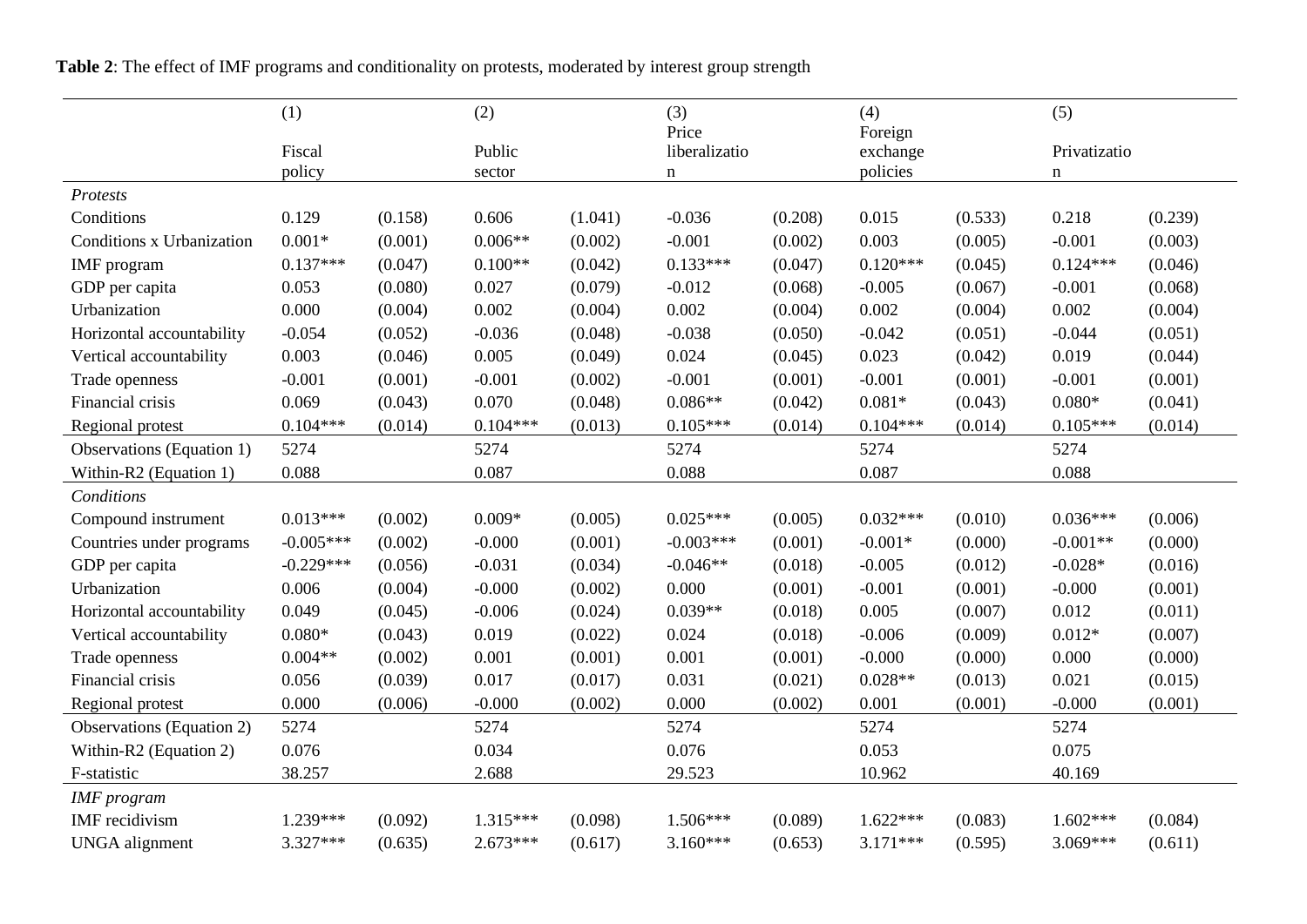| Reserves                         | $-0.061***$ | (0.017) | $-0.050***$ | (0.017) | $-0.059***$ | (0.021) | $-0.051***$ | (0.020) | $-0.055***$ | (0.020) |
|----------------------------------|-------------|---------|-------------|---------|-------------|---------|-------------|---------|-------------|---------|
| External debt                    | 0.001       | (0.001) | 0.001       | (0.001) | 0.001       | (0.001) | 0.001       | (0.001) | 0.001       | (0.001) |
| Inflation                        | $-0.033$    | (0.033) | $-0.032$    | (0.028) | $-0.038$    | (0.035) | $-0.037$    | (0.034) | $-0.037$    | (0.035) |
| GDP per capita                   | $-0.493***$ | (0.082) | $-0.400***$ | (0.078) | $-0.480***$ | (0.078) | $-0.467***$ | (0.076) | $-0.480***$ | (0.077) |
| Urbanization                     | $0.017***$  | (0.003) | $0.012***$  | (0.003) | $0.014***$  | (0.003) | $0.014***$  | (0.003) | $0.014***$  | (0.003) |
| Horizontal accountability        | 0.061       | (0.076) | 0.025       | (0.073) | 0.067       | (0.073) | 0.059       | (0.072) | 0.056       | (0.071) |
| Vertical accountability          | $0.154*$    | (0.093) | $0.181*$    | (0.095) | 0.143       | (0.094) | 0.149       | (0.096) | $0.156*$    | (0.094) |
| Trade openness                   | $-0.001$    | (0.003) | $-0.002$    | (0.003) | $-0.002$    | (0.003) | $-0.002$    | (0.003) | $-0.002$    | (0.003) |
| Financial crisis                 | $0.335***$  | (0.127) | $0.392***$  | (0.139) | $0.367**$   | (0.151) | $0.355**$   | (0.148) | $0.355**$   | (0.150) |
| Regional protest                 | $0.027*$    | (0.016) | 0.021       | (0.015) | 0.023       | (0.017) | 0.023       | (0.018) | 0.019       | (0.019) |
| <b>Observations</b> (Equation 3) | 2451        |         | 2451        |         | 2451        |         | 2451        |         | 2451        |         |
| Pseudo-R2 (Equation 3)           | 0.302       |         | 0.302       |         | 0.302       |         | 0.302       |         | 0.302       |         |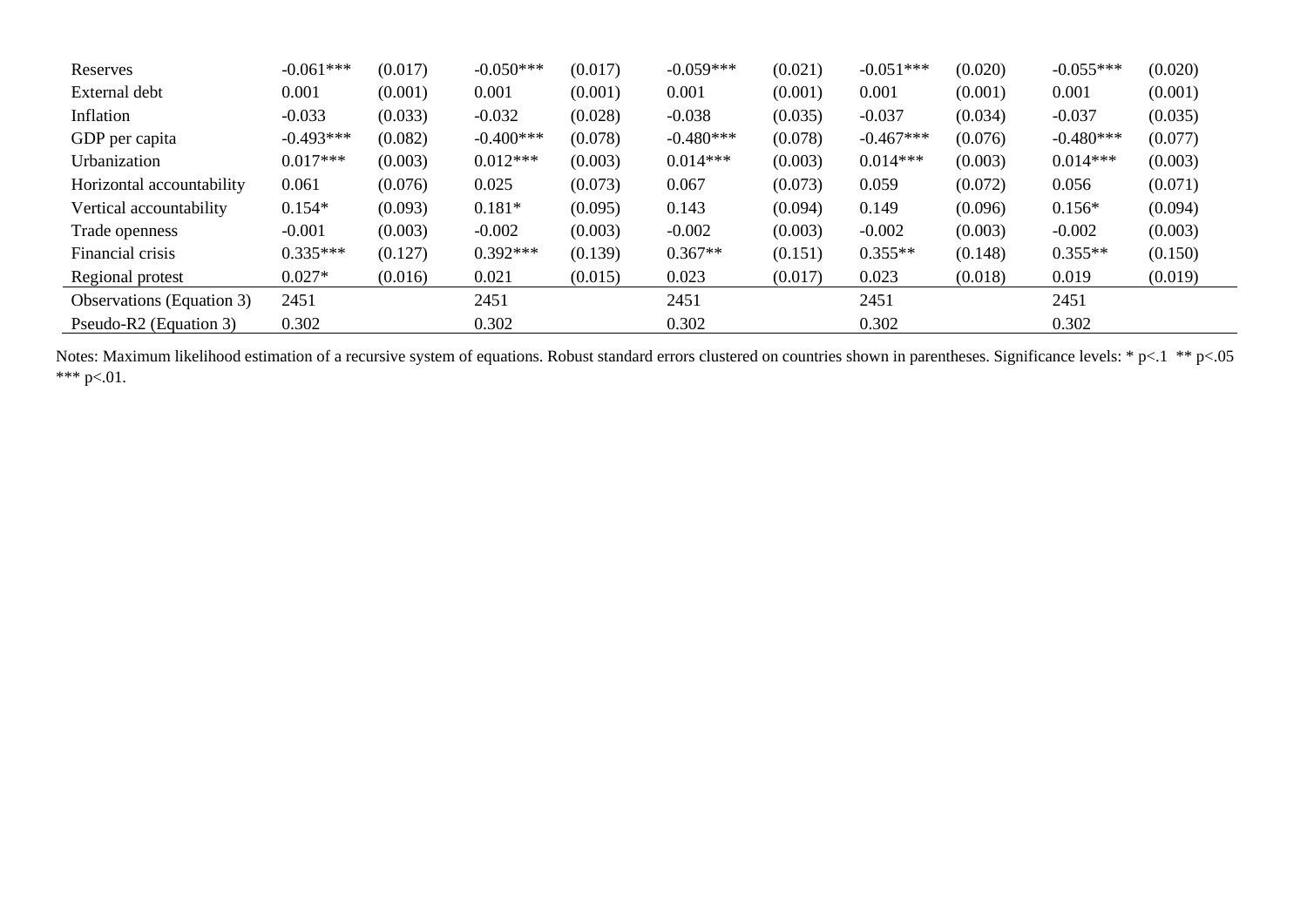|                                  | (1)                     |         | (2)            |         |
|----------------------------------|-------------------------|---------|----------------|---------|
|                                  | Left-wing<br>government |         | IMF recidivism |         |
| <b>Protests</b>                  |                         |         |                |         |
| IMF program                      | $0.099*$                | (0.056) | $0.210***$     | (0.064) |
| IMF program x Column variable    | $0.128**$               | (0.051) | $-0.168***$    | (0.063) |
| Column variable                  | $-0.050$                | (0.042) | $0.118**$      | (0.054) |
| Conditions                       | 0.044                   | (0.095) | 0.066          | (0.096) |
| Conditions x Urbanization        | $0.001*$                | (0.000) | 0.001          | (0.000) |
| GDP per capita                   | 0.039                   | (0.085) | 0.057          | (0.087) |
| Urbanization                     | 0.001                   | (0.004) | 0.000          | (0.004) |
| Horizontal accountability        | $-0.048$                | (0.049) | $-0.052$       | (0.049) |
| Vertical accountability          | $-0.002$                | (0.055) | $-0.007$       | (0.057) |
| Trade openness                   | $-0.001$                | (0.001) | $-0.001$       | (0.001) |
| Financial crisis                 | 0.061                   | (0.043) | 0.062          | (0.043) |
| Regional protest                 | $0.104***$              | (0.014) | $0.104***$     | (0.014) |
| Observations (Equation 1)        | 5274                    |         | 5274           |         |
| Within-R2 (Equation 1)           | 0.091                   |         | 0.092          |         |
| Conditions                       |                         |         |                |         |
| Compound instrument              | $0.013***$              | (0.002) | $0.026***$     | (0.005) |
| Countries under programs         | $-0.005***$             | (0.002) | $-0.002***$    | (0.001) |
| GDP per capita                   | $-0.229***$             | (0.056) | $-0.044**$     | (0.019) |
| Urbanization                     | 0.006                   | (0.004) | $-0.001$       | (0.001) |
| Horizontal accountability        | 0.049                   | (0.045) | $0.035*$       | (0.020) |
| Vertical accountability          | $0.080*$                | (0.043) | 0.012          | (0.019) |
| Trade openness                   | $0.004**$               | (0.002) | 0.001          | (0.001) |
| Financial crisis                 | 0.056                   | (0.039) | $-0.016$       | (0.017) |
| Regional protest                 | 0.000                   | (0.006) | $-0.001$       | (0.002) |
| <b>Observations</b> (Equation 2) | 5274                    |         | 5274           |         |
| Within-R2 (Equation 2)           | 0.055                   |         | 0.055          |         |
| F-statistic                      | 18.458                  |         | 18.450         |         |
| <b>IMF</b> program               |                         |         |                |         |
| <b>IMF</b> recidivism            | 1.107***                | (0.088) | $1.100***$     | (0.088) |
| <b>UNGA</b> alignment            | 2.874***                | (0.539) | 2.838***       | (0.542) |
| Reserves                         | $-0.058***$             | (0.019) | $-0.058***$    | (0.019) |
| External debt                    | 0.001                   | (0.000) | 0.001          | (0.001) |
| Inflation                        | $-0.022$                | (0.029) | $-0.024$       | (0.029) |
| GDP per capita                   | $-0.486***$             | (0.078) | $-0.485***$    | (0.079) |
| Urbanization                     | $0.015***$              | (0.004) | $0.015***$     | (0.004) |
| Horizontal accountability        | 0.086                   | (0.082) | 0.087          | (0.082) |
| Vertical accountability          | 0.137                   | (0.099) | 0.135          | (0.100) |
| Trade openness                   | $-0.001$                | (0.003) | $-0.001$       | (0.003) |
| Financial crisis                 | $0.409***$              | (0.134) | $0.407***$     | (0.132) |
| Regional protest                 | $0.033**$               | (0.014) | $0.031**$      | (0.015) |
| Observations (Equation 3)        | 2451                    |         | 2451           |         |
| Pseudo-R2 (Equation 3)           | 0.302                   |         | 0.302          |         |

**Table 3**: The effect of IMF programs and conditionality on protests, moderated by government political ideology

Notes: *Conditions* refers to the total number of binding conditions. Maximum likelihood estimation of a recursive system of equations. Robust standard errors clustered on countries shown in parentheses. Significance levels: \* p<.1 \*\* p<.05 \*\*\* p<.01.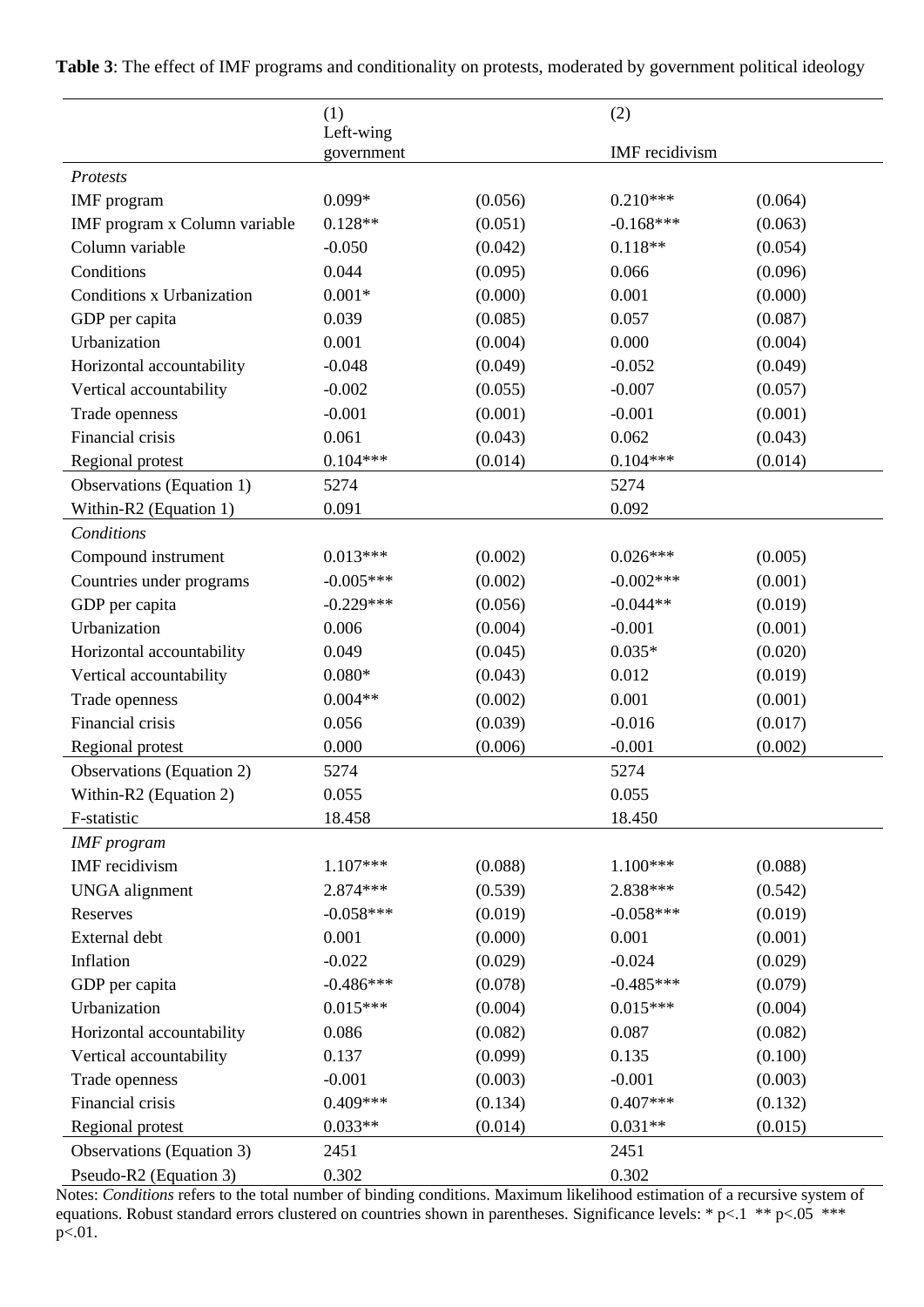# **Supplemental Appendix**

#### Contents

- **Table A1:** Variable definitions and descriptive statistics
- **Table A2:** IMF programs, political grievances, and protest under different lags
- **Table A3:** Within-program temporal dynamics
- **Table A4:** Alternative operationalization of protest variables
- **Table A5:** Controlling for loan amounts
- **Table A6:** IMF programs, IMF conditions, and protest
- **Table A7:** Pseudo-poisson quasi-maximum likelihood estimation
- **Table A8:** Linearized IMF equation
- **Table A9:** Alternative explanations for IMF programs and political grievances
- **Table A10:** Additional alternative explanations for IMF programs and political grievances
- Table A11: Controlling for news source reporting bias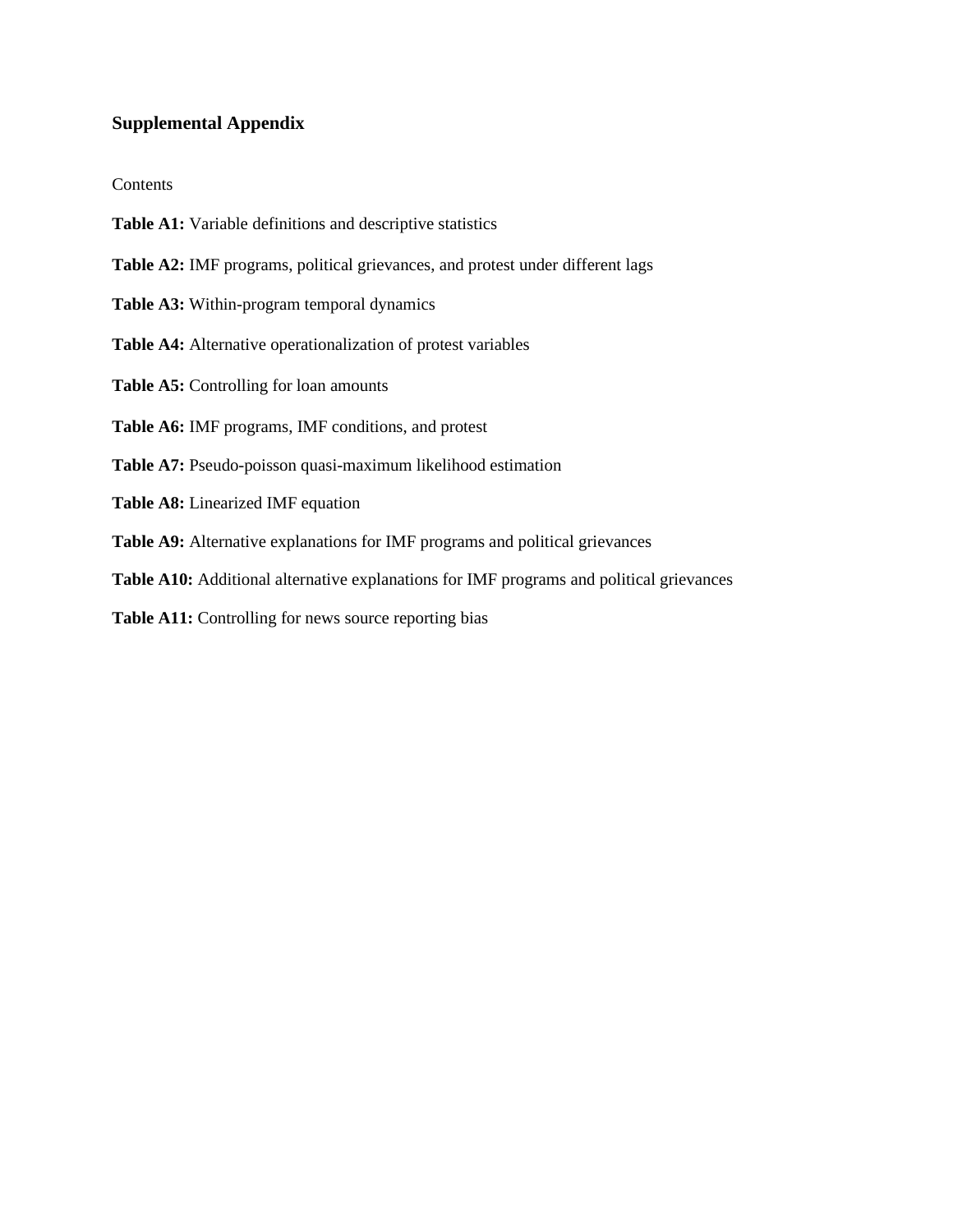# **Table A1**: Variable definitions and descriptive statistics

| Variable                  | Description                                                                                                                                                                                 | Observations | Mean     | SD       | Min     | Max       |
|---------------------------|---------------------------------------------------------------------------------------------------------------------------------------------------------------------------------------------|--------------|----------|----------|---------|-----------|
| Dependent variables       |                                                                                                                                                                                             |              |          |          |         |           |
| Protests                  | Number of protests, including strikes, riots, and anti-<br>government demonstrations, drawn from the CNTS dataset<br>(Banks and Wilson 2020)                                                | 7560         | 0.79     | 3.24     | 0.00    | 88.00     |
| <b>IMF</b> variables      |                                                                                                                                                                                             |              |          |          |         |           |
| IMF program               | Binary indicator for whether a country is under an IMF<br>program (Kentikelenis, Stubbs, and King 2016)                                                                                     | 7141         | 0.28     | 0.45     | 0.00    | 1.00      |
| Fiscal policy             | Number of binding conditions in the policy area 'Fiscal<br>policy' (Kentikelenis, Stubbs, and King 2016)                                                                                    | 7071         | 0.82     | 2.38     | 0.00    | 25.00     |
| Public sector             | Number of binding conditions mandating public sector reform,<br>obtained from automated keyword search of the IMF Monitor<br>database (Kentikelenis, Stubbs, and King 2016)                 | 7071         | 0.14     | 0.54     | 0.00    | 10.00     |
| Price liberalization      | Number of binding conditions in the policy area 'Price<br>liberalization' (Kentikelenis, Stubbs, and King 2016)                                                                             | 7071         | 0.14     | 0.82     | 0.00    | 28.00     |
| <b>External</b> sector    | Number of binding conditions mandating changes to foreign<br>exchange policy, obtained from automated keyword search of<br>the IMF Monitor database (Kentikelenis, Stubbs, and King<br>2016 | 7071         | 0.03     | 0.22     | 0.00    | 6.00      |
| Privatization             | Number of binding conditions in the policy area 'Privatization<br>of state-owned enterprises' (Kentikelenis, Stubbs, and King<br>2016)                                                      | 7071         | 0.06     | 0.41     | 0.00    | 8.00      |
| Control variables         |                                                                                                                                                                                             |              |          |          |         |           |
| GDP per capita            | Natural logarithm of GDP per capita at constant 2005 USD<br>(World Bank 2015)                                                                                                               | 6228         | 10291.95 | 16612.88 | 69.58   | 158602.50 |
| Urbanization              | Urban population as a percentage of the total population<br>(World Bank 2015)                                                                                                               | 7400         | 53.79    | 24.96    | 4.34    | 100.00    |
| Horizontal accountability | V-Dem sub-index on horizontal accountability, measuring the<br>extent to which executives are constraint in their exercise of<br>power by checks and balances (Coppedge et al. 2016)        | 5861         | 0.26     | 1.01     | $-2.03$ | 2.39      |
| Vertical accountability   | V-Dem sub-index on vertical accountability, measuring the<br>extent to which citizens can hold governments to account<br>(Coppedge et al. 2016)                                             | 5861         | 0.47     | 0.85     | $-1.58$ | 1.89      |
| Trade openness            | KOF index of de-facto trade globalization (Gygli, Haelg, and<br>Sturm 2018)                                                                                                                 | 6458         | 51.80    | 20.11    | 3.18    | 99.55     |
| Financial crisis          | Binary indicator for whether the country is in one of four types<br>of financial crises (Laeven and Valencia 2013)                                                                          | 7560         | 0.06     | 0.23     | 0.00    | 1.00      |
| Regional protest          | Average number of protests in all other countries the same                                                                                                                                  | 7560         | 0.83     | 1.41     | 0.00    | 29.00     |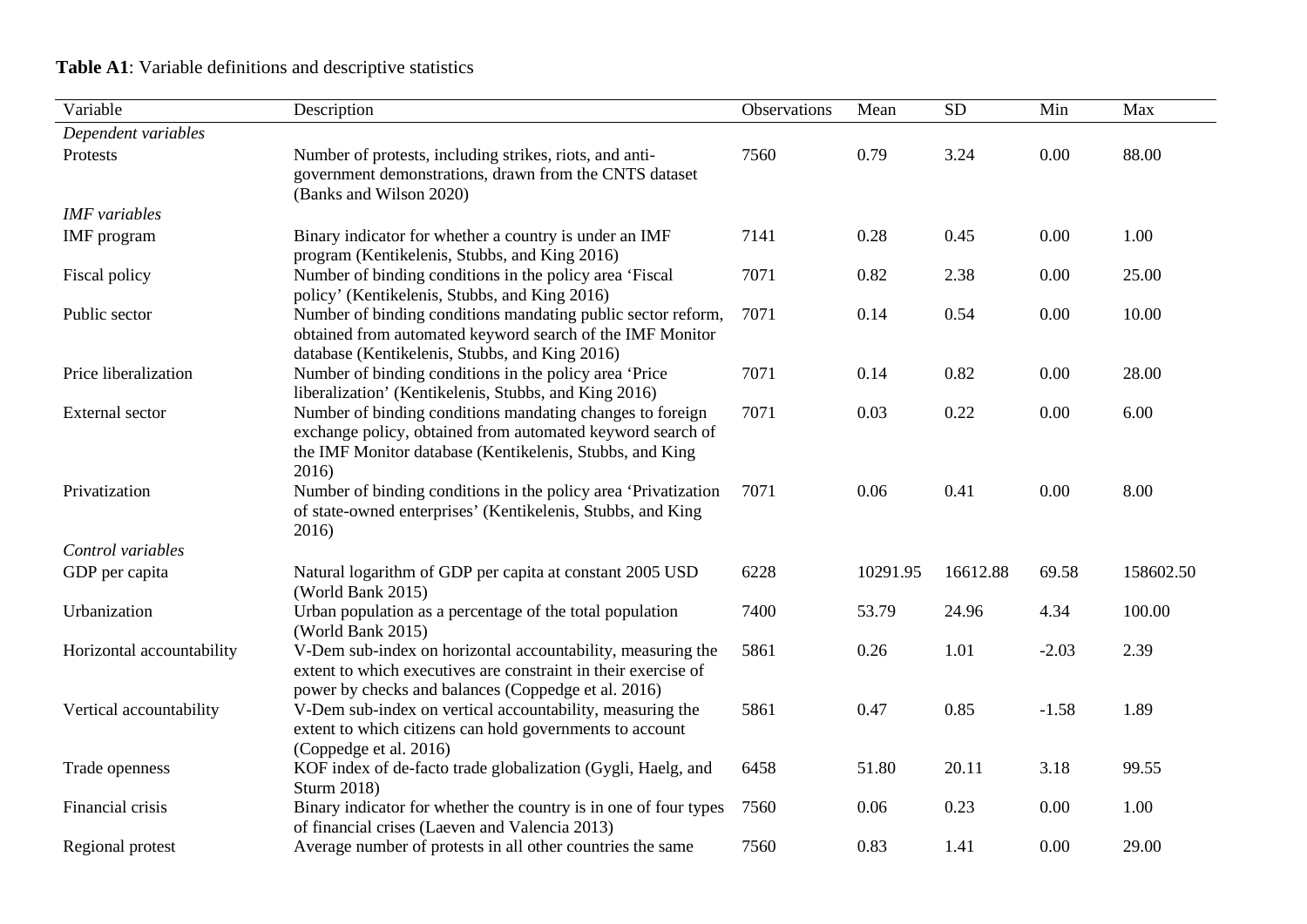|                             | region, calculated from protest data (Banks and Wilson 2020)                                                                                                                       |      |         |         |         |          |
|-----------------------------|------------------------------------------------------------------------------------------------------------------------------------------------------------------------------------|------|---------|---------|---------|----------|
| Inflation                   | Consumer price index, hyperbolic transformation to remove<br>outliers (World Bank 2015)                                                                                            | 5433 | 2.38    | 1.49    | $-4.27$ | 10.80    |
| Tax revenue                 | Total tax revenue, from Global Tax Database (Prichard,<br>Cobham, and Goodall 2014)                                                                                                | 5128 | 16.42   | 8.39    | 0.09    | 62.83    |
| Government expenditure      | Government expenditure as a percentage of GDP (World Bank<br>2015)                                                                                                                 | 5642 | 16.74   | 8.22    | 0.00    | 156.53   |
| Other variables             |                                                                                                                                                                                    |      |         |         |         |          |
| Left-wing government        | Left-wing government ideology of the executive leader or the<br>largest party in government, drawn from Database of Political<br>Institutions (Scartascini, Cruz, and Keefer 2018) | 7560 | 0.24    | 0.43    | 0.00    | 1.00     |
| IMF recidivism              | Share of years in the past five years in which a country has<br>been under an IMF program (Kentikelenis, Stubbs, and King<br>2016)                                                 | 7560 | 0.35    | 0.48    | 0.00    | 1.00     |
| Loan amount                 | Originally agreed loan amount (in million SDR), coded from<br>Memoranda of Understanding (Kentikelenis, Stubbs, and King<br>2016)                                                  | 7560 | 139.18  | 1239.03 | 0.00    | 47714.25 |
| Reserves                    | Reserves in months of imports (World Bank 2015)                                                                                                                                    | 4778 | 3.99    | 4.03    | 0.00    | 79.24    |
| External debt               | External debt in percent of GNI (World Bank 2015)                                                                                                                                  | 3551 | 70.08   | 86.80   | 0.24    | 1380.77  |
| <b>UNGA</b> alignment       | UN General Assembly vote alignment with the G7 countries<br>(Bailey, Strezhnev, and Voeten 2015)                                                                                   | 6100 | 0.65    | 0.12    | 0.00    | 1.00     |
| Fariss index                | Fariss index of respect for human rights (Fariss 2014)                                                                                                                             | 6319 | 0.21    | 1.62    | $-3.77$ | 5.13     |
| Irregular governor turnover | Binary indicator for whether the central bank governor has left<br>its office before regular end of tenure (Dreher, Sturm, and De<br>Haan 2010)                                    | 4701 | 0.12    | 0.33    | 0.00    | 1.00     |
| Democracy                   | Binary indicator of democracy (Przeworski et al. 2000),<br>available from Quality of Government dataset (Teorell et al.<br>2016)                                                   | 5065 | 0.50    | 0.50    | 0.00    | 1.00     |
| State capacity index        | State capacity index (Hanson and Sigman 2016)                                                                                                                                      | 5137 | $-0.08$ | 1.14    | $-3.51$ | 2.86     |
| Total conditions            | Total number of binding conditions in IMF agreement<br>(Kentikelenis, Stubbs, and King 2016)                                                                                       | 7071 | 5.59    | 12.21   | 0.00    | 124.00   |
| NYT news stories            | Natural logarithm of the total annual number of news stories<br>on a country in the headline or lead paragraph of the New<br>York Times (NYT)                                      | 7560 | 126.78  | 435.01  | 0.00    | 7547.00  |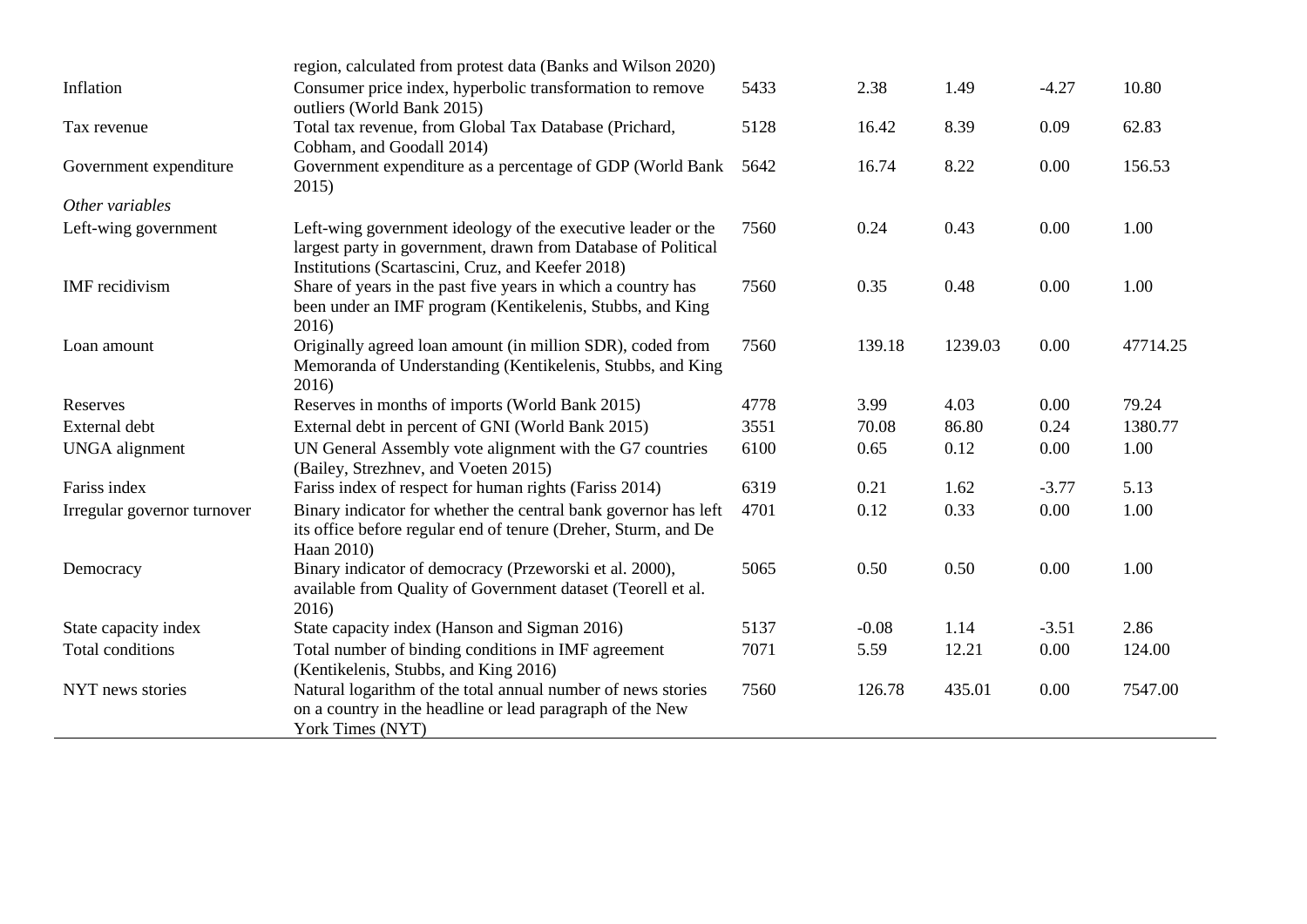**Table A2**: IMF programs, political grievances, and protest under different lags

|                                  |                      |         |             |         | <b>IMF</b>  |         |             |         |
|----------------------------------|----------------------|---------|-------------|---------|-------------|---------|-------------|---------|
|                                  | Left-wing government |         |             |         | recidivism  |         |             |         |
|                                  | $t-1$                |         | $t-2$       |         | $t-1$       |         | $t-2$       |         |
| Protests                         |                      |         |             |         |             |         |             |         |
| IMF program                      | $0.084**$            | (0.040) | 0.041       | (0.048) | $0.220***$  | (0.070) | 0.083       | (0.062) |
| Interaction effect               | $0.083*$             | (0.048) | 0.082       | (0.051) | $-0.180**$  | (0.073) | $-0.085$    | (0.078) |
| Column variable                  | $-0.034$             | (0.040) | $-0.072$    | (0.045) | 0.090       | (0.057) | $0.101*$    | (0.059) |
| GDP per capita                   | 0.023                | (0.067) | 0.014       | (0.068) | 0.031       | (0.068) | 0.021       | (0.069) |
| Urbanization                     | 0.002                | (0.004) | 0.001       | (0.005) | 0.001       | (0.004) | 0.001       | (0.005) |
| Horizontal accountability        | $-0.068$             | (0.054) | $-0.078$    | (0.058) | $-0.070$    | (0.054) | $-0.080$    | (0.058) |
| Vertical accountability          | $-0.003$             | (0.044) | $-0.021$    | (0.042) | $-0.003$    | (0.044) | $-0.025$    | (0.043) |
| Trade openness                   | $-0.001$             | (0.001) | $-0.001$    | (0.001) | $-0.001$    | (0.001) | $-0.001$    | (0.001) |
| Financial crisis                 | $0.095**$            | (0.039) | $0.070*$    | (0.036) | $0.096**$   | (0.039) | $0.075**$   | (0.036) |
| Regional protest                 | $0.044***$           | (0.009) | $-0.014***$ | (0.005) | $0.045***$  | (0.009) | $-0.013***$ | (0.005) |
| Observations (Equation 1)        | 4215                 |         | 4058        |         | 4215        |         | 4058        |         |
| Within-R2 (Equation 1)           | 0.060                |         | 0.060       |         | 0.066       |         | 0.067       |         |
| <b>IMF</b> program               |                      |         |             |         |             |         |             |         |
| IMF recidivism                   | 1.597***             | (0.084) | $1.591***$  | (0.085) | $1.596***$  | (0.085) | 1.592***    | (0.085) |
| <b>UNGA</b> alignment            | $3.064***$           | (0.615) | $3.143***$  | (0.619) | 3.049***    | (0.615) | $3.110***$  | (0.615) |
| Reserves                         | $-0.056***$          | (0.020) | $-0.058***$ | (0.021) | $-0.056***$ | (0.020) | $-0.058***$ | (0.021) |
| External debt                    | 0.001                | (0.001) | 0.001       | (0.001) | 0.001       | (0.001) | 0.001       | (0.001) |
| Inflation                        | $-0.043$             | (0.035) | $-0.045$    | (0.035) | $-0.043$    | (0.035) | $-0.043$    | (0.035) |
| GDP per capita                   | $-0.467***$          | (0.077) | $-0.470***$ | (0.078) | $-0.467***$ | (0.077) | $-0.468***$ | (0.078) |
| Urbanization                     | $0.014***$           | (0.003) | $0.014***$  | (0.004) | $0.014***$  | (0.003) | $0.014***$  | (0.004) |
| Horizontal accountability        | 0.046                | (0.072) | 0.024       | (0.074) | 0.047       | (0.072) | 0.027       | (0.074) |
| Vertical accountability          | $0.167*$             | (0.095) | $0.174*$    | (0.096) | $0.163*$    | (0.096) | $0.167*$    | (0.097) |
| Trade openness                   | $-0.002$             | (0.003) | $-0.002$    | (0.003) | $-0.002$    | (0.003) | $-0.002$    | (0.003) |
| Financial crisis                 | $0.348**$            | (0.149) | $0.342**$   | (0.148) | $0.346**$   | (0.149) | $0.341**$   | (0.148) |
| Regional protest                 | 0.010                | (0.021) | 0.010       | (0.021) | 0.010       | (0.021) | 0.009       | (0.021) |
| <b>Observations</b> (Equation 2) | 2383                 |         | 2293        |         | 2383        |         | 2293        |         |
| Pseudo-R2 (Equation 2)           | 0.297                |         | 0.295       |         | 0.297       |         | 0.295       |         |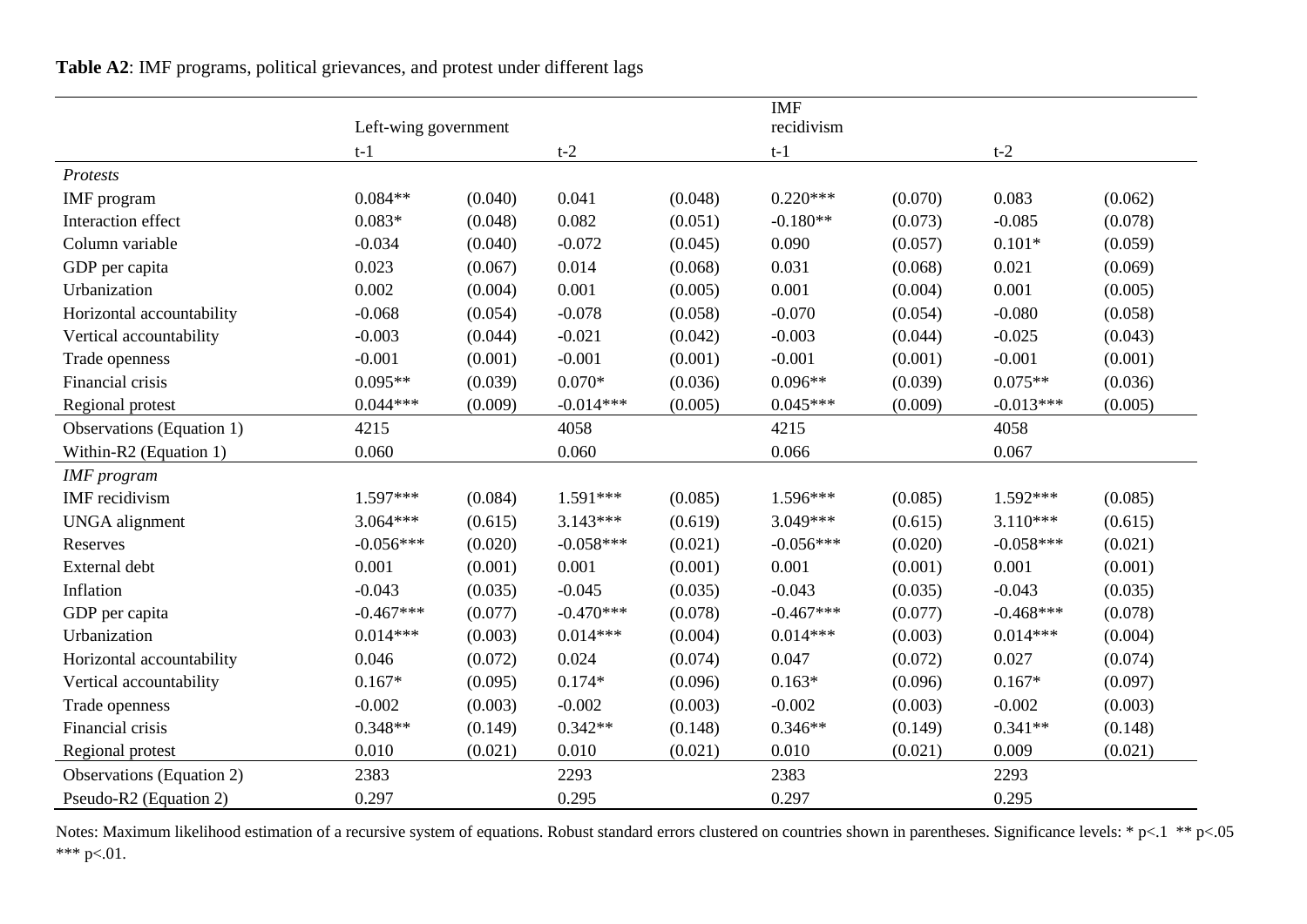# **Table A3**: Within-program temporal dynamics

|                               |            |         | Left-wing  |         |                |         |
|-------------------------------|------------|---------|------------|---------|----------------|---------|
|                               |            |         | government |         | IMF recidivism |         |
|                               | (1)        |         | (2)        |         | (3)            |         |
| Protests                      |            |         |            |         |                |         |
| Program onset                 | $0.126**$  | (0.060) | 0.058      | (0.068) | $0.195***$     | (0.071) |
| Program onset x Column        |            |         | $0.198**$  | (0.081) | $-0.140*$      | (0.085) |
| Column                        |            |         | $-0.050$   | (0.043) | $0.119**$      | (0.049) |
| Remain under program          | $0.064*$   | (0.033) | 0.029      | (0.037) | 0.006          | (0.034) |
| Remain under program x Column |            |         | $0.111**$  | (0.052) |                |         |
| GDP per capita                | $-0.021$   | (0.067) | $-0.023$   | (0.066) | $-0.008$       | (0.068) |
| Urbanization                  | 0.002      | (0.004) | 0.002      | (0.004) | 0.002          | (0.004) |
| Horizontal accountability     | $-0.041$   | (0.051) | $-0.043$   | (0.051) | $-0.047$       | (0.051) |
| Vertical accountability       | 0.025      | (0.043) | 0.025      | (0.042) | 0.022          | (0.042) |
| Trade openness                | $-0.000$   | (0.001) | $-0.000$   | (0.001) | $-0.000$       | (0.001) |
| Financial crisis              | $0.087**$  | (0.041) | $0.086**$  | (0.041) | $0.088**$      | (0.041) |
| Regional protest              | $0.105***$ | (0.014) | $0.105***$ | (0.014) | $0.105***$     | (0.014) |
| Program onset equation        | Yes        |         | Yes        |         | Yes            |         |
| Remain under program equation | No         |         | No         |         | No             |         |
| Observations (Equation 1)     | 5297       |         | 5297       |         | 5297           |         |
| Within-R2 (Equation 1)        | 0.09       |         | 0.09       |         | 0.09           |         |
| Observations (Equation 2)     | 2451       |         | 2451       |         | 2451           |         |
| Pseudo-R2 (Equation 2)        | 0.06       |         | 0.06       |         | 0.06           |         |

Notes: Maximum likelihood estimation of a recursive system of equations. Robust standard errors clustered on countries shown in parentheses. Note that the interaction effect Remain under program and IMF recidivism cannot be estimated because the recidivism dummy is always one for remaining program observations. Significance levels: \* p<.1 \*\* p<.05 \*\*\* p<.01.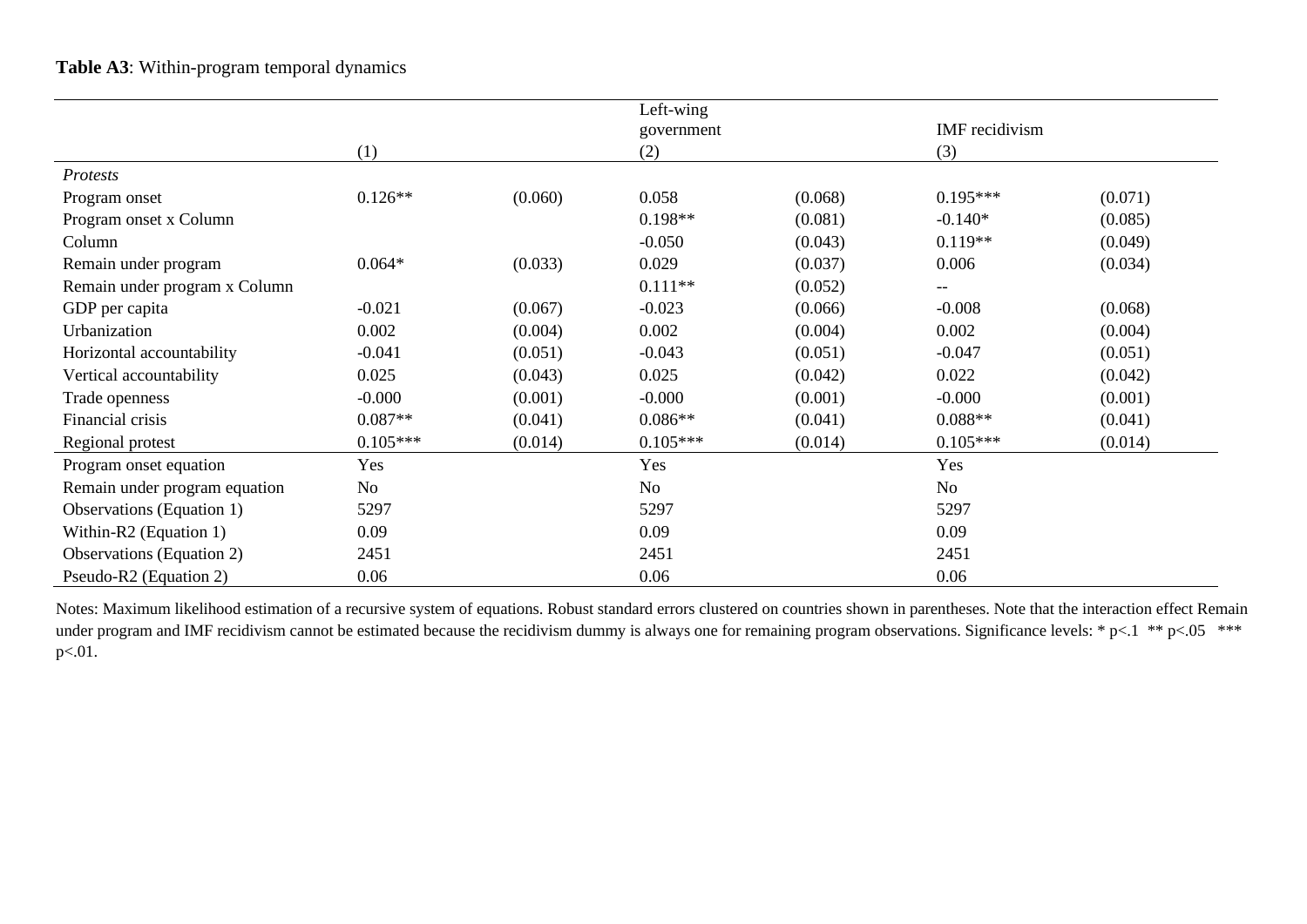# **Table A4**: Alternative operationalization of protest variables

|                                    | <b>Strikes</b> |         | Riots     |         | Anti-government protest |         |
|------------------------------------|----------------|---------|-----------|---------|-------------------------|---------|
|                                    | (1)            |         | (2)       |         | (3)                     |         |
| Panel A                            |                |         |           |         |                         |         |
| IMF program                        | 0.017          | (0.019) | 0.040     | (0.031) | 0.044                   | (0.046) |
| IMF program x Left-wing government | $0.055**$      | (0.024) | $0.102**$ | (0.042) | $0.093**$               | (0.043) |
| Left-wing government               | $-0.039***$    | (0.015) | $-0.059$  | (0.037) | $-0.054$                | (0.036) |
| Control variables                  | Yes            |         | Yes       |         | Yes                     |         |
| IMF program selection              | Yes            |         | Yes       |         | Yes                     |         |
| Observations (Equation 1)          | 4806           |         | 4805      |         | 4805                    |         |
| Within-R2 (Equation 1)             | 2451           |         | 2451      |         | 2451                    |         |
| <b>Observations</b> (Equation 2)   | 0.037          |         | 0.069     |         | 0.083                   |         |
| Pseudo-R2 (Equation 2)             | 0.302          |         | 0.302     |         | 0.302                   |         |
| Panel B                            |                |         |           |         |                         |         |
| IMF program                        | $0.078**$      | (0.032) | $0.106**$ | (0.047) | $0.104*$                | (0.056) |
| IMF program x IMF recidivism       | $-0.080***$    | (0.031) | $-0.068$  | (0.047) | $-0.063$                | (0.046) |
| IMF recidivism                     | $0.053***$     | (0.019) | 0.050     | (0.039) | 0.048                   | (0.050) |
| Control variables                  | Yes            |         | Yes       |         | Yes                     |         |
| Selection model                    | Yes            |         | Yes       |         | Yes                     |         |
| Observations (Equation 1)          | 4806           |         | 4805      |         | 4805                    |         |
| Observations (Equation 2)          | 2451           |         | 2451      |         | 2451                    |         |
| Within-R2 (Equation 1)             | 0.038          |         | 0.067     |         | 0.083                   |         |
| Pseudo-R2 (Equation 2)             | 0.302          |         | 0.302     |         | 0.302                   |         |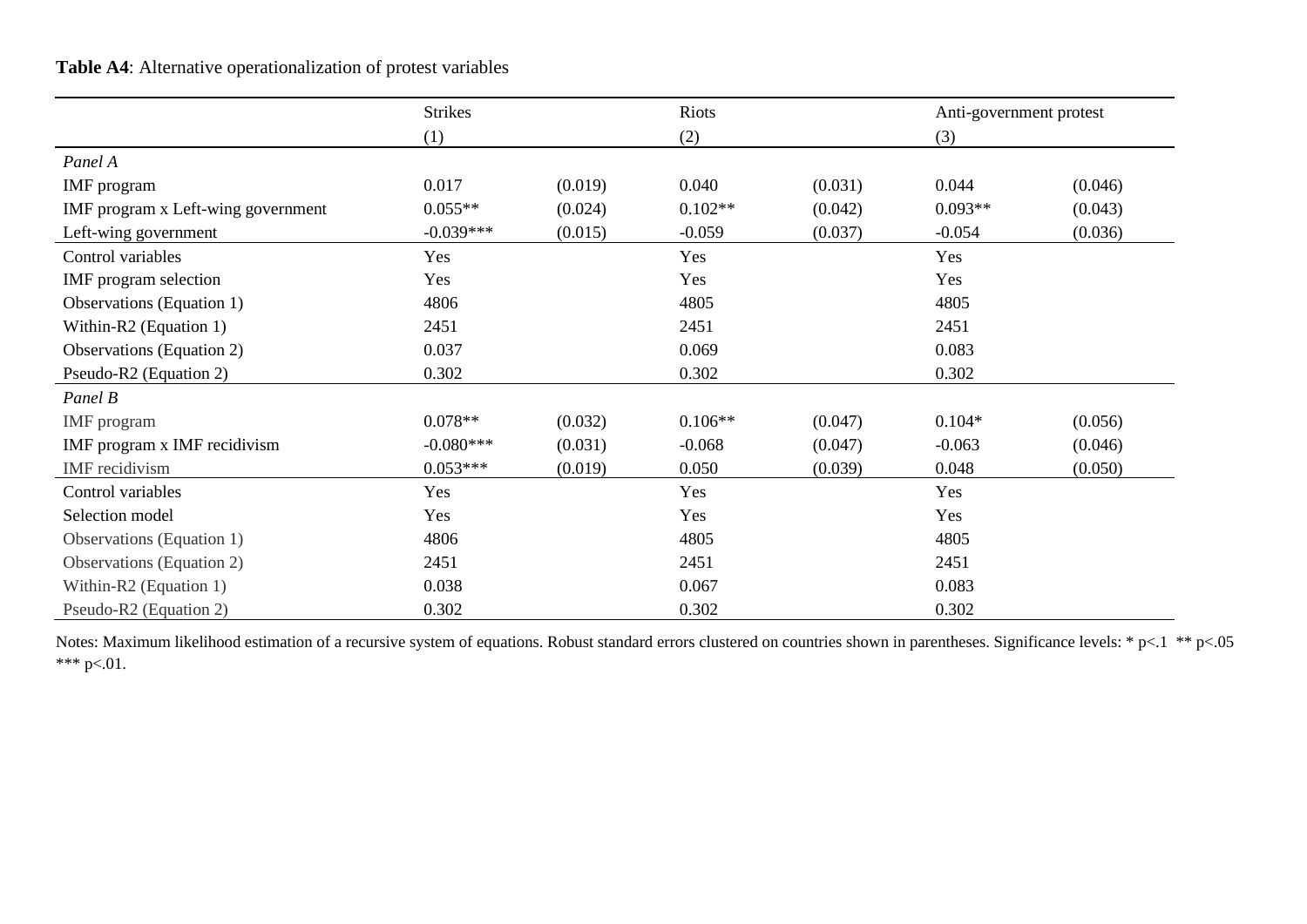# **Table A5**: Controlling for loan amounts

|                                  |            |         | Left-wing  |         |                |         |
|----------------------------------|------------|---------|------------|---------|----------------|---------|
|                                  |            |         | government |         | IMF recidivism |         |
|                                  | (1)        |         | (2)        |         | (3)            |         |
| Protests                         |            |         |            |         |                |         |
| IMF program                      | $0.084*$   | (0.045) | 0.043      | (0.050) | $0.158**$      | (0.063) |
| <b>IMF</b> program x Column      |            |         | $0.132**$  | (0.052) | $-0.149**$     | (0.062) |
| Column                           |            |         | $-0.053$   | (0.043) | $0.106*$       | (0.054) |
| Loan amount                      | 0.000      | (0.000) | 0.000      | (0.000) | 0.000          | (0.000) |
| GDP per capita                   | $-0.012$   | (0.067) | $-0.015$   | (0.066) | $-0.004$       | (0.068) |
| Urbanization                     | 0.002      | (0.004) | 0.002      | (0.004) | 0.002          | (0.004) |
| Horizontal accountability        | $-0.044$   | (0.051) | $-0.046$   | (0.051) | $-0.048$       | (0.051) |
| Vertical accountability          | 0.028      | (0.043) | 0.027      | (0.042) | 0.026          | (0.043) |
| Trade openness                   | $-0.000$   | (0.001) | $-0.001$   | (0.001) | $-0.001$       | (0.001) |
| Financial crisis                 | $0.078*$   | (0.040) | $0.076*$   | (0.040) | $0.081**$      | (0.040) |
| Regional protest                 | $0.105***$ | (0.014) | $0.105***$ | (0.014) | $0.105***$     | (0.014) |
| IMF program equation             | Yes        |         | Yes        |         | Yes            |         |
| Loan amount equation             | Yes        |         | Yes        |         | Yes            |         |
| Observations (Equation 1)        | 5274       |         | 5274       |         | 5274           |         |
| Within-R2 (Equation 1)           | 0.09       |         | 0.09       |         | 0.09           |         |
| <b>Observations</b> (Equation 2) | 2451       |         | 2451       |         | 2451           |         |
| Pseudo-R2 (Equation 2)           | 0.30       |         | 0.30       |         | 0.30           |         |
| Observations (Equation 3)        | 2451       |         | 2451       |         | 2451           |         |
| Within-R2 (Equation 3)           | 0.03       |         | 0.03       |         | 0.03           |         |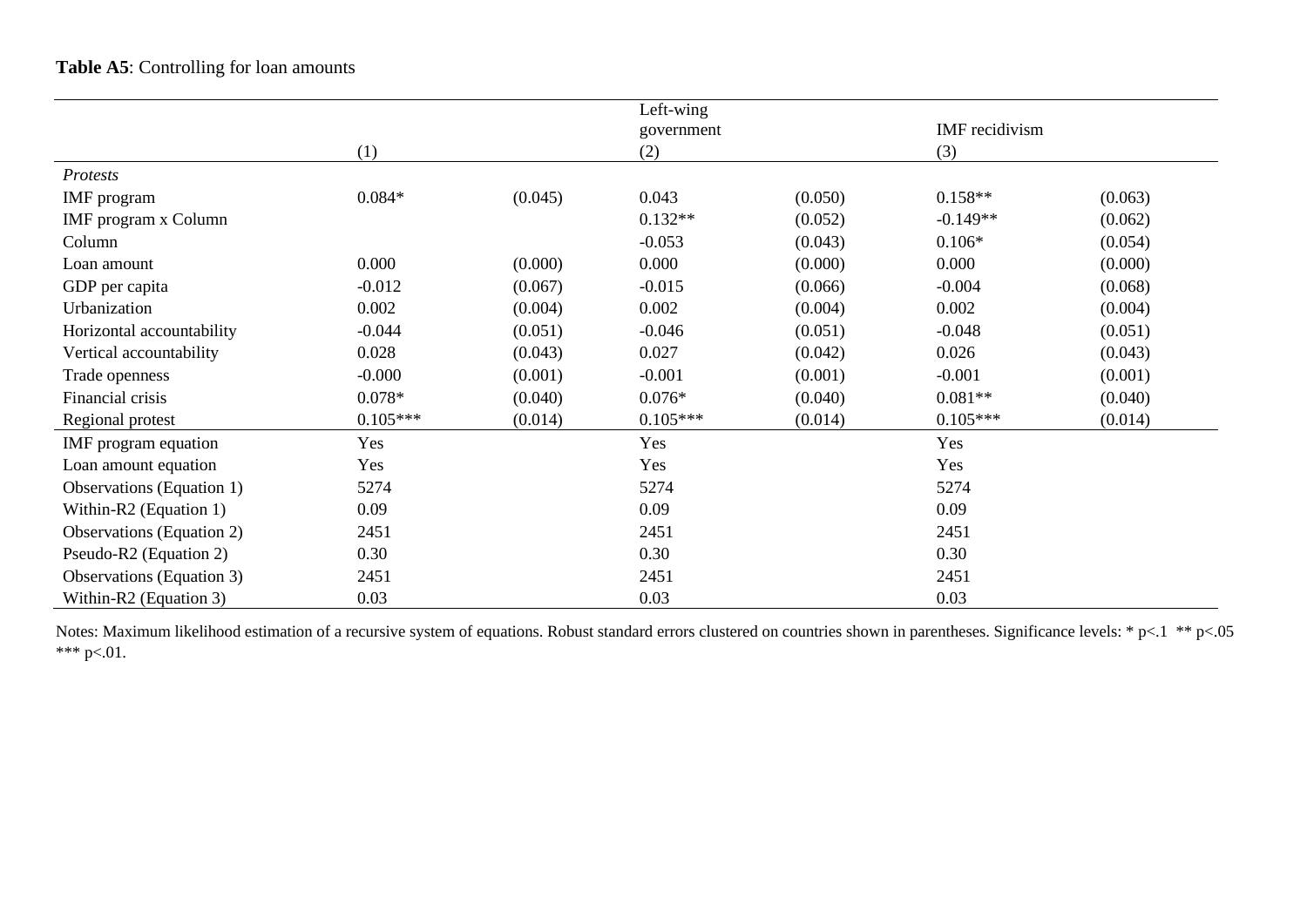# **Table A6**: IMF programs, IMF conditions, and protest

|                              | (1)                  |         | (2)                     |         | (3)                  |         | (4)                  |         |
|------------------------------|----------------------|---------|-------------------------|---------|----------------------|---------|----------------------|---------|
|                              | Exogenous conditions |         | Instrumented conditions |         | Exogenous conditions |         | Exogenous conditions |         |
| Protests                     |                      |         |                         |         |                      |         |                      |         |
| Fiscal policy                | $-0.017$             | (0.017) | 0.373                   | (0.246) | $-0.014$             | (0.017) | $-0.015$             | (0.017) |
| Public sector                | 0.025                | (0.045) | 0.322                   | (0.528) | 0.023                | (0.045) | 0.025                | (0.045) |
| Price liberalization         | $-0.045$             | (0.037) | $-0.375$                | (0.317) | $-0.044$             | (0.037) | $-0.043$             | (0.037) |
| Foreign exchange policy      | $-0.039$             | (0.081) | 0.053                   | (0.415) | $-0.040$             | (0.081) | $-0.040$             | (0.079) |
| Privatization                | $-0.049$             | (0.041) | $-0.014$                | (0.288) | $-0.053$             | (0.040) | $-0.047$             | (0.041) |
| IMF program                  | $0.140***$           | (0.045) | $0.111**$               | (0.046) | $0.098**$            | (0.048) | $0.216***$           | (0.064) |
| GDP per capita               | $-0.016$             | (0.068) | 0.087                   | (0.084) | $-0.018$             | (0.067) | $-0.009$             | (0.069) |
| Urbanization                 | 0.002                | (0.004) | 0.001                   | (0.004) | 0.002                | (0.004) | 0.002                | (0.004) |
| Horizontal accountability    | $-0.037$             | (0.051) | $-0.051$                | (0.053) | $-0.040$             | (0.051) | $-0.041$             | (0.051) |
| Vertical accountability      | 0.025                | (0.043) | $-0.004$                | (0.047) | 0.024                | (0.042) | 0.023                | (0.043) |
| Trade openness               | $-0.001$             | (0.001) | $-0.002$                | (0.001) | $-0.001$             | (0.001) | $-0.001$             | (0.001) |
| Financial crisis             | $0.088**$            | (0.042) | $0.070*$                | (0.042) | $0.086**$            | (0.041) | $0.089**$            | (0.042) |
| Regional protests            | $0.105***$           | (0.014) | $0.104***$              | (0.014) | $0.105***$           | (0.014) | $0.105***$           | (0.014) |
| IMF program x Left           |                      |         |                         |         | $0.125**$            | (0.052) |                      |         |
| Left                         |                      |         |                         |         | $-0.053$             | (0.043) |                      |         |
| IMF program x IMF recidivism |                      |         |                         |         |                      |         | $-0.155**$           | (0.063) |
| IMF recidivism               |                      |         |                         |         |                      |         | $0.100*$             | (0.057) |
| Observations (Equation 1)    | 5274                 |         | 5274                    |         | 5274                 |         | 5274                 |         |
| Within-R2 (Equation 1)       | 0.089                |         | 0.089                   |         | 0.091                |         | 0.092                |         |
| <b>IMF</b> program           |                      |         |                         |         |                      |         |                      |         |
| IMF recidivism               | $1.619***$           | (0.084) | $1.620***$              | (0.084) | $1.620***$           | (0.084) | $1.613***$           | (0.084) |
| <b>UNGA</b> alignment        | $3.042***$           | (0.608) | 3.039***                | (0.607) | $3.037***$           | (0.608) | 3.027***             | (0.609) |
| Reserves                     | $-0.054***$          | (0.020) | $-0.054***$             | (0.020) | $-0.054***$          | (0.020) | $-0.054***$          | (0.020) |
| External debt                | 0.001                | (0.001) | 0.001                   | (0.001) | 0.001                | (0.001) | 0.001                | (0.001) |
| Inflation                    | $-0.036$             | (0.035) | $-0.037$                | (0.035) | $-0.036$             | (0.035) | $-0.039$             | (0.035) |
| GDP per capita               | $-0.471***$          | (0.077) | $-0.471***$             | (0.077) | $-0.471***$          | (0.077) | $-0.472***$          | (0.077) |
| Urbanization                 | $0.014***$           | (0.003) | $0.014***$              | (0.003) | $0.014***$           | (0.003) | $0.014***$           | (0.003) |
| Horizontal accountability    | 0.055                | (0.071) | 0.055                   | (0.071) | 0.055                | (0.071) | 0.055                | (0.071) |
| Vertical accountability      | $0.156*$             | (0.094) | $0.156*$                | (0.094) | $0.156*$             | (0.094) | 0.155                | (0.095) |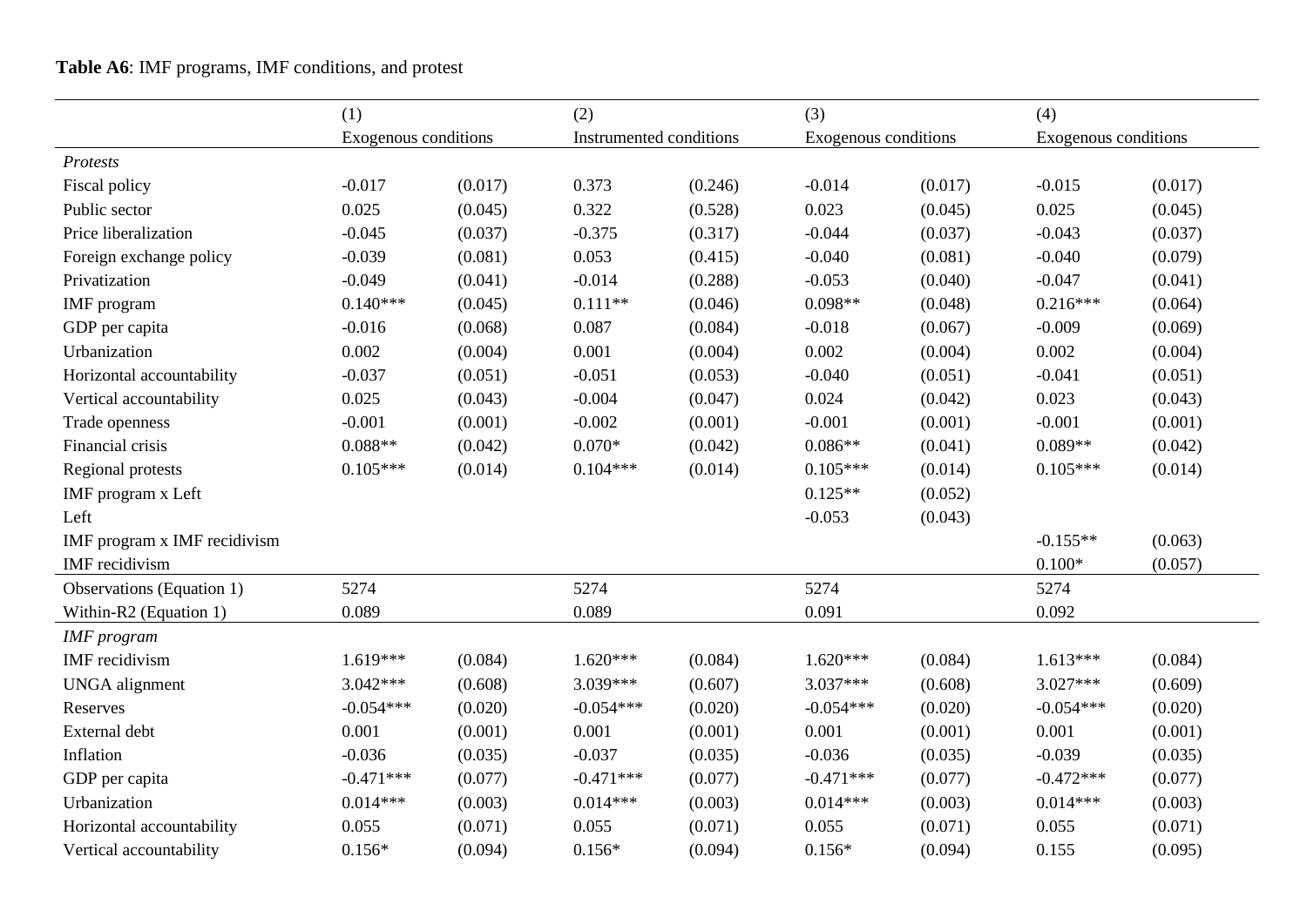| Trade openness                   | $-0.002$  | (0.003) | $-0.002$  | (0.003) | $-0.002$  | (0.003) | $-0.002$  | (0.003) |
|----------------------------------|-----------|---------|-----------|---------|-----------|---------|-----------|---------|
| Financial crisis                 | $0.347**$ | (0.151) | $0.346**$ | (0.151) | $0.347**$ | (0.151) | $0.347**$ | (0.150) |
| Regional protest                 | 0.019     | (0.020) | 0.019     | (0.020) | 0.019     | (0.020) | 0.016     | (0.021) |
| <b>Observations</b> (Equation 2) | 2451      |         | 2451      |         | 2451      |         | 2451      |         |
| Pseudo-R2 (Equation 2)           | 0.302     |         | 0.302     |         | 0.302     |         | 0.302     |         |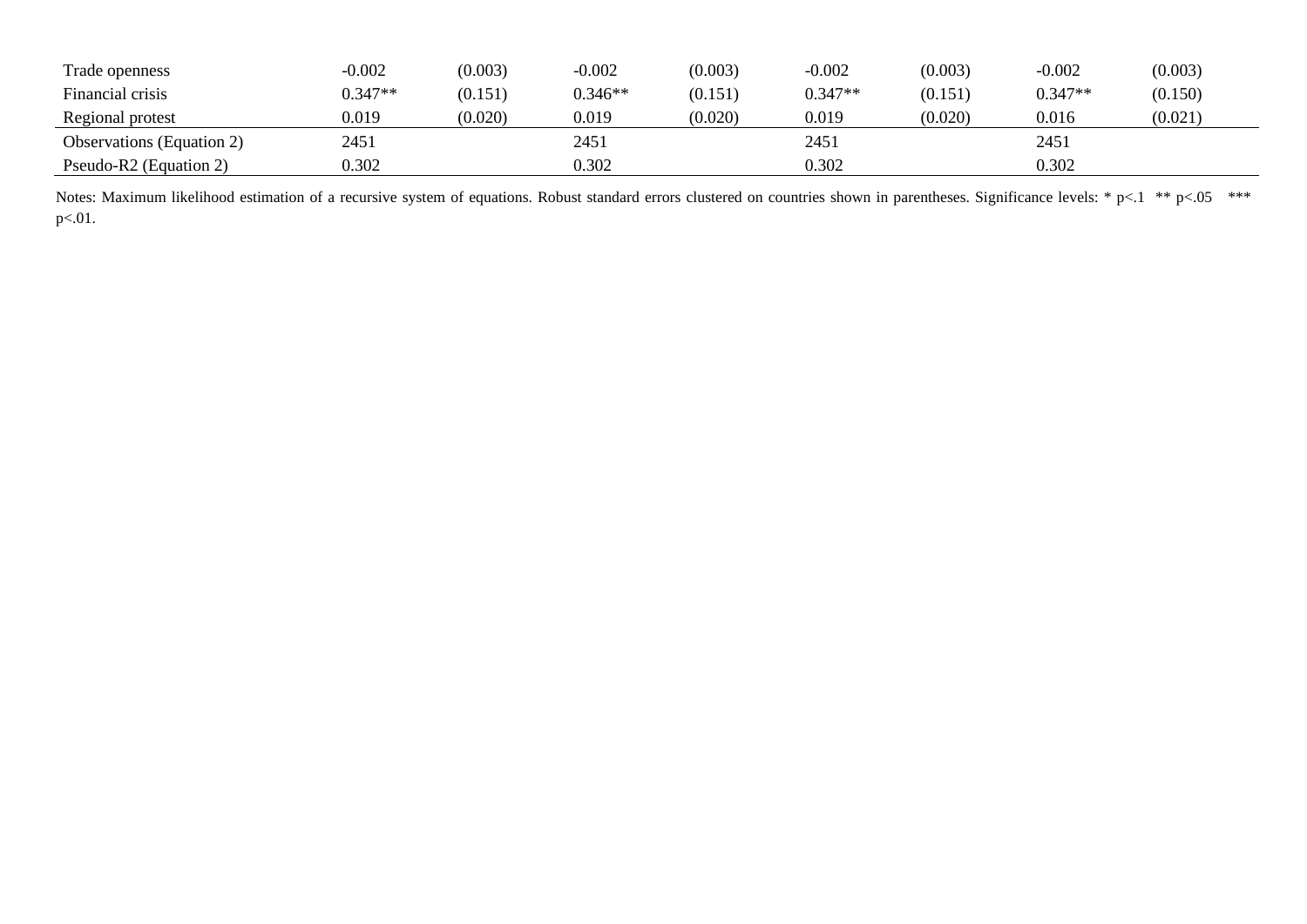|                                  | Left-wing government |         |             |         |             | IMF recidivism |             |         |  |  |
|----------------------------------|----------------------|---------|-------------|---------|-------------|----------------|-------------|---------|--|--|
|                                  | (1)                  |         | (2)         |         | (3)         |                | (4)         |         |  |  |
| Protests                         |                      |         |             |         |             |                |             |         |  |  |
| <b>IMF</b> program               | 0.073                | (0.093) | $0.617***$  | (0.204) | $0.433***$  | (0.128)        | 2.354***    | (0.577) |  |  |
| IMF program x Column             | $0.328**$            | (0.128) | 0.137       | (0.126) | $-0.393***$ | (0.137)        | $-0.541***$ | (0.167) |  |  |
| Column                           | $-0.120$             | (0.110) | 0.096       | (0.139) | $0.264**$   | (0.110)        | $-0.526$    | (0.338) |  |  |
| GDP per capita                   | $-0.100$             | (0.238) | $0.738***$  | (0.280) | $-0.054$    | (0.241)        | $0.888***$  | (0.267) |  |  |
| Urbanization                     | 0.012                | (0.014) | $-0.002$    | (0.019) | 0.012       | (0.014)        | $-0.012$    | (0.018) |  |  |
| Horizontal accountability        | $-0.098$             | (0.115) | 0.049       | (0.155) | $-0.112$    | (0.111)        | 0.036       | (0.150) |  |  |
| Vertical accountability          | 0.080                | (0.130) | $-0.047$    | (0.120) | 0.080       | (0.128)        | $-0.099$    | (0.123) |  |  |
| Trade openness                   | $-0.000$             | (0.004) | 0.002       | (0.005) | $-0.001$    | (0.004)        | 0.002       | (0.005) |  |  |
| Financial crisis                 | $0.188**$            | (0.081) | 0.076       | (0.092) | $0.193**$   | (0.081)        | $-0.047$    | (0.105) |  |  |
| Regional protest                 | $0.116***$           | (0.011) | $0.123***$  | (0.009) | $0.116***$  | (0.011)        | $0.120***$  | (0.009) |  |  |
| Inverse Mills ratio              |                      |         | $-0.341***$ | (0.112) |             |                | $-1.074***$ | (0.332) |  |  |
| Selection correction             | No                   |         | Yes         |         | No          |                | Yes         |         |  |  |
| Country-fixed effects            | Yes                  |         | Yes         |         | Yes         |                | Yes         |         |  |  |
| Cubic time                       | Yes                  |         | Yes         |         | Yes         |                | Yes         |         |  |  |
| Observations (Equation 1)        | 4951                 |         | 4951        |         | 4951        |                | 4951        |         |  |  |
| Within-R2 (Equation 1)           | 0.09                 |         | 0.09        |         | 0.09        |                | 0.09        |         |  |  |
| <b>Observations</b> (Equation 2) |                      |         | 2451        |         |             |                | 2451        |         |  |  |
| Pseudo-R2 (Equation 2)           |                      |         | 0.30        |         |             |                | 0.30        |         |  |  |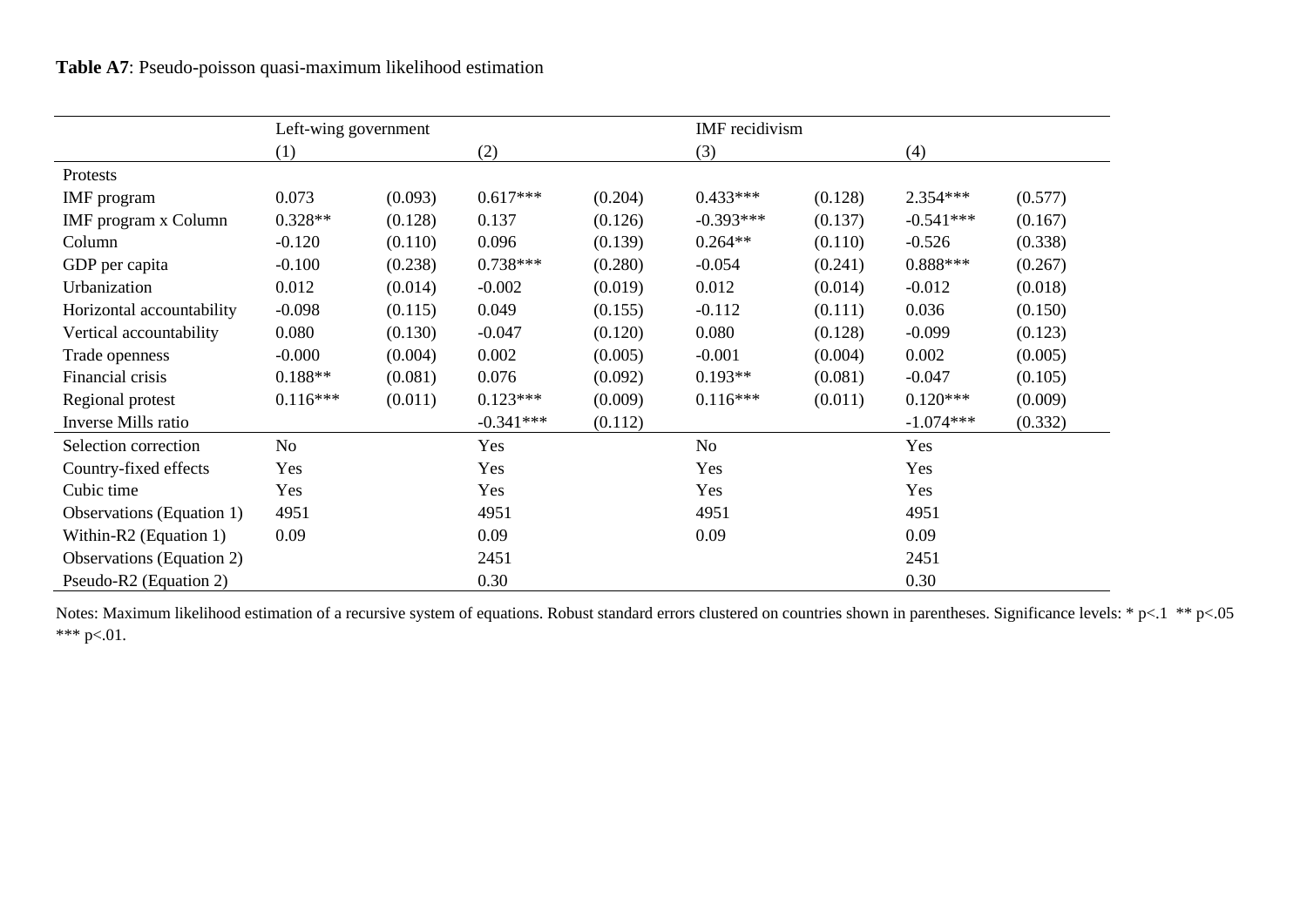# **Table A8**: Linearized IMF equation

|                             | Left-wing government |         |             |         | IMF recidivism |         |             |         |
|-----------------------------|----------------------|---------|-------------|---------|----------------|---------|-------------|---------|
|                             | (1)                  |         | (2)         |         | (3)            |         | (4)         |         |
| Protests                    |                      |         |             |         |                |         |             |         |
| IMF program                 | 0.056                | (0.051) | 0.052       | (0.060) | $0.166**$      | (0.069) | $0.167*$    | (0.093) |
| <b>IMF</b> program x Column | $0.128**$            | (0.053) | $0.170***$  | (0.059) | $-0.168***$    | (0.062) | $-0.171**$  | (0.079) |
| Column                      | $-0.053$             | (0.043) | $-0.093**$  | (0.047) | $0.123**$      | (0.053) | $0.150**$   | (0.064) |
| GDP per capita              | $-0.013$             | (0.065) | $-0.032$    | (0.087) | $-0.005$       | (0.068) | $-0.011$    | (0.089) |
| Urbanization                | 0.003                | (0.004) | 0.001       | (0.006) | 0.002          | (0.004) | 0.000       | (0.006) |
| Horizontal accountability   | $-0.042$             | (0.052) | $-0.053$    | (0.067) | $-0.045$       | (0.051) | $-0.057$    | (0.066) |
| Vertical accountability     | 0.024                | (0.043) | $-0.008$    | (0.064) | 0.023          | (0.043) | $-0.010$    | (0.064) |
| Trade openness              | $-0.001$             | (0.001) | $-0.001$    | (0.002) | $-0.001$       | (0.001) | $-0.001$    | (0.002) |
| Financial crisis            | $0.085**$            | (0.041) | 0.068       | (0.049) | $0.091**$      | (0.042) | 0.076       | (0.049) |
| Regional protest            | $0.105***$           | (0.014) | $0.106***$  | (0.017) | $0.106***$     | (0.014) | $0.107***$  | (0.017) |
| Inflation                   |                      |         | $0.030***$  | (0.010) |                |         | $0.031***$  | (0.010) |
| Tax revenue                 |                      |         | $-0.007$    | (0.005) |                |         | $-0.009*$   | (0.005) |
| Government expenditure      |                      |         | $0.007*$    | (0.004) |                |         | $0.007**$   | (0.004) |
| <b>IMF</b> program          |                      |         |             |         |                |         |             |         |
| <b>IMF</b> recidivism       | $0.381***$           | (0.032) | $0.358***$  | (0.037) | $0.377***$     | (0.032) | $0.355***$  | (0.037) |
| <b>UNGA</b> alignment       | 0.415                | (0.308) | 0.431       | (0.348) | 0.392          | (0.308) | 0.391       | (0.347) |
| Reserves                    | $-0.003$             | (0.006) | $-0.005$    | (0.007) | $-0.002$       | (0.006) | $-0.005$    | (0.007) |
| External debt               | 0.000                | (0.000) | $-0.000$    | (0.000) | 0.000          | (0.000) | $-0.000$    | (0.000) |
| Inflation                   | $-0.012$             | (0.012) | $-0.011$    | (0.013) | $-0.013$       | (0.012) | $-0.011$    | (0.013) |
| GDP per capita              | $-0.271***$          | (0.088) | $-0.282***$ | (0.104) | $-0.279***$    | (0.089) | $-0.294***$ | (0.103) |
| Urbanization                | 0.006                | (0.004) | 0.009       | (0.005) | 0.006          | (0.004) | 0.009       | (0.005) |
| Horizontal accountability   | 0.029                | (0.044) | 0.001       | (0.043) | 0.028          | (0.043) | $-0.002$    | (0.043) |
| Vertical accountability     | 0.032                | (0.047) | 0.023       | (0.054) | 0.033          | (0.047) | 0.023       | (0.054) |
| Trade openness              | $-0.001$             | (0.001) | $-0.001$    | (0.002) | $-0.001$       | (0.001) | $-0.001$    | (0.002) |
| Financial crisis            | $0.104***$           | (0.040) | $0.127***$  | (0.043) | $0.106***$     | (0.039) | $0.127***$  | (0.042) |
| Regional protest            | 0.004                | (0.005) | $-0.001$    | (0.005) | 0.003          | (0.005) | $-0.002$    | (0.005) |
| Tax revenue                 |                      |         | 0.003       | (0.007) |                |         | 0.003       | (0.007) |
| Government expenditure      |                      |         | 0.006       | (0.004) |                |         | 0.006       | (0.004) |
| Observations (Equation 1)   | 5274                 |         | 3961        |         | 5274           |         | 3961        |         |
| Within-R2 (Equation 1)      | 0.09                 |         | 0.09        |         | 0.09           |         | 0.09        |         |
| Observations (Equation 2)   | 2451                 |         | 1978        |         | 2451           |         | 1978        |         |
| Pseudo-R2 (Equation 2)      | 0.30                 |         | 0.30        |         | 0.30           |         | 0.30        |         |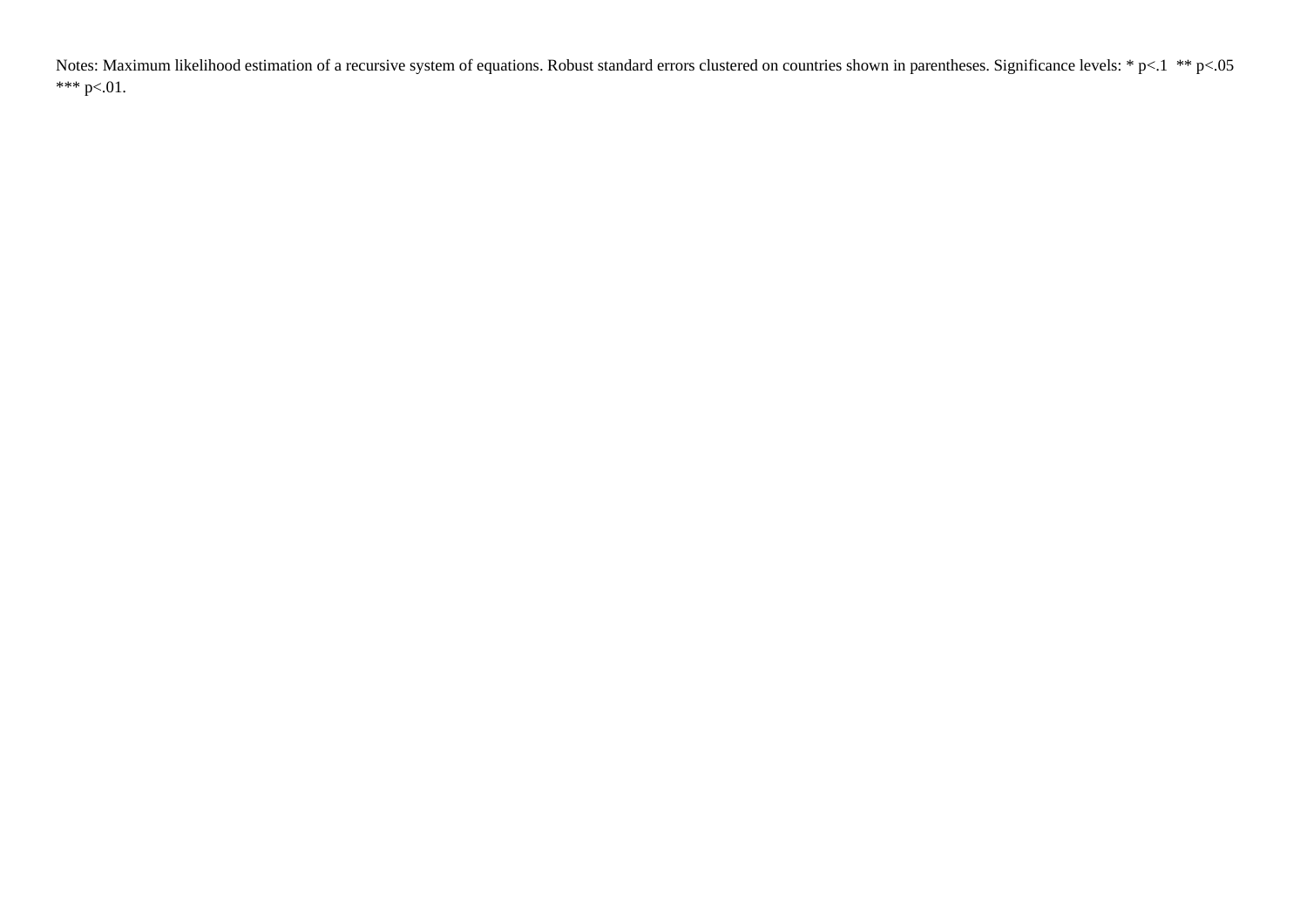**Table A9**: Alternative explanations for IMF programs and political grievances

|                                  | <b>UNGA</b> vote |         | <b>State</b> |         | Tax        |         |             |         |             |         |
|----------------------------------|------------------|---------|--------------|---------|------------|---------|-------------|---------|-------------|---------|
|                                  | alignment        |         | capacity     |         | revenue    |         | Inflation   |         | Past crises |         |
|                                  | (1)              |         | (2)          |         | (3)        |         | (4)         |         | (5)         |         |
| Panel A                          |                  |         |              |         |            |         |             |         |             |         |
| <b>IMF</b> program               | $0.337*$         | (0.178) | 0.050        | (0.055) | 0.014      | (0.077) | $0.139**$   | (0.057) | 0.068       | (0.047) |
| IMF program x Left               | $0.113**$        | (0.049) | $0.153***$   | (0.057) | $0.166***$ | (0.054) | $0.135**$   | (0.057) | $0.099*$    | (0.055) |
| Left                             | $-0.019$         | (0.032) | $-0.092$     | (0.057) | $-0.082*$  | (0.045) | $-0.060$    | (0.044) | $-0.036$    | (0.043) |
| IMF program x Column             | $-0.419*$        | (0.249) | $0.079*$     | (0.045) | 0.001      | (0.004) | $-0.007$    | (0.015) | $-0.385*$   | (0.212) |
| Column                           | 0.250            | (0.208) | $-0.128**$   | (0.051) | $-0.006*$  | (0.004) | $0.037***$  | (0.012) | $0.438**$   | (0.182) |
| Control variables                | Yes              |         | Yes          |         | Yes        |         | Yes         |         | Yes         |         |
| Country-fixed effects            | Yes              |         | Yes          |         | Yes        |         | Yes         |         | Yes         |         |
| Time trends                      | Yes              |         | Yes          |         | Yes        |         | Yes         |         | Yes         |         |
| Selection model                  | Yes              |         | Yes          |         | Yes        |         | Yes         |         | Yes         |         |
| Observations (Equation 1)        | 5095             |         | 4120         |         | 4445       |         | 4759        |         | 4661        |         |
| Within-R2 (Equation 1)           | 0.096            |         | 0.039        |         | 0.078      |         | 0.101       |         | 0.103       |         |
| Observations (Equation 2)        | 2451             |         | 1906         |         | 2117       |         | 2451        |         | 2223        |         |
| Pseudo-R2 (Equation 2)           | 0.302            |         | 0.276        |         | 0.296      |         | 0.302       |         | 0.311       |         |
| Panel B                          |                  |         |              |         |            |         |             |         |             |         |
| <b>IMF</b> program               | $0.461***$       | (0.173) | $0.165**$    | (0.069) | 0.131      | (0.097) | $0.261***$  | (0.087) | $0.213***$  | (0.074) |
| IMF program x IMF recidivism     | $-0.131**$       | (0.058) | $-0.131**$   | (0.064) | $-0.131*$  | (0.073) | $-0.196***$ | (0.067) | $-0.169**$  | (0.069) |
| IMF recidivism                   | 0.047            | (0.045) | 0.102        | (0.065) | 0.088      | (0.067) | $0.154***$  | (0.059) | 0.063       | (0.051) |
| IMF program x Column             | $-0.414*$        | (0.243) | $0.083*$     | (0.043) | 0.001      | (0.004) | $-0.007$    | (0.015) | $-0.324$    | (0.209) |
| Column                           | 0.243            | (0.201) | $-0.129**$   | (0.050) | $-0.008**$ | (0.004) | $0.037***$  | (0.012) | $0.402**$   | (0.182) |
| Control variables                | Yes              |         | Yes          |         | Yes        |         | Yes         |         | Yes         |         |
| Country-fixed effects            | Yes              |         | Yes          |         | Yes        |         | Yes         |         | Yes         |         |
| Time trends                      | Yes              |         | Yes          |         | Yes        |         | Yes         |         | Yes         |         |
| Selection model                  | Yes              |         | Yes          |         | Yes        |         | Yes         |         | Yes         |         |
| Observations (Equation 1)        | 5095             |         | 4120         |         | 4445       |         | 4759        |         | 4661        |         |
| Within-R2 (Equation 1)           | 0.096            |         | 0.038        |         | 0.076      |         | 0.105       |         | 0.103       |         |
| <b>Observations</b> (Equation 2) | 2451             |         | 1906         |         | 2117       |         | 2451        |         | 2223        |         |
| Pseudo-R2 (Equation 2)           | 0.302            |         | 0.276        |         | 0.296      |         | 0.302       |         | 0.311       |         |

Notes: The main dependent variable in both panels is the logged number of protests. Maximum likelihood estimation of a recursive system of equations. Robust standard errors clustered on countries shown in parentheses. Significance levels: \* p<.1 \*\* p<.05 \*\*\* p<.01.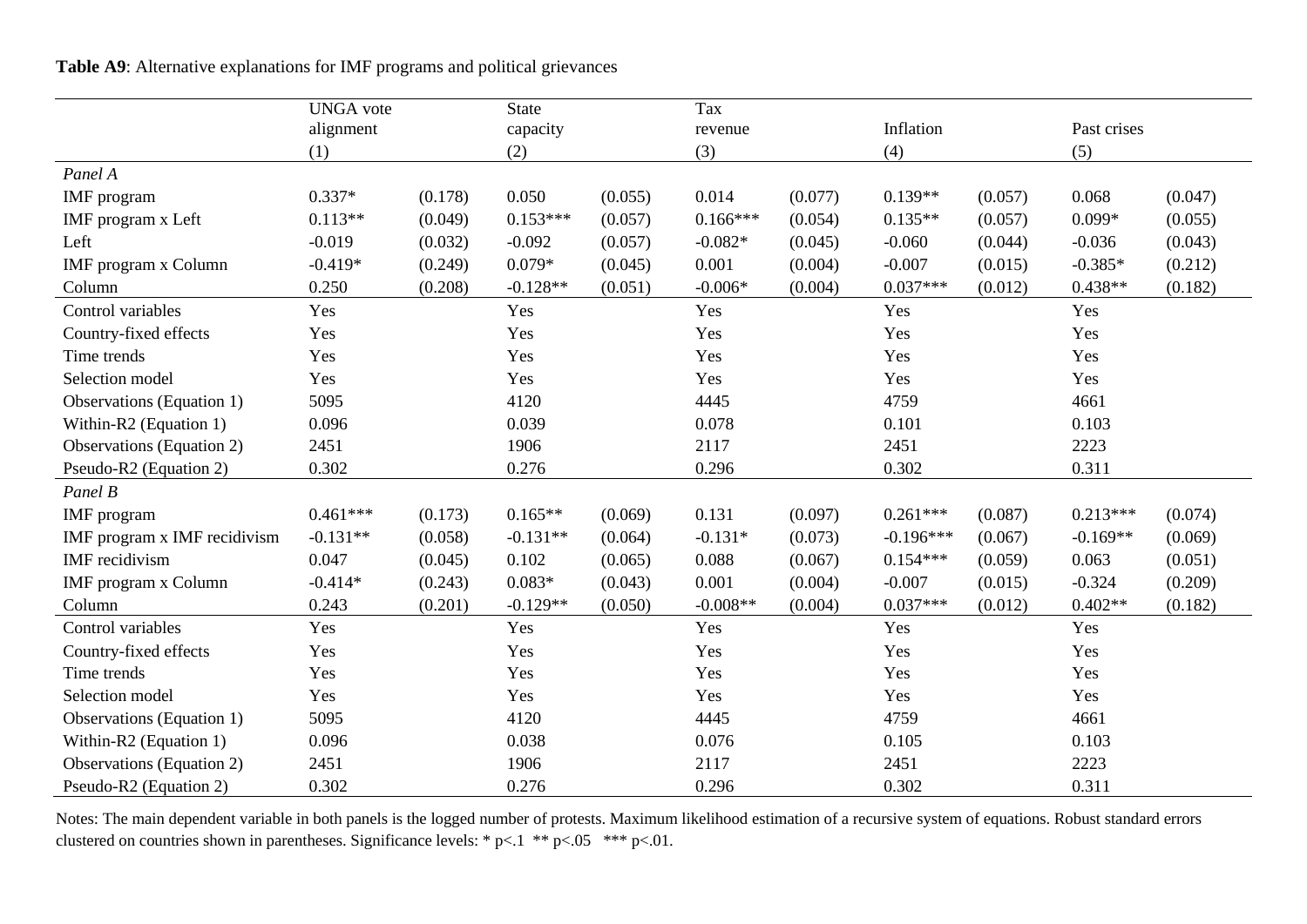| Table A10: Additional alternative explanations for IMF programs and political grievances |  |  |  |  |
|------------------------------------------------------------------------------------------|--|--|--|--|
|------------------------------------------------------------------------------------------|--|--|--|--|

|                                  | Human rights |         | Irregular   |         | Executive  |         |             |         |
|----------------------------------|--------------|---------|-------------|---------|------------|---------|-------------|---------|
|                                  | respect      |         | turnover    |         | election   |         | Coup d'etat |         |
|                                  | (1)          |         | (2)         |         | (3)        |         | (4)         |         |
| Panel A                          |              |         |             |         |            |         |             |         |
| <b>IMF</b> program               | 0.058        | (0.043) | 0.087       | (0.063) | 0.063      | (0.054) | 0.068       | (0.049) |
| IMF program x Left               | $0.164***$   | (0.051) | $0.179***$  | (0.061) | $0.159***$ | (0.055) | $0.135**$   | (0.053) |
| Left                             | $-0.061$     | (0.041) | $-0.107**$  | (0.049) | $-0.098**$ | (0.048) | $-0.057$    | (0.043) |
| IMF program x Column             | $-0.057**$   | (0.023) | $-0.027$    | (0.063) | $-0.025$   | (0.062) | 0.052       | (0.118) |
| Column                           | $-0.120***$  | (0.026) | $0.131***$  | (0.042) | 0.023      | (0.042) | $0.179**$   | (0.077) |
| Control variables                | Yes          |         | Yes         |         | Yes        |         | Yes         |         |
| Selection model                  | Yes          |         | Yes         |         | Yes        |         | Yes         |         |
| Observations (Equation 1)        | 5177         |         | 4026        |         | 4798       |         | 5176        |         |
| Within-R2 (Equation 1)           | 0.113        |         | 0.097       |         | 0.087      |         | 0.098       |         |
| Observations (Equation 2)        | 2432         |         | 1928        |         | 2262       |         | 2432        |         |
| Pseudo-R2 (Equation 2)           | 0.304        |         | 0.307       |         | 0.297      |         | 0.302       |         |
| Panel B                          |              |         |             |         |            |         |             |         |
| <b>IMF</b> program               | $0.194***$   | (0.065) | $0.274***$  | (0.083) | $0.207***$ | (0.073) | $0.183***$  | (0.070) |
| IMF program x IMF recidivism     | $-0.162***$  | (0.060) | $-0.196***$ | (0.074) | $-0.154**$ | (0.065) | $-0.155**$  | (0.062) |
| <b>IMF</b> recidivism            | $0.104*$     | (0.054) | 0.093       | (0.073) | 0.089      | (0.062) | $0.108*$    | (0.057) |
| IMF program x Column             | $-0.051**$   | (0.024) | $-0.022$    | (0.061) | $-0.022$   | (0.062) | 0.041       | (0.117) |
| Column                           | $-0.118***$  | (0.026) | $0.130***$  | (0.041) | 0.020      | (0.042) | $0.181**$   | (0.076) |
| Control variables                | Yes          |         | Yes         |         | Yes        |         | Yes         |         |
| Selection model                  | Yes          |         | Yes         |         | Yes        |         | Yes         |         |
| Observations (Equation 1)        | 5177         |         | 4026        |         | 4798       |         | 5176        |         |
| Within-R2 (Equation 1)           | 0.114        |         | 0.096       |         | 0.086      |         | 0.099       |         |
| <b>Observations</b> (Equation 2) | 2432         |         | 1928        |         | 2262       |         | 2432        |         |
| Pseudo-R2 (Equation 2)           | 0.304        |         | 0.307       |         | 0.297      |         | 0.302       |         |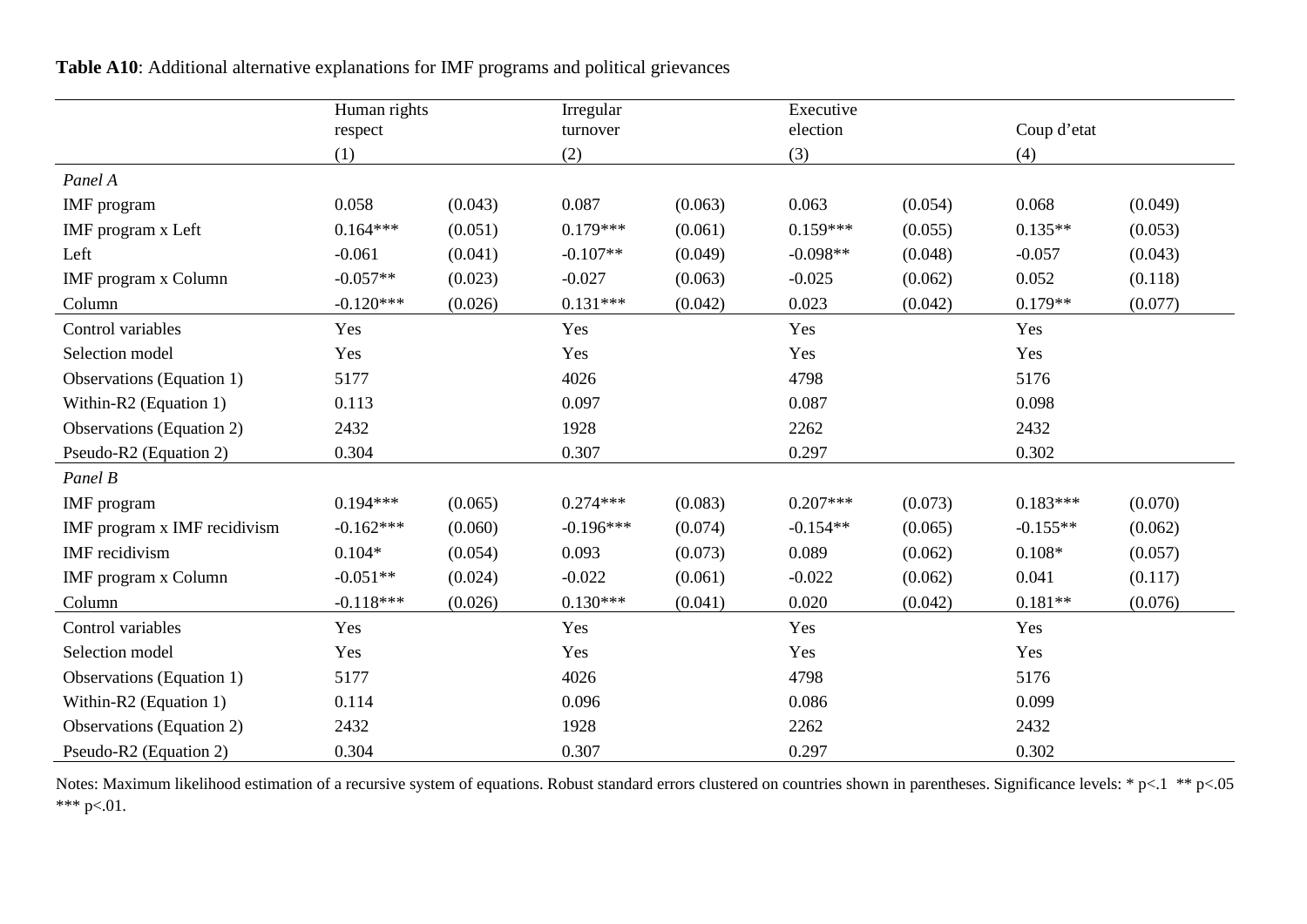**Table A11**: Controlling for news source reporting bias

|                           | Left-wing government |         |             |         | IMF recidivism |         |             |         |
|---------------------------|----------------------|---------|-------------|---------|----------------|---------|-------------|---------|
|                           | (1)                  |         | (2)         |         | (3)            |         | (4)         |         |
| Protests                  |                      |         |             |         |                |         |             |         |
| IMF program               | 0.075                | (0.047) | 0.069       | (0.052) | $0.225***$     | (0.065) | $0.235***$  | (0.090) |
| IMF program x Column      | $0.138***$           | (0.051) | $0.174***$  | (0.057) | $-0.177***$    | (0.061) | $-0.188**$  | (0.079) |
| Column                    | $-0.053$             | (0.041) | $-0.093**$  | (0.045) | $0.091*$       | (0.054) | $0.111*$    | (0.066) |
| NYT news coverage         | $0.148***$           | (0.020) | $0.149***$  | (0.023) | $0.147***$     | (0.020) | $0.147***$  | (0.023) |
| GDP per capita            | 0.002                | (0.064) | $-0.041$    | (0.089) | 0.012          | (0.065) | $-0.022$    | (0.090) |
| Urbanization              | 0.001                | (0.004) | 0.000       | (0.006) | 0.001          | (0.004) | $-0.001$    | (0.006) |
| Horizontal accountability | $-0.041$             | (0.051) | $-0.042$    | (0.067) | $-0.042$       | (0.051) | $-0.043$    | (0.066) |
| Vertical accountability   | 0.025                | (0.041) | $-0.007$    | (0.061) | 0.025          | (0.041) | $-0.008$    | (0.062) |
| Trade openness            | $-0.001$             | (0.001) | $-0.001$    | (0.002) | $-0.001$       | (0.001) | $-0.001$    | (0.002) |
| Financial crisis          | $0.082**$            | (0.040) | 0.067       | (0.047) | $0.084**$      | (0.040) | 0.071       | (0.048) |
| Regional protest          | $0.103***$           | (0.013) | $0.105***$  | (0.016) | $0.104***$     | (0.013) | $0.106***$  | (0.017) |
| Inflation                 |                      |         | $0.027***$  | (0.009) |                |         | $0.027***$  | (0.009) |
| Tax revenue               |                      |         | $-0.007$    | (0.005) |                |         | $-0.008*$   | (0.005) |
| Government expenditure    |                      |         | 0.004       | (0.003) |                |         | 0.005       | (0.003) |
| <b>IMF</b> program        |                      |         |             |         |                |         |             |         |
| <b>IMF</b> recidivism     | $1.632***$           | (0.085) | $1.640***$  | (0.102) | $1.628***$     | (0.085) | $1.637***$  | (0.102) |
| <b>UNGA</b> alignment     | 2.950***             | (0.592) | 3.010***    | (0.633) | 2.938***       | (0.593) | 2.987***    | (0.634) |
| Reserves                  | $-0.051***$          | (0.019) | $-0.056**$  | (0.022) | $-0.051***$    | (0.020) | $-0.056**$  | (0.022) |
| External debt             | 0.001                | (0.001) | 0.001       | (0.001) | 0.001          | (0.001) | 0.001       | (0.001) |
| Inflation                 | $-0.029$             | (0.034) | $-0.033$    | (0.039) | $-0.031$       | (0.034) | $-0.033$    | (0.039) |
| NYT news coverage         | $-0.049$             | (0.034) | $-0.013$    | (0.040) | $-0.048$       | (0.034) | $-0.013$    | (0.040) |
| GDP per capita            | $-0.452***$          | (0.078) | $-0.498***$ | (0.090) | $-0.452***$    | (0.078) | $-0.499***$ | (0.091) |
| Urbanization              | $0.014***$           | (0.003) | $0.015***$  | (0.004) | $0.014***$     | (0.003) | $0.015***$  | (0.004) |
| Horizontal accountability | 0.057                | (0.072) | 0.052       | (0.080) | 0.057          | (0.072) | 0.051       | (0.080) |
| Vertical accountability   | $0.152*$             | (0.090) | 0.149       | (0.111) | $0.151*$       | (0.091) | 0.146       | (0.111) |
| Trade openness            | $-0.003$             | (0.003) | $-0.002$    | (0.003) | $-0.003$       | (0.003) | $-0.002$    | (0.003) |
| Financial crisis          | $0.349**$            | (0.152) | $0.438***$  | (0.168) | $0.349**$      | (0.151) | $0.436***$  | (0.168) |
| Regional protest          | 0.024                | (0.019) | $-0.003$    | (0.025) | 0.021          | (0.020) | $-0.007$    | (0.027) |
| Tax revenue               |                      |         | $-0.004$    | (0.009) |                |         | $-0.004$    | (0.009) |
| Government expenditure    |                      |         | 0.017       | (0.011) |                |         | 0.017       | (0.011) |
| Observations (Equation 1) | 5274                 |         | 3961        |         | 5274           |         | 3961        |         |
| Within-R2 (Equation 1)    | 0.11                 |         | 0.11        |         | 0.11           |         | 0.11        |         |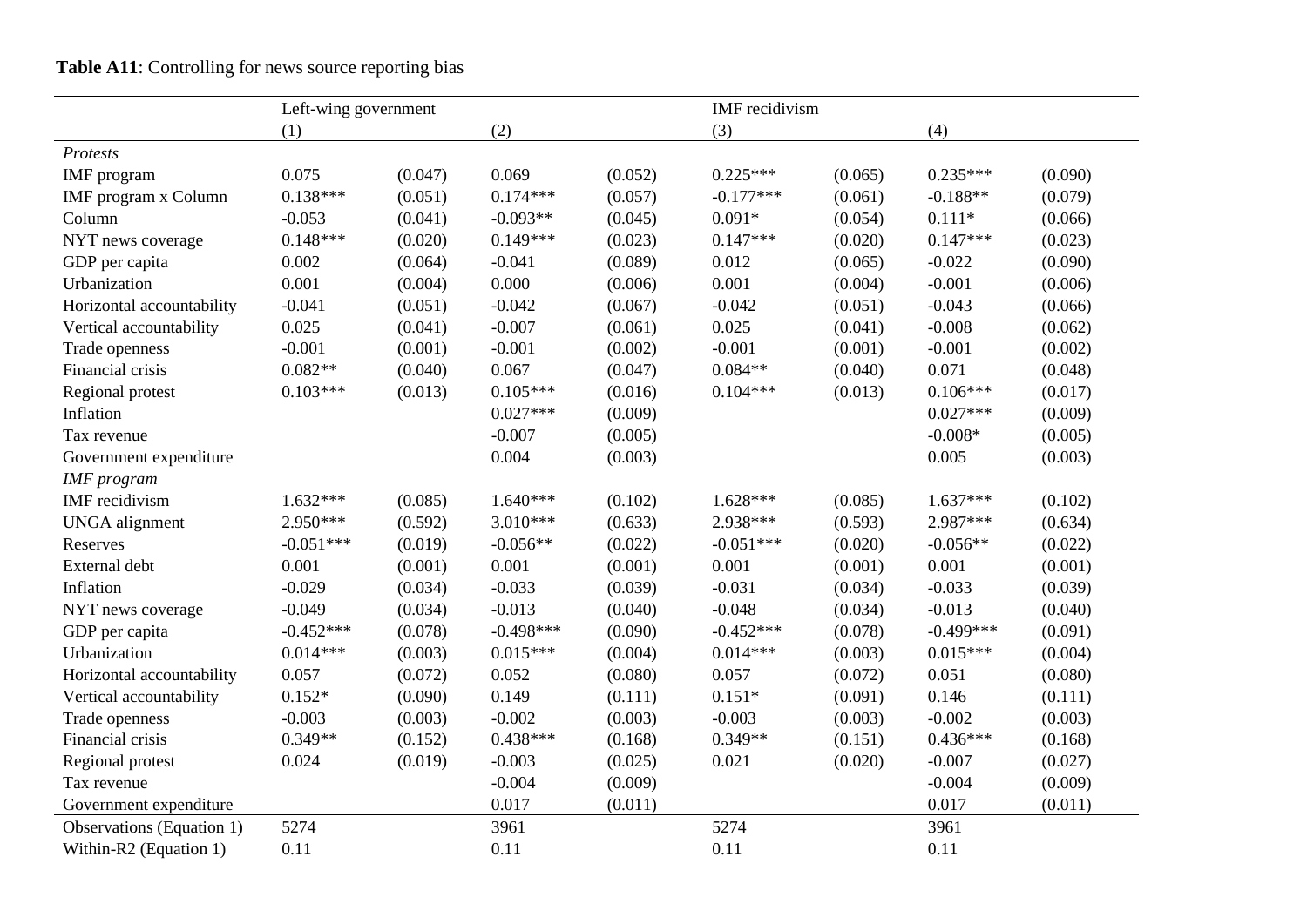| Observations (Equation 2) | 2451 | 07۶ ا | $-T - 1$ | 1978     |
|---------------------------|------|-------|----------|----------|
| Pseudo-R2<br>(Equation 2. | u.st | ≺     | J.3U     | $0.30\,$ |